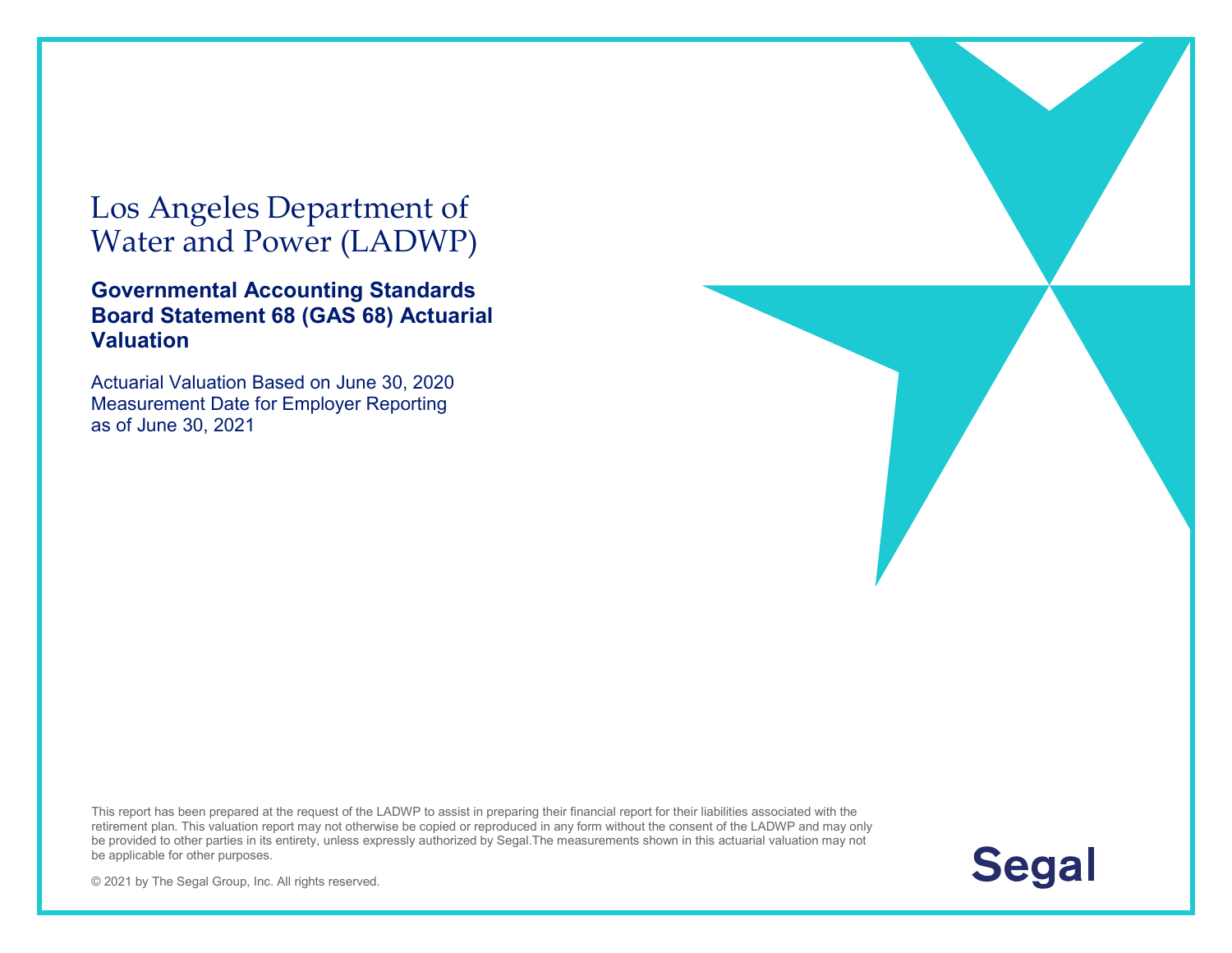

180 Howard Street Suite 1100 San Francisco, CA 94105-6147 segalco.com

November 15, 2021

Ms. Ann Santilli Chief Financial Officer Department of Water and Power – City of Los Angeles 111 North Hope Street, Room 450 Los Angeles, CA 90012

Dear Ann:

We are pleased to submit this Governmental Accounting Standards (GAS) 68 Actuarial Valuation based on a June 30, 2020 measurement date for employer reporting as of June 30, 2021. It contains various information that will need to be disclosed in order for the two systems in the Los Angeles Department of Water and Power (LADWP) to comply with GAS 68.

This report was prepared in accordance with generally accepted actuarial principles and practices at the request of the LADWP to assist the sponsors in preparing their financial report for the Water and Power Employees' Retirement Plan of the City of Lost Angeles (WPERP). The census and financial information on which our calculations were based was provided by the Retirement Office. That assistance is gratefully acknowledged.

The measurements shown in this actuarial valuation may not be applicable for other purposes. Future actuarial measurements may differ significantly from the current measurements presented in this report due to such factors as the following: plan experience differing from that anticipated by the economic or demographic assumptions; changes in economic or demographic assumptions; and changes in plan provisions or applicable law.

The actuarial calculations were completed under the supervision of Eva Yum, FSA, MAAA, Enrolled Actuary. We are members of the American Academy of Actuaries and we meet the Qualification Standards of the American Academy of Actuaries to render the actuarial opinion herein. To the best of our knowledge, the information supplied in the actuarial valuation is complete and accurate. Further, in our opinion, the assumptions as approved by the Board are reasonably related to the experience of and expectations for the WPERP. We look forward to reviewing this report with you and to answering any questions.

Sincerely,

Segal

Paul Angelo, FSA, MAAA, FCA, EA Senior Vice President and Actuary

Eva Yum, FSA, MAAA, EA Vice President and Actuary

ST/jl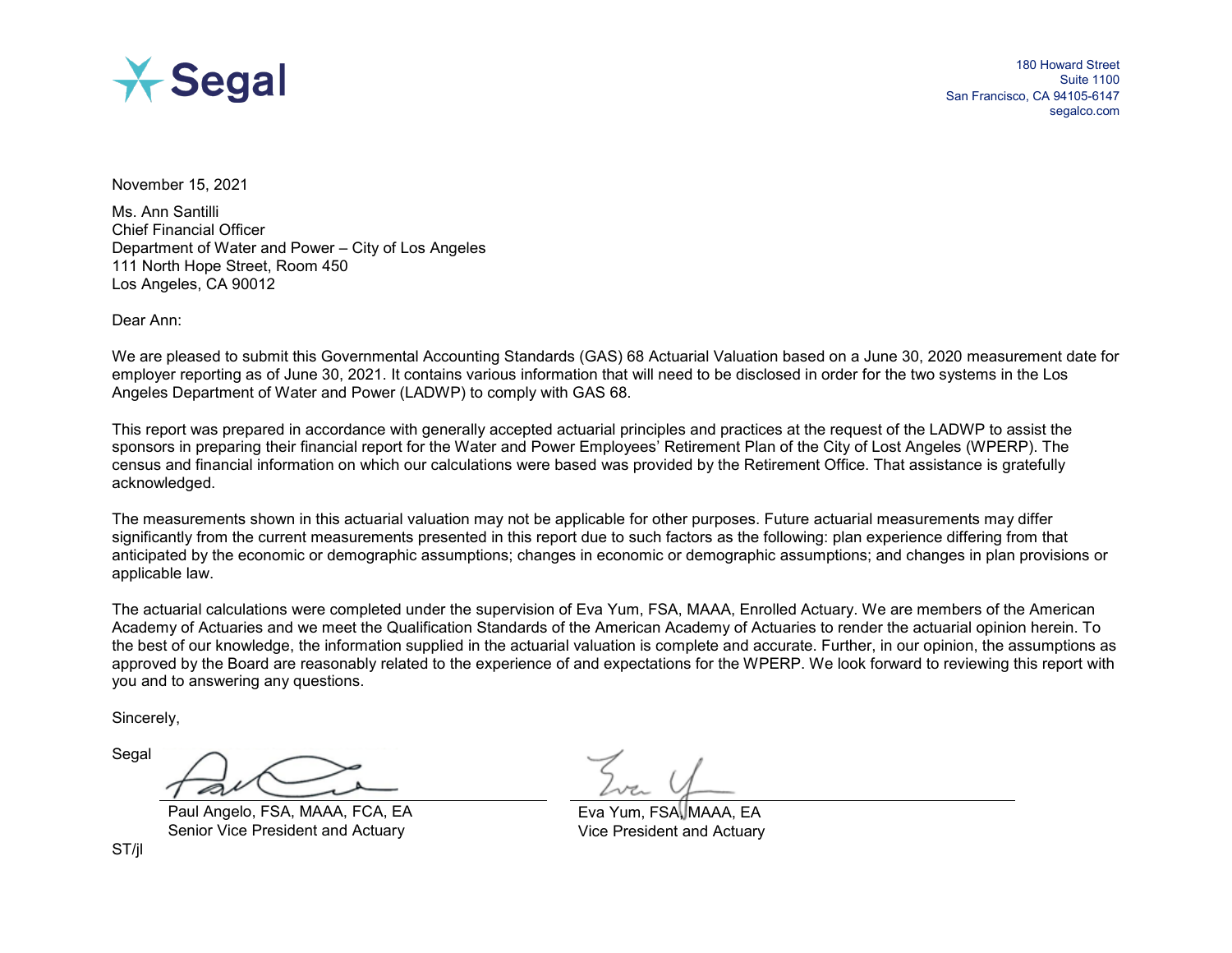# Table of Contents

| Appendix A: Projection of Plan Fiduciary Net Position for Use in the Calculation of the Discount Rate as of June 30, 2020 52 |  |
|------------------------------------------------------------------------------------------------------------------------------|--|
| Appendix B: Projection of Plan Fiduciary Net Position for Use in the Calculation of the Discount Rate as of June 30, 2019 54 |  |
|                                                                                                                              |  |

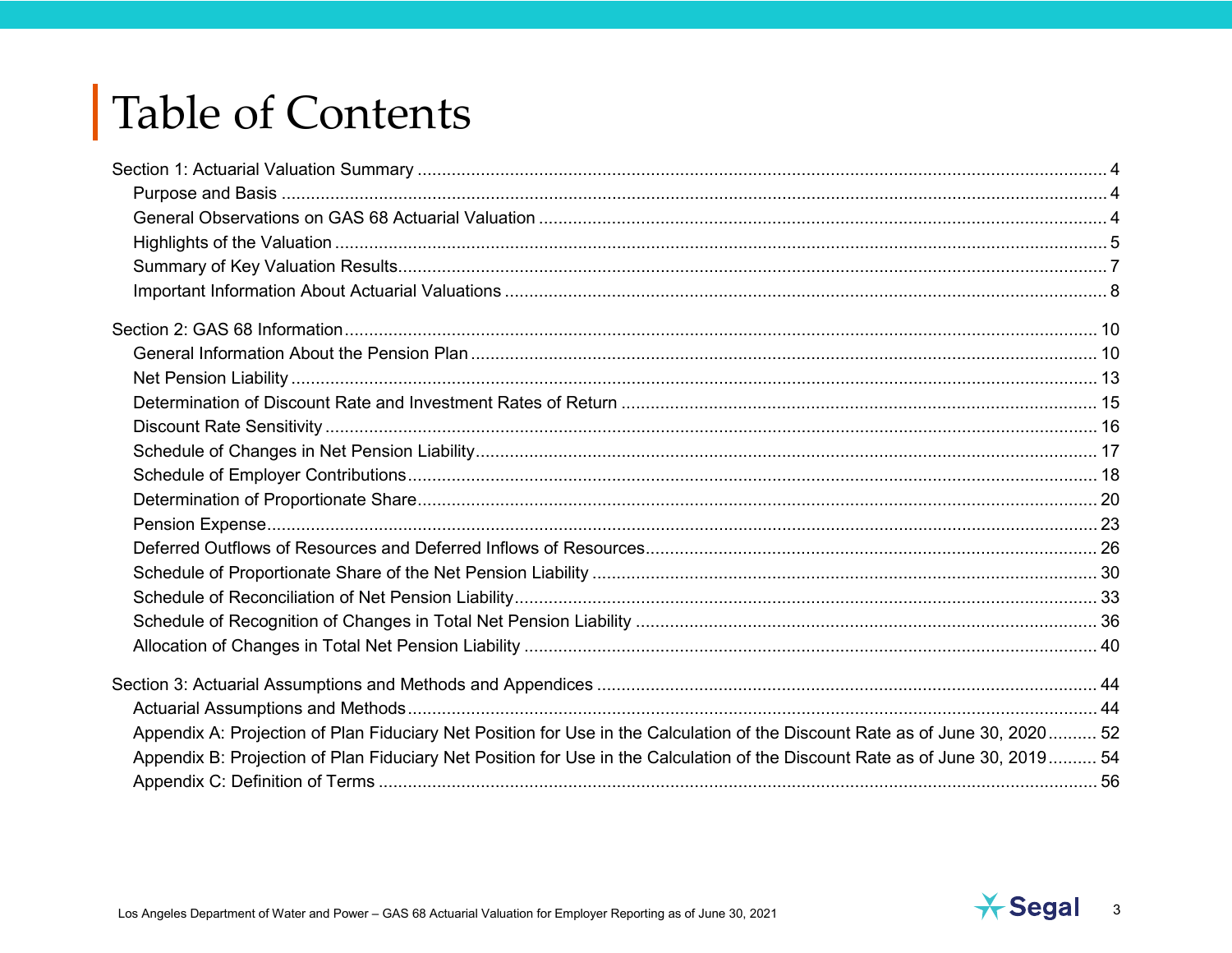#### <span id="page-3-1"></span><span id="page-3-0"></span>**Purpose and Basis**

This report has been prepared by Segal to present certain disclosure information required by Governmental Accounting Standard (GAS) 68 for employer reporting as of June 30, 2021. The results used in preparing this GAS 68 report are comparable to those used in preparing the Governmental Accounting Standard (GAS) 67 report for the WPERP based on a reporting date and a measurement date as of June 30, 2020. This valuation is based on:

- The benefit provisions of the WPERP, as administered by the Board;
- The characteristics of covered active members, inactive vested members, and retired members and beneficiaries as of March 31, 2020, provided by the Retirement Office;
- The assets of the WPERP as of June 30, 2020, provided by the Retirement Office;
- Economic assumptions regarding future salary increases and investment earnings adopted by the Board for the July 1, 2020 valuation; and
- Other actuarial assumptions, regarding employee terminations, retirement, death, etc. adopted by the Board for the July 1, 2020 valuation.

#### <span id="page-3-2"></span>**General Observations on GAS 68 Actuarial Valuation**

- 1. The Government Accounting Standard Board (GASB) rules only define pension liability and expense for financial reporting purposes, and do not apply to contribution amounts for pension funding purposes. Employers and plans should develop and adopt funding policies under current practices.
- 2. When measuring pension liability GASB uses the same actuarial cost method (Entry Age method) and the same type of discount rate (expected return on assets) as WPERP uses for funding. This means that the Total Pension Liability (TPL) measure for financial reporting shown in this report is determined on the same basis as WPERP's Actuarial Accrued Liability (AAL) measure for funding. We note that the same is true for the Normal Cost component of the annual plan cost for funding and financial reporting.
- 3. The Net Pension Liability (NPL) is equal to the difference between the TPL and the Plan Fiduciary Net Position. The Plan Fiduciary Net Position is equal to the market value of assets and therefore, the NPL measure is very similar to an Unfunded Actuarial Accrued Liability (UAAL) calculated on a market value basis. The NPL reflects all investment gains and losses as of the measurement date.

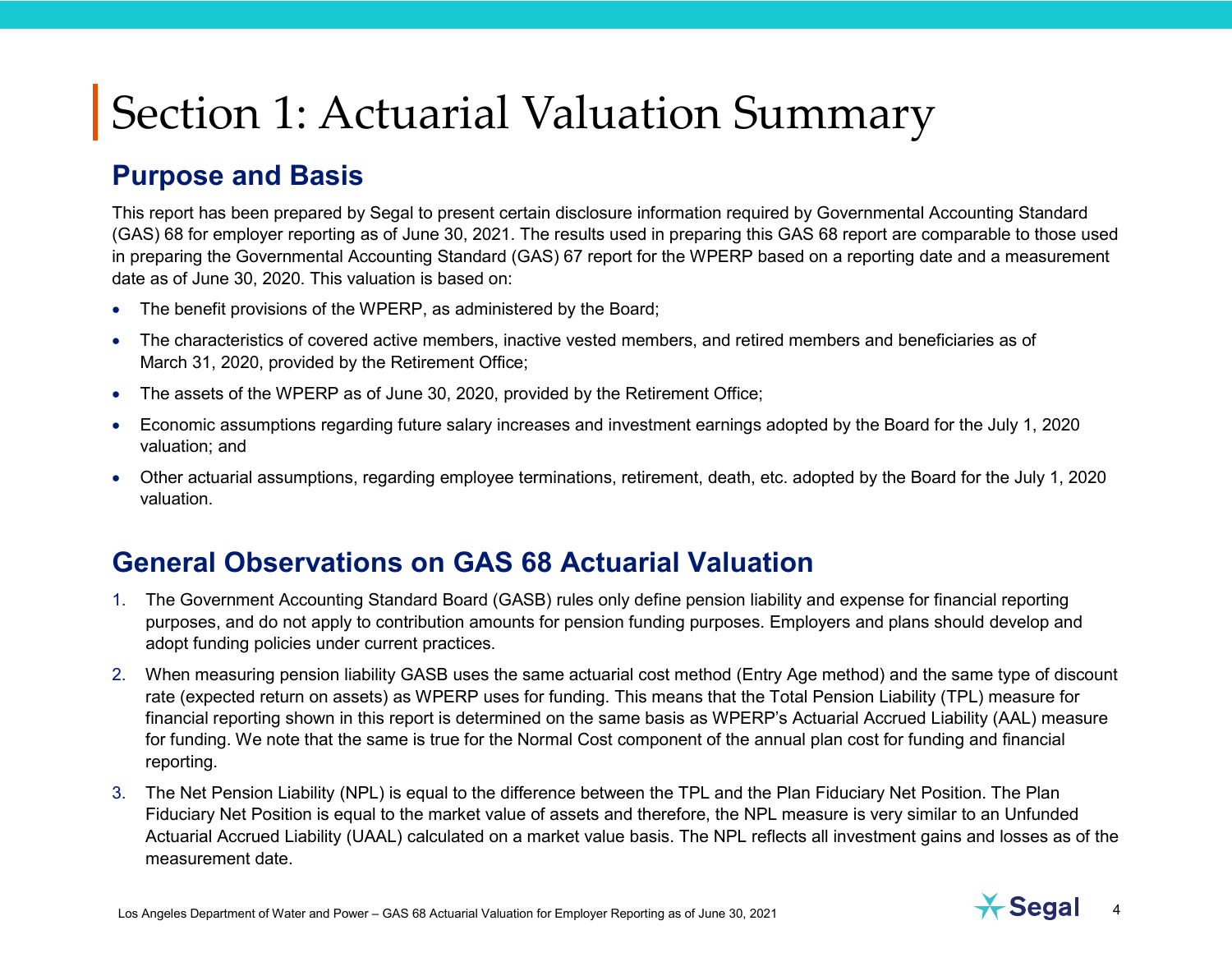#### <span id="page-4-0"></span>**Highlights of the Valuation**

- 1. For this report, the reporting dates for the employer are June 30, 2021 and June 30, 2020. The NPL was measured as of June 30, 2020 and June 30, 2019, respectively, and determined based upon the results of the actuarial valuations as of July 1, 2020 and July 1, 2019, respectively. The Plan Fiduciary Net Position (plan assets) and the TPL were valued as of the measurement dates. Consistent with the provisions of GAS 68, the assets and liabilities measured as of June 30, 2020 and June 30, 2019 are not adjusted or rolled forward to the June 30, 2021 and June 30, 2020 reporting dates, respectively.
- 2. The NPL increased from \$824.9 million as of June 30, 2019 to \$1,111.6 million as of June 30, 2020 primarily due to unfavorable investment return during the year ending June 30, 2020 (3.55% return which was lower than the assumed return of 7.00%). The increase is partially offset by the employer's contributions amortizing a portion of the unfunded actuarial accrued liability (UAAL). Changes in these values during the last two fiscal years ending June 30, 2020 and June 30, 2019 can be found in *Section 2, Schedule of Changes in Net Pension Liability* on page 17.
- 3. The discount rate used to determine the TPL and NPL as of June 30, 2020 and 2019 was 7.00%, following the same assumptions used by the WPERP in the pension funding valuations as of July 1, 2020 and July 1, 2019. Details on the derivation of the discount rate can be found in *Section 3, Appendices A and B*. Various other information that is required to be disclosed can be found throughout *Section 2*.
- 4. There was an increase in the total employer pension expense from \$322.7 million calculated last year to \$361.2 million calculated this year. The primary cause of the increase was \$89.4 million in new expense from lower than expected return on market value of assets during the year ending June 30, 2020, offset to some extent by the full recognition of \$63.1 million in charges from asset losses that was identified in the June 30, 2015 valuation in developing last year's pension expense. A breakdown of the pension expenses for this year and last year can be found in *Section 2, Pension Expenses* on page 23.
- 5. The NPL has been allocated based on the projected compensation for each system for the year following the measurement date. LADWP provided us with information that indicates each member's percentage under Water versus Power and we used these percentages to determine each member's allocation between these two systems. The NPL allocation can be found in *Section 2, Determination of Proportionate Share* on page 20.
- 6. Results shown in this report exclude any employer contributions made after the measurement date of June 30, 2020. The LADWP should consult with their auditors to determine the deferred outflow that should be created for these contributions.
- 7. It is important to note that this actuarial valuation is based on plan assets as of June 30, 2020. Due to the COVID-19 pandemic, market conditions have changed significantly since the onset of the Public Health Emergency. The Plan's funded status does not reflect short-term fluctuations of the market, but rather is based on the market values on the last day of the Plan Year. Moreover, this actuarial valuation is based on Plan data as of March 31, 2020 (adjusted to June 30, 2020 by adding 3 months of age, service and interest on contribution balance, and increasing benefit by the assumed July 1 COLA for members in pay status) and it does not include any short-term or long-term impacts on mortality of the covered population that may emerge after

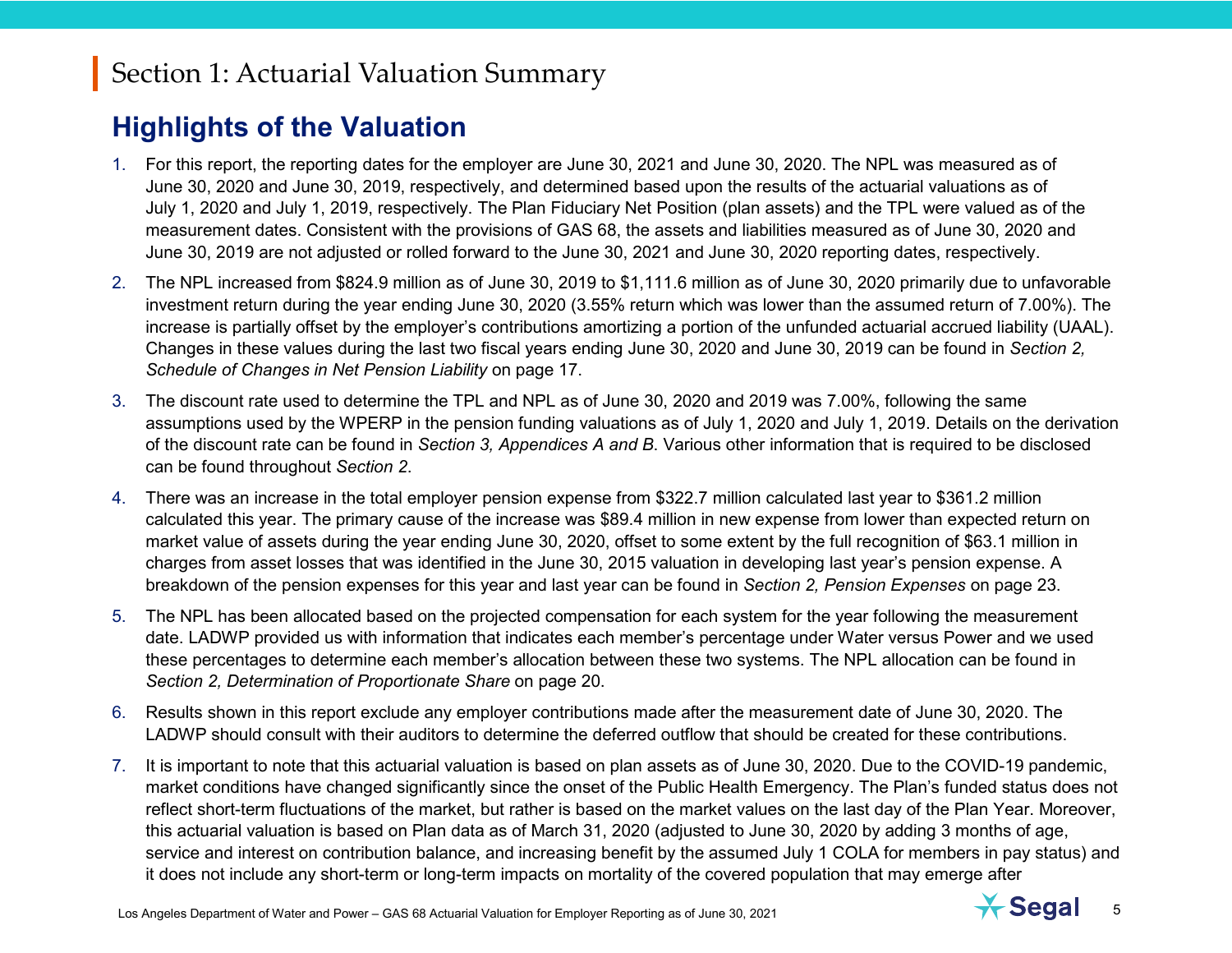March 31, 2020. While it is impossible to determine how the pandemic will affect market conditions and other demographic experience of the Plan in future valuations, Segal is available to prepare projections of potential outcomes upon request.

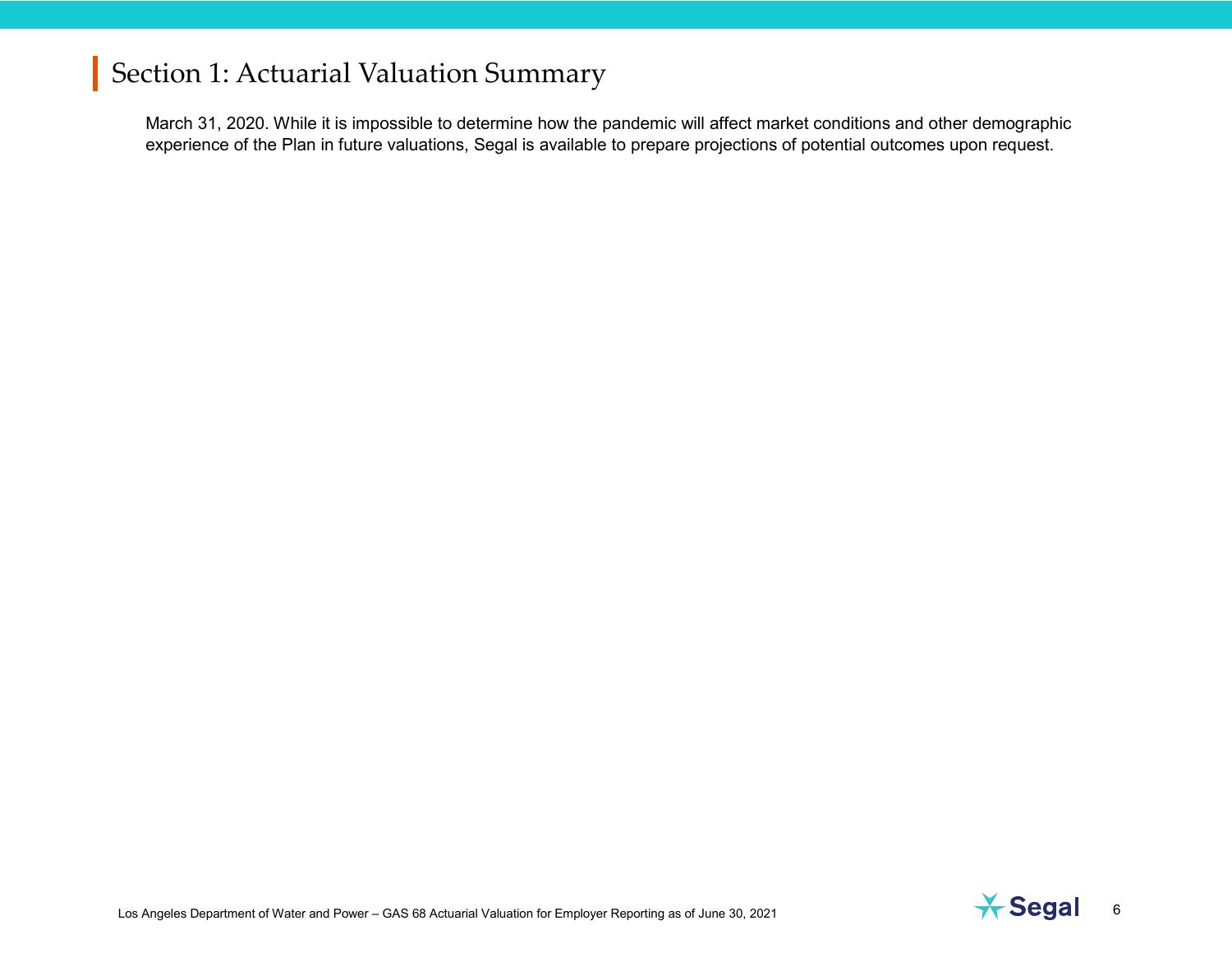#### <span id="page-6-5"></span><span id="page-6-4"></span><span id="page-6-3"></span><span id="page-6-2"></span><span id="page-6-1"></span><span id="page-6-0"></span>**Summary of Key Valuation Results**

| <b>Reporting Date for Employer under GAS 68</b>   |                                                            | June 30, 2021 <sup>1</sup>                                  | June 30, 2020 <sup>1</sup>                                  |  |
|---------------------------------------------------|------------------------------------------------------------|-------------------------------------------------------------|-------------------------------------------------------------|--|
| <b>Measurement Date for Employer under GAS 68</b> |                                                            | <b>June 30, 2020</b>                                        | June 30, 2019                                               |  |
| <b>Disclosure Elements for</b>                    | • Service Cost <sup>2</sup>                                | \$263,472,814                                               | \$243,262,953                                               |  |
| <b>Plan Year Ending</b><br><b>June 30:</b>        | • Total Pension Liability<br>• Plan Fiduciary Net Position | 14,465,349,538<br>13,353,708,096                            | 13,811,956,483<br>12,987,087,001                            |  |
|                                                   | • Net Pension Liability                                    | 1,111,641,442                                               | 824,869,482                                                 |  |
|                                                   | • Pension expense                                          | 361, 165, 338                                               | 322,749,874                                                 |  |
| <b>Schedule of Contributions</b>                  | • Actuarially determined contributions <sup>3</sup>        | \$424,375,428                                               | \$408,750,192                                               |  |
| for Plan Year Ending                              | • Actual contributions                                     | 422,017,394                                                 | 410, 165, 124                                               |  |
| <b>June 30:</b>                                   | • Contribution deficiency / (excess)                       | 2,358,034                                                   | (1,414,932)                                                 |  |
| <b>Demographic Data for Plan</b>                  | • Number of retired members and beneficiaries              | 9,443                                                       | 9,315                                                       |  |
| Year Ending June 30:                              | • Number of inactive vested members <sup>4</sup>           | 1,690                                                       | 1,663                                                       |  |
|                                                   | • Number of active members                                 | 10,778                                                      | 10,362                                                      |  |
| Key Assumptions as of                             | • Investment rate of return                                | 7.00%                                                       | 7.00%                                                       |  |
| <b>June 30:</b>                                   | • Inflation rate                                           | 2.75%                                                       | 2.75%                                                       |  |
|                                                   | • Projected salary increases <sup>5</sup>                  | 4.50% to 10.25%, varying by<br>service, including inflation | 4.50% to 10.25%, varying by<br>service, including inflation |  |

<sup>1</sup> The reporting dates and measurement dates for the plan are June 30, 2020 and 2019, respectively.

<sup>2</sup> The service cost is always based on the previous year's assumptions, meaning the June 30, 2020 and June 30, 2019 measurement values are based on the assumptions shown as of July 1, 2019 and July 1, 2018, respectively. The key assumptions in the July 1, 2018 valuation were as follows:

| Investment rate of return: | 7.25% |
|----------------------------|-------|
| Inflation rate:            | 3.00% |

Projected salary increases: 4.50% to 10.00%, varying by service, including inflation.

<sup>3</sup> Based on actual covered payroll reported by the Retirement Office

<sup>4</sup> Includes terminated members due a refund of member contributions and members receiving PTD benefits.

<sup>5</sup> Includes inflation at 2.75%, plus real across-the-board salary increases of 0.50% plus merit and promotion increases as of June 30, 2020 and 2019, respectively.

Los Angeles Department of Water and Power – GAS 68 Actuarial Valuation for Employer Reporting as of June 30, 2021 7

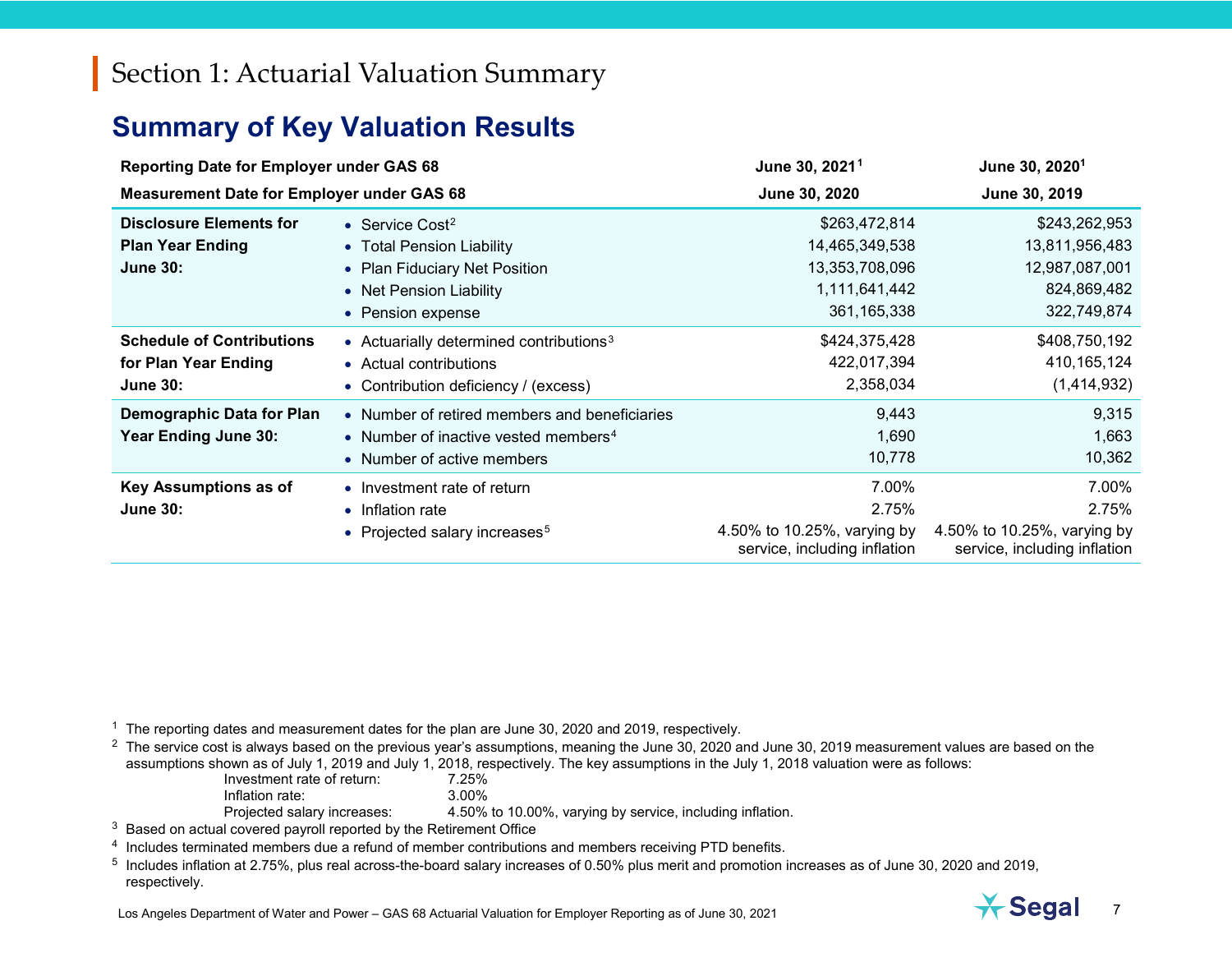#### <span id="page-7-0"></span>**Important Information About Actuarial Valuations**

An actuarial valuation is a budgeting tool with respect to the financing of future projected obligations of a pension plan. It is an estimated forecast – the actual long-term cost of the plan will be determined by the actual benefits and expenses paid and the actual investment experience of the plan.

In order to prepare a valuation, Segal relies on a number of input items. These include:

| <b>Plan of benefits</b>         | Plan provisions define the rules that will be used to determine benefit payments, and those rules, or the interpretation of<br>them, may change over time. It is important to keep Segal informed with respect to plan provisions and administrative<br>procedures, and to review the plan description in this report (as well as the plan summary included in our funding<br>valuation report) to confirm that Segal has correctly interpreted the plan of benefits.                                                                                                                                                                                                                                                                                                                                                                                                                                                                                                                                                                                                                                                                                                                                                                         |
|---------------------------------|-----------------------------------------------------------------------------------------------------------------------------------------------------------------------------------------------------------------------------------------------------------------------------------------------------------------------------------------------------------------------------------------------------------------------------------------------------------------------------------------------------------------------------------------------------------------------------------------------------------------------------------------------------------------------------------------------------------------------------------------------------------------------------------------------------------------------------------------------------------------------------------------------------------------------------------------------------------------------------------------------------------------------------------------------------------------------------------------------------------------------------------------------------------------------------------------------------------------------------------------------|
| Participant data                | An actuarial valuation for a plan is based on data provided to the actuary by the Retirement Office. Segal does not audit<br>such data for completeness or accuracy, other than reviewing it for obvious inconsistencies compared to prior data and<br>other information that appears unreasonable. It is important for Segal to receive the best possible data and to be<br>informed about any known incomplete or inaccurate data.                                                                                                                                                                                                                                                                                                                                                                                                                                                                                                                                                                                                                                                                                                                                                                                                          |
| <b>Assets</b>                   | This valuation is based on the market value of assets as of the measurement date, as provided by the Retirement Office.                                                                                                                                                                                                                                                                                                                                                                                                                                                                                                                                                                                                                                                                                                                                                                                                                                                                                                                                                                                                                                                                                                                       |
| <b>Actuarial</b><br>assumptions | In preparing an actuarial valuation, Segal projects the benefits to be paid to existing plan participants for the rest of their<br>lives and the lives of their beneficiaries. This projection requires actuarial assumptions as to the probability of death,<br>disability, termination, and retirement of each participant for each year. In addition, the benefits projected to be paid for<br>each of those events in each future year reflect actuarial assumptions as to salary increases and cost-of-living<br>adjustments. The projected benefits are then discounted to a present value, based on the assumed rate of return that is<br>expected to be achieved on the plan's assets. There is a reasonable range for each assumption used in the projection<br>and the results may vary materially based on which assumptions are selected. It is important for any user of an actuarial<br>valuation to understand this concept. Actuarial assumptions are periodically reviewed to ensure that future valuations<br>reflect emerging plan experience. While future changes in actuarial assumptions may have a significant impact on the<br>reported results, that does not mean that the previous assumptions were unreasonable. |
| <b>Models</b>                   | Segal valuation results are based on proprietary actuarial modeling software. The actuarial valuation models generate a<br>comprehensive set of liability and cost calculations that are presented to meet regulatory, legislative and client<br>requirements. Our Actuarial Technology and Systems unit, comprised of both actuaries and programmers, is responsible<br>for the initial development and maintenance of these models. The models have a modular structure that allows for a high<br>degree of accuracy, flexibility and user control. The client team programs the assumptions and the plan provisions,<br>validates the models, and reviews test lives and results, under the supervision of the responsible actuary.                                                                                                                                                                                                                                                                                                                                                                                                                                                                                                        |

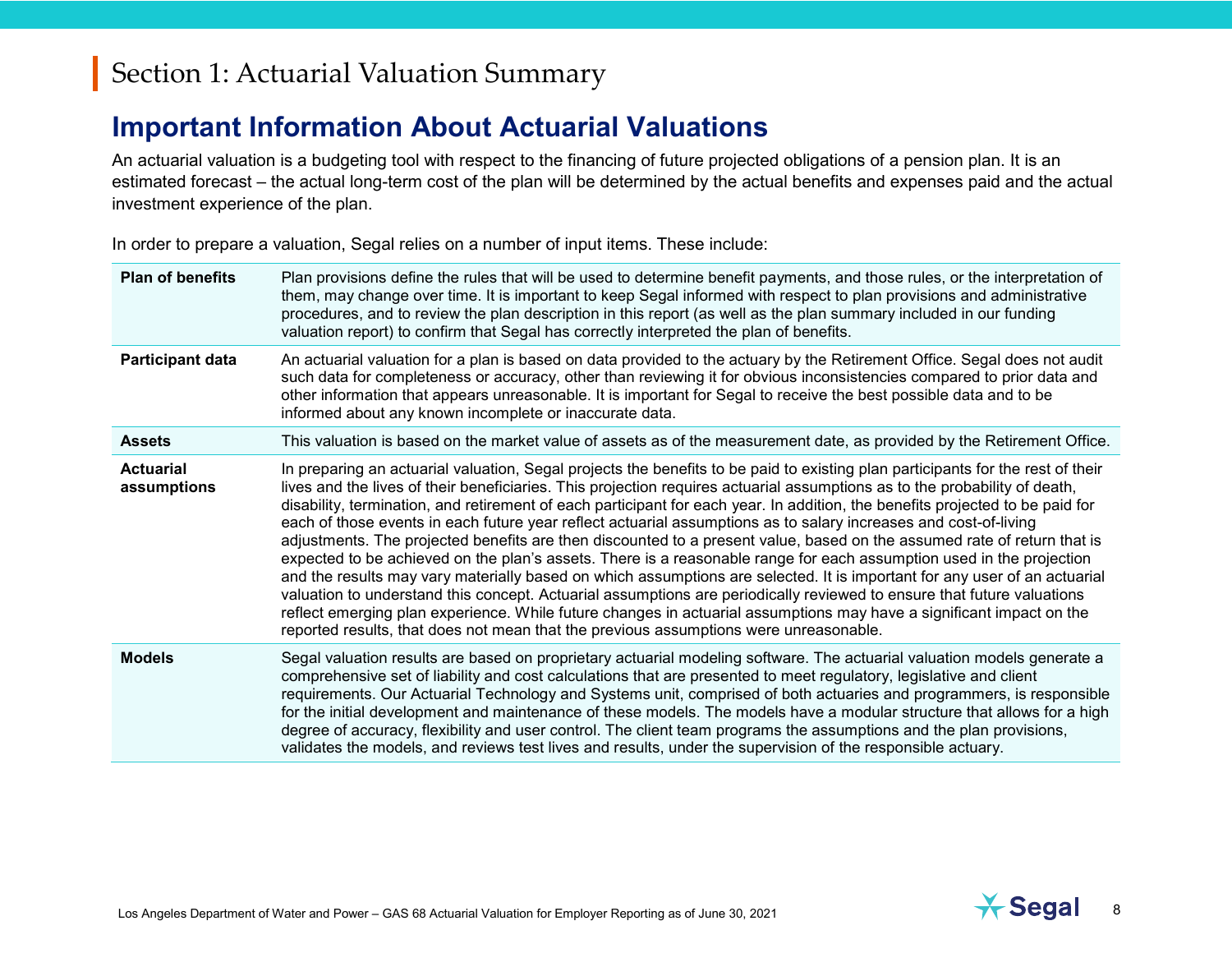The user of Segal's actuarial valuation (or other actuarial calculations) should keep the following in mind:

The valuation is prepared at the request of the LADWP to assist in preparing items related to the retirement plan in their financial report. Segal is not responsible for the use or misuse of its report, particularly by any other party.

An actuarial valuation is a measurement of the plan's assets and liabilities at a specific date. Accordingly, except where otherwise noted, Segal did not perform an analysis of the potential range of future financial measures. The actual long-term cost of the plan will be determined by the actual benefits and expenses paid and the actual investment experience of the plan.

If LADWP is aware of any event or trend that was not considered in this valuation that may materially change the results of the valuation, Segal should be advised, so that we can evaluate it.

Segal does not provide investment, legal, accounting, or tax advice. Segal's valuation is based on our understanding of applicable guidance in these areas and of the plan's provisions, but they may be subject to alternative interpretations. The LADWP should look to their other advisors for expertise in these areas.

As Segal has no discretionary authority with respect to the management or assets of WPERP, it is not a fiduciary in its capacity as actuaries and consultants with respect to WPERP or LADWP.

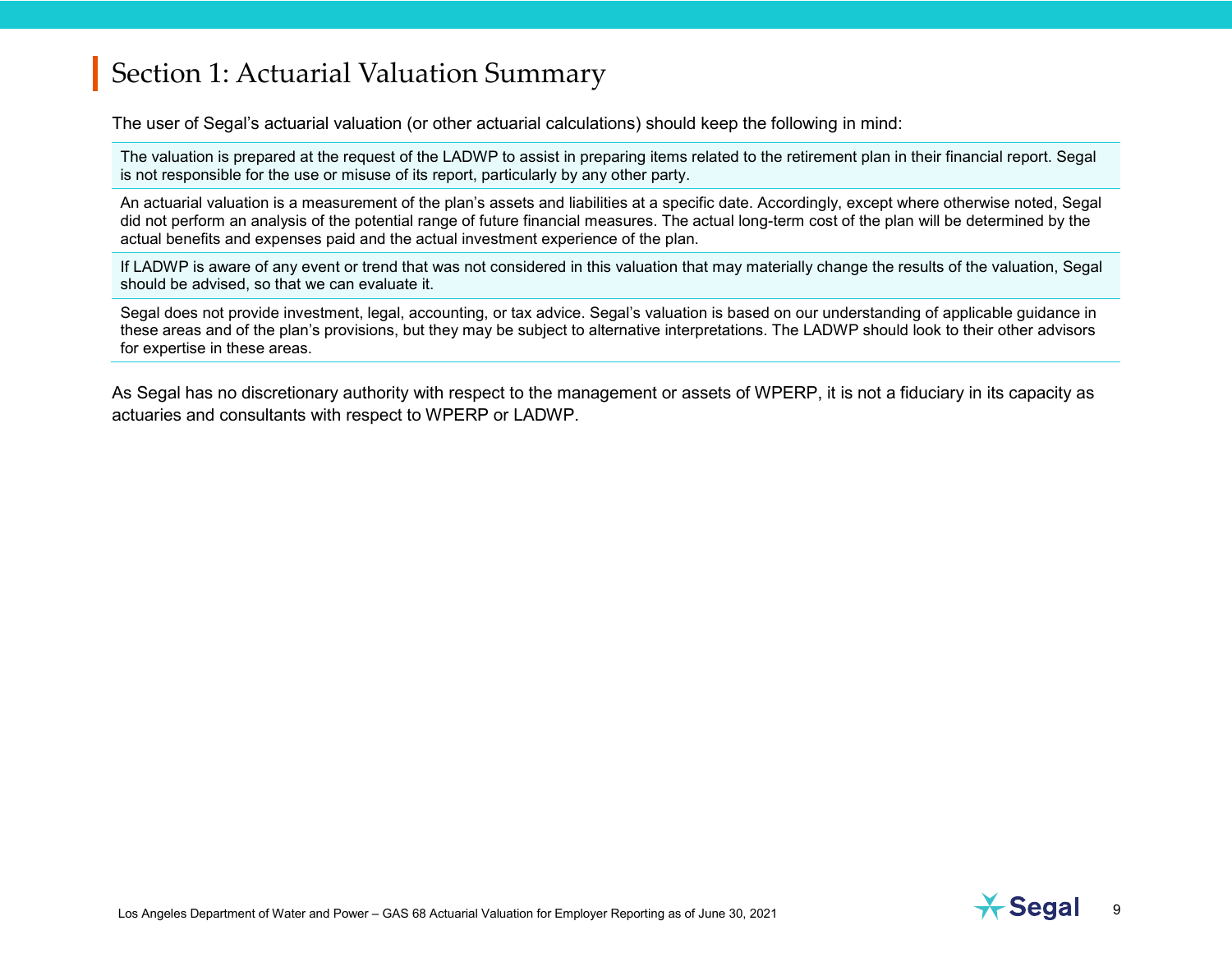## <span id="page-9-1"></span><span id="page-9-0"></span>**General Information About the Pension Plan**

#### **Plan Description**

*Plan administration.* The Water and Power Employees' Retirement Plan of the City of Los Angeles (WPERP) was established by the Los Angeles Department of Water and Power in 1938. WPERP is a single employer public employee retirement system whose main function is to provide retirement benefits to employees of the Los Angeles Department of Water and Power.

Under the provisions of the City Charter, the Board of Administration (the "Board") has the responsibility and authority to administer the Plan and to invest its assets. The Board members serve as trustees and must act in the exclusive interest of the Plan's members and beneficiaries. The Board has seven members: one member of the Board of Water and Power Commissioners, the General Manager, the Chief Accounting Employee, three employee members who are elected for three-year terms by active members of the Plan, and one retiree who is appointed by the Board of Water and Power Commissioners for a three-year term.

*Plan membership.* At June 30, 2020, pension plan membership consisted of the following:

| Retired members or beneficiaries currently receiving benefits                      | 9.443  |
|------------------------------------------------------------------------------------|--------|
| Vested terminated members entitled to, but not yet receiving benefits <sup>1</sup> | 1.690  |
| Active members                                                                     | 10,778 |
| Total                                                                              | 21.911 |

 $<sup>1</sup>$  Includes terminated members due a refund of member contributions and members receiving PTD benefits</sup>

*Benefits provided.* WPERP provides service retirement, disability, death and survivor benefits to eligible employees. Most employees of the LADWP become members of WPERP effective on the first day of biweekly payroll following employment. Members employed prior to January 1, 2014 are designated as Tier 1 and those hired on or after January 1, 2014 are designated as Tier 2 (unless a specific exemption applies to employee providing a right to Tier 1 status).

Tier 1 members are eligible to retire once they attain the age of 60 with 5 or more years of Department service or at age 55 with 10 or more years of Department service acquired in the last 12 years prior to retirement. A Tier 1 member with 30 years of Department service is eligible to retire regardless of age. Tier 2 members are eligible to retire once they attain the age of 60 with 5 years of continuous Department service with the Plan immediately prior to reaching eligibility or age 60 with 10 or more years of Qualifying service or at any age with 30 years of Qualifying service. For both tiers, combined years of service between WPERP and LACERS is

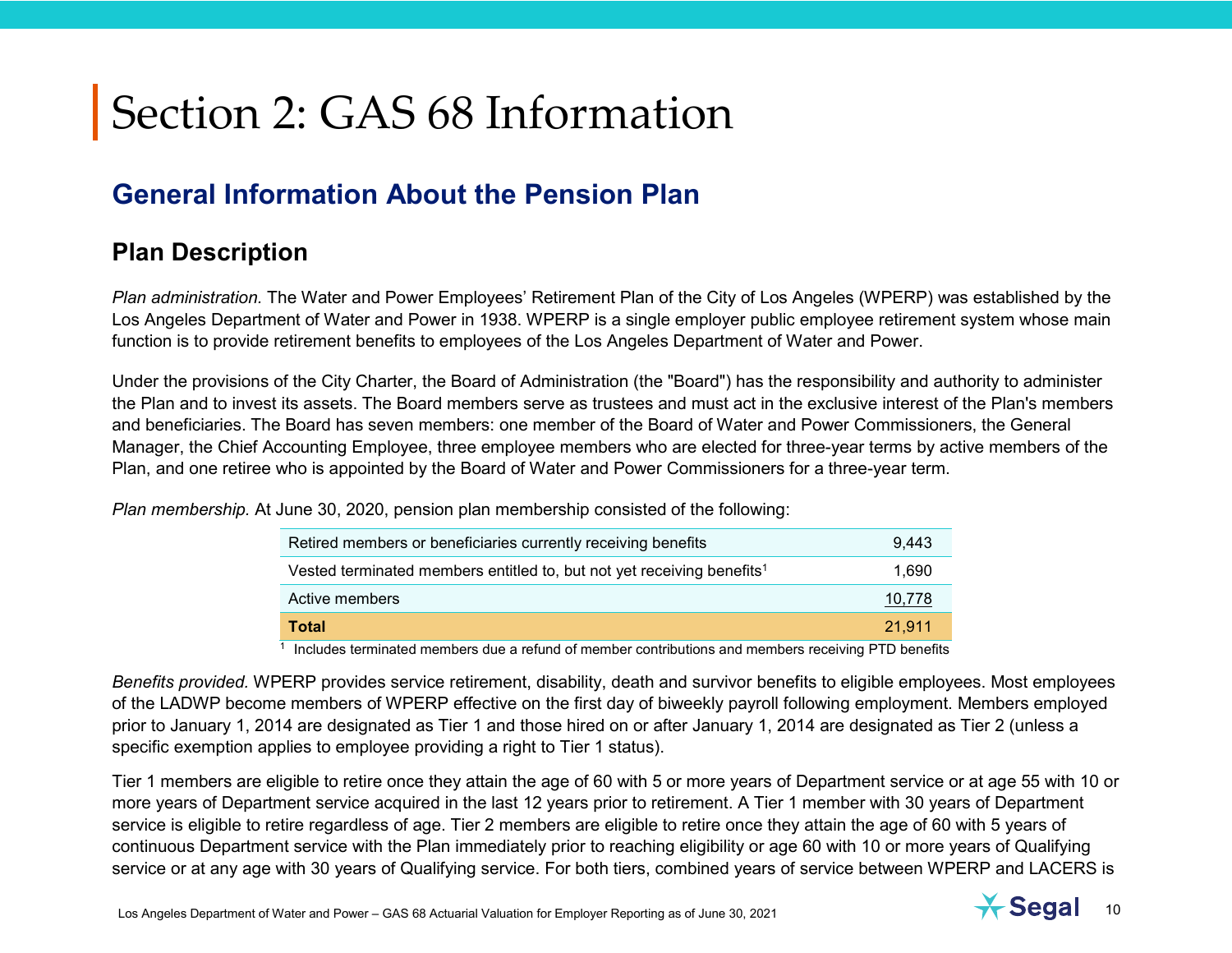used to determine retirement eligibility and at least 5 years must be actual employment at DWP or City. The one exception is the age 60 with 5 years of continuous Department Service for Tier 2 where only service with DWP can be counted. For both tiers, members receiving Permanent Total Disability benefits may retire regardless of age. For Tier 1, to be eligible for a Formula Pension, the employee must have worked or been paid disability four of the last five years immediately preceding eligibility to retire, or while eligible to retire.

The Formula Pension benefit the member will receive is based upon age at retirement, monthly average salary base and years of retirement service credit.

The Tier 1 Formula Pension is equal to 2.1% times years of service credit times monthly average salary base. In addition, members retiring after attaining age 55 with 30 years of service credit, receive an increase in the benefit factor from 2.1% to 2.3%. A reduced early retirement benefit is paid for those members attaining age 55 with 10 years of service or any age (under 55) with 30 years of service. The reduction is 1.5% for each year of retirement age between 60 and 55 and 3.0% for each year of retirement before age 55.

Under Tier 2, there are various benefit factors that apply as shown below:

- 1.5% at age 60 with 5 years of continuous Department Service (or 10 years of Qualifying Service)
- 2.0% at age 60 with 30 years of Qualifying Service
- 2.0% at age 55 with 30 years of Service Credit
- 2.0% at age 63 with 5 years of continuous Department Service (or 10 years of Qualifying Service)
- 2.1% at age 63 with 30 years of Qualifying Service

The reduced early retirement benefits for Tier 2 are the same as Tier 1. These are applied to the age 60 benefit for members (with 2.0% formula) who retire before age 60 with less than 30 years of service credit. Service Credit with the Department and with LACERS is combined for satisfying this requirement.

For Tier 1 members, the maximum monthly retirement allowance is 100% of monthly average salary base. For Tier 2 members, the maximum monthly retirement allowance is 80% of monthly average salary base.

Under Tier 1, pension benefits are calculated based on the highest average salary earned during a 12-month period. Under Tier 2, pension benefits are calculated based on the average salary earned during a 36-month period.

For both tiers, the member may elect the Full Allowance, or choose an optional retirement allowance. The Full Allowance provides the highest monthly benefit and up to a 50% continuance to an eligible surviving spouse or domestic partner. There are five optional retirement allowances the member may choose. Each of the optional retirement allowances requires a reduction in the Full

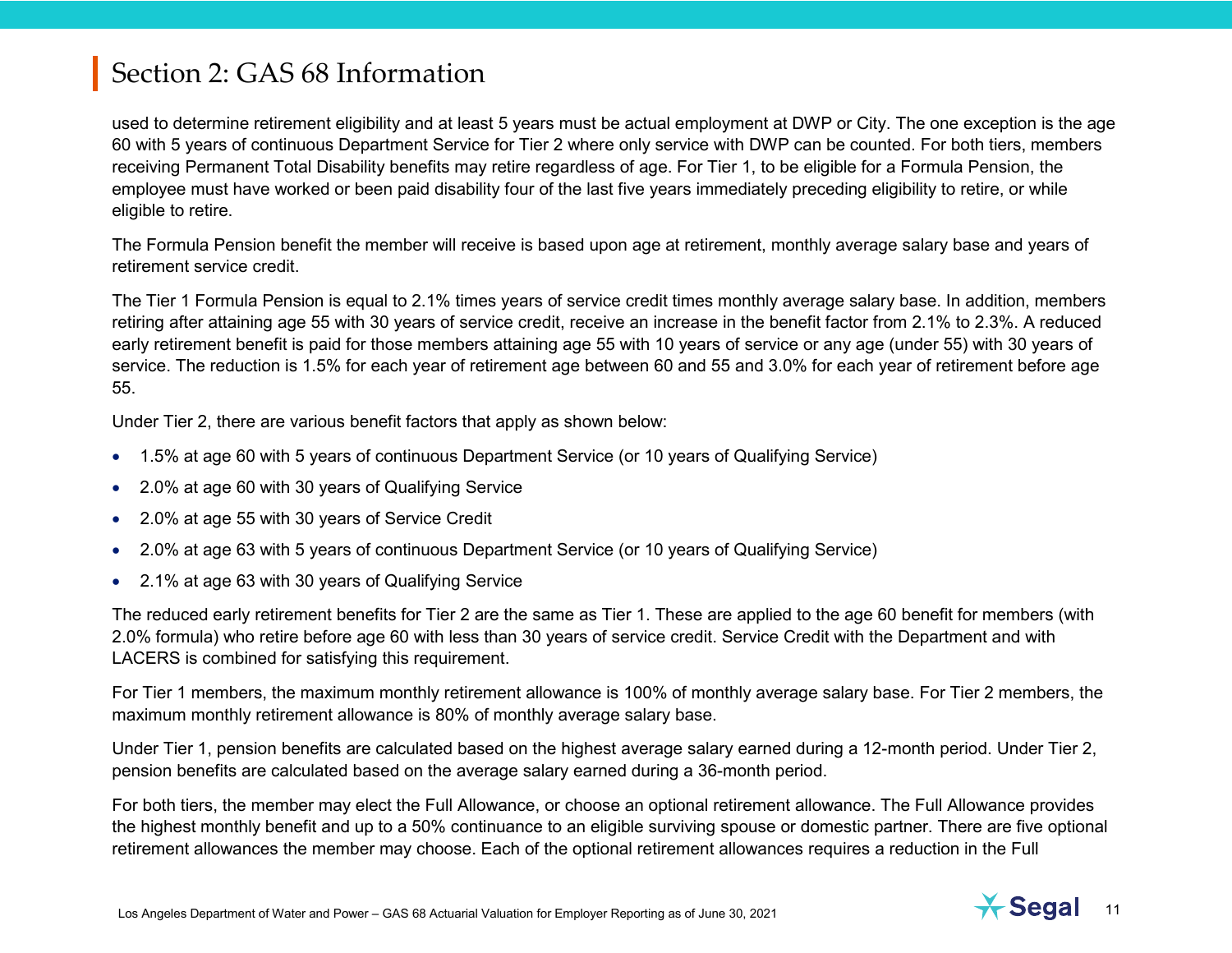Allowance in order to allow the member the ability to provide various benefits to a surviving spouse, domestic partner, or named beneficiary.

WPERP provides annual cost-of-living adjustments (COLAs) to retirees that are not considered vested retirement. The cost-of-living adjustments are made each July 1 based on the percentage change in the average of the Consumer Price Index for the Los Angeles-Long Beach-Anaheim--All Items For All Urban Consumers. It is capped at 3.0% for Tier 1 and 2.0% for Tier 2. Tier 2 members may purchase additional 1% COLA protection at full actuarial cost.

The LADWP contributes to the retirement plan based upon actuarially determined contribution rates adopted by the Board of Administration. Employer contribution rates are adopted annually based upon recommendations received from WPERP's actuary after the completion of the annual actuarial valuation. The average employer contribution rate as of June 30, 2020 (based on the July 1, 2019 valuation) was 37.97% of compensation.

All members are required to make contributions to WPERP regardless of the retirement plan or tier in which they are included. The average member contribution rate as of June 30, 2020 (based on the July 1, 2019 valuation) was 7.43% of compensation. Most Tier 1 members contribute at 6% of compensation and all Tier 2 members contribute at 10% of compensation.

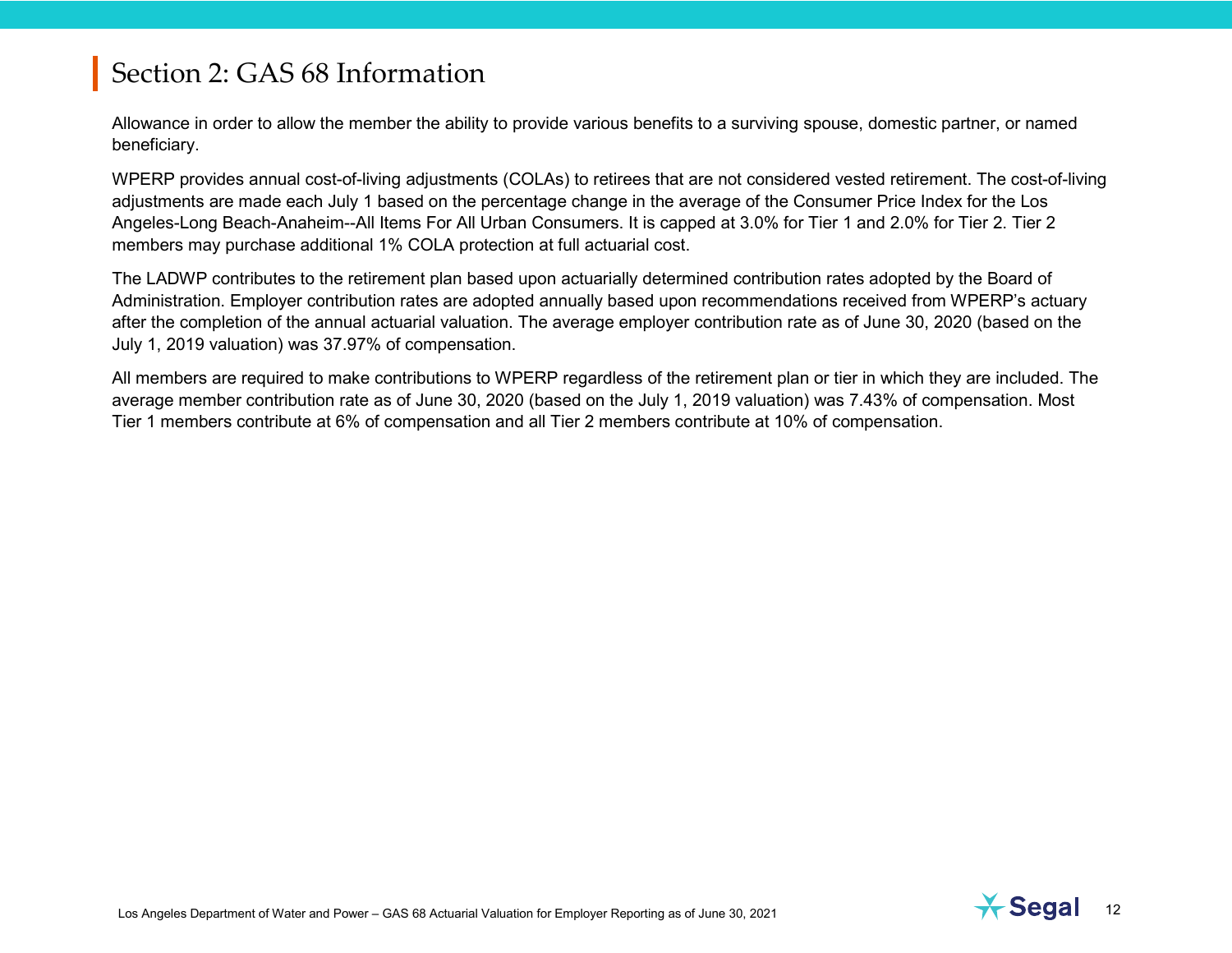#### <span id="page-12-0"></span>**Net Pension Liability**

The components of the Net Pension Liability were as follows:

| <b>Reporting Date for Employer under GAS 68</b>                            | June 30, 2021    | June 30, 2020    |
|----------------------------------------------------------------------------|------------------|------------------|
| <b>Measurement Date for Employer under GAS 68</b>                          | June 30, 2020    | June 30, 2019    |
| <b>Total Pension Liability</b>                                             | \$14,465,349,538 | \$13,811,956,483 |
| Plan Fiduciary Net Position                                                | 13,353,708,096   | 12,987,087,001   |
| <b>Net Pension Liability</b>                                               | \$1,111,641,442  | \$824,869,482    |
| Plan Fiduciary Net Position as a percentage of the Total Pension Liability | 92.32%           | 94.03%           |

The Net Pension Liability (NPL) for the Plan was measured as of June 30, 2020 and 2019. The Plan Fiduciary Net Position (plan assets) and Total Pension Liability (TPL) were valued as of the measurement date and are from actuarial valuations as of July 1, 2020 and 2019, respectively.

*Plan provisions.* The plan provisions used in the measurement of the NPL are the same as those used in the WPERP actuarial valuations as of July 1, 2020 and 2019, respectively.

*Actuarial assumptions.* The TPL as of June 30, 2020 was determined by an actuarial valuation as of July 1, 2020. The actuarial assumptions used in the June 30, 2020 measurement were based on the results of an experience study for the period from July 1, 2015 through June 30, 2018. They are the same as the assumptions used in the July 1, 2020 funding actuarial valuation for the WPERP. The assumptions used in the funding valuation are outlined in *Section 3, Actuarial Assumptions and Methods*. In particular, the following assumptions were applied to all periods included in the June 30, 2020 measurement:

| Inflation:                 | 2.75%                                                              |
|----------------------------|--------------------------------------------------------------------|
| <b>Salary increases:</b>   | 4.50% to 10.25%, varying by service, including inflation           |
| Investment rate of return: | 7.00%, net of pension plan investment expense, including inflation |
| Other assumptions:         | Same as those used in the July 1, 2020 funding valuation           |

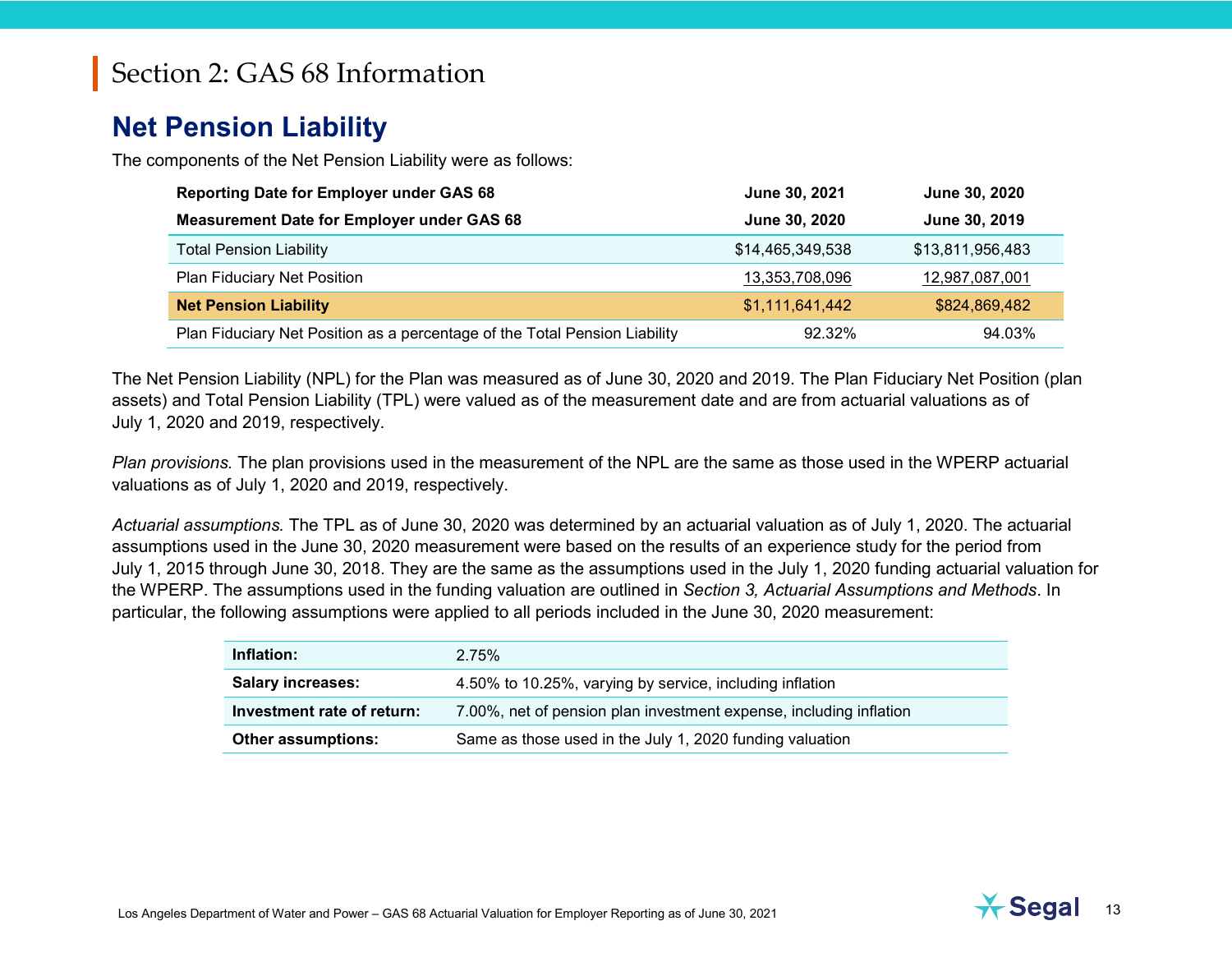The TPL as of June 30, 2019 was determined by an actuarial valuation as of July 1, 2019. In particular, the following actuarial assumptions were applied to all periods included in the June 30, 2019 measurement:

| Inflation:                 | 2.75%                                                              |
|----------------------------|--------------------------------------------------------------------|
| <b>Salary increases:</b>   | 4.50% to 10.25%, varying by service, including inflation           |
| Investment rate of return: | 7.00%, net of pension plan investment expense, including inflation |
| <b>Other assumptions:</b>  | Same as those used in the July 1, 2019 funding valuation           |

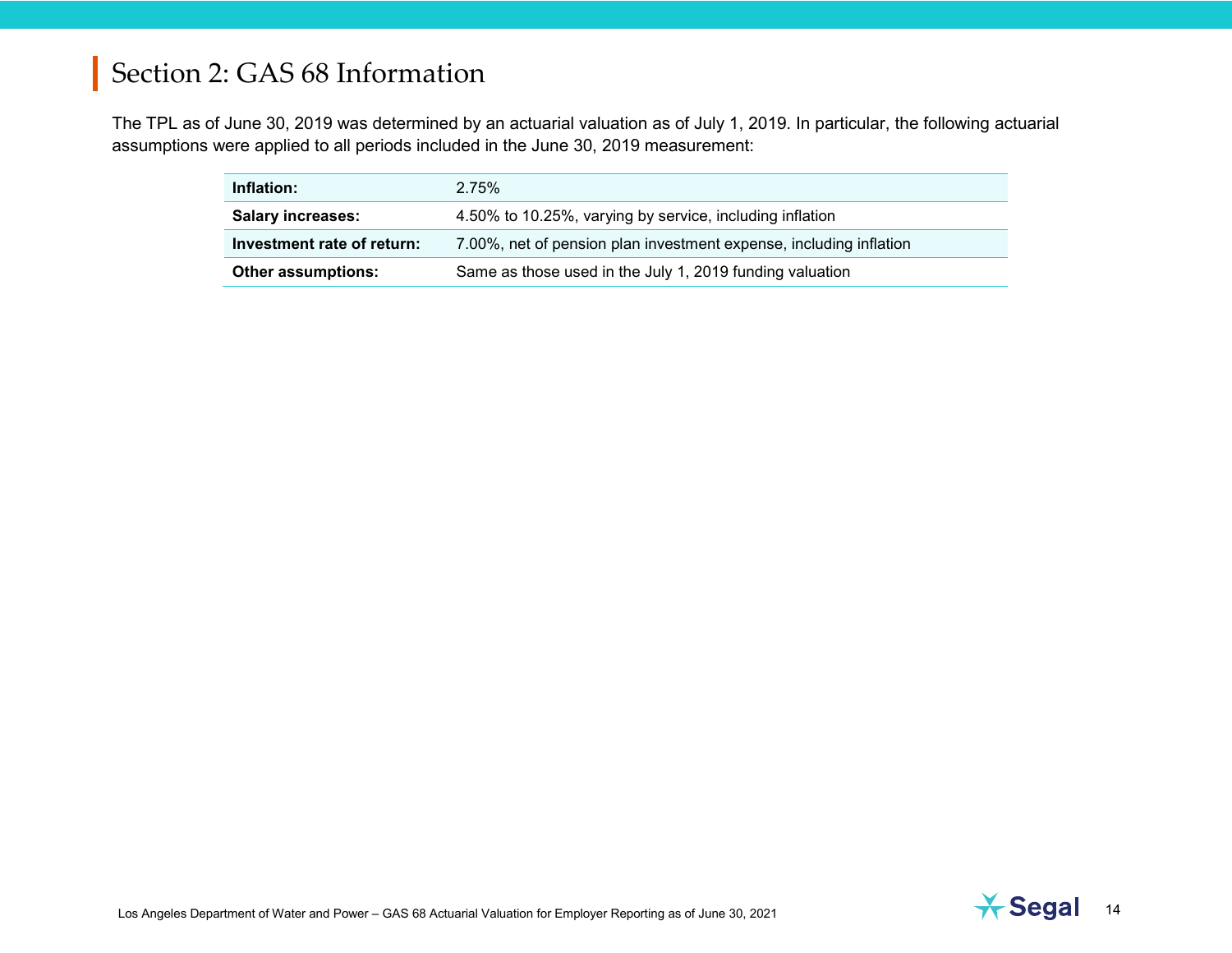#### <span id="page-14-0"></span>**Determination of Discount Rate and Investment Rates of Return**

The long-term expected rate of return on pension plan investments was determined in 2019 using a building-block method in which expected future real rates of return (expected returns, net of inflation) are developed for each major asset class. These returns are combined to produce the long-term expected rate of return by weighting the expected future real rates of return by the target asset allocation percentage, adding expected inflation and subtracting expected investment expenses and a risk margin. The target allocation and projected arithmetic real rates of return for each major asset class, after deducting inflation, but before deducting investment expenses, used in the derivation of the long-term expected investment rate of return assumption as of June 30, 2020 is summarized in the following table. This information will change every three years based on the actuarial experience study.

| <b>Asset Class</b>                       | <b>Target Allocation</b> | <b>Long-Term Expected</b><br><b>Arithmetic Real Rate of Return</b> |
|------------------------------------------|--------------------------|--------------------------------------------------------------------|
| Large Cap US Equity                      | 22.95%                   | 5.44%                                                              |
| Small Cap US Equity                      | 1.75%                    | 6.18%                                                              |
| Developed International Large Cap Equity | 13.06%                   | 6.54%                                                              |
| Developed International Small Cap Equity | 2.18%                    | 6.64%                                                              |
| <b>Global Equity</b>                     | 2.90%                    | 6.45%                                                              |
| <b>Emerging Market Equity</b>            | 5.16%                    | 8.73%                                                              |
| <b>Real Estate</b>                       | 8.00%                    | 4.60%                                                              |
| Cash and Equivalents                     | 1.00%                    | 0.25%                                                              |
| <b>Private Equity</b>                    | 8.00%                    | 9.27%                                                              |
| Hedge Funds                              | 5.00%                    | 3.53%                                                              |
| <b>Custom Fixed Income</b>               | 25.00%                   | 1.65%                                                              |
| <b>Custom Real Return</b>                | 5.00%                    | 2.07%                                                              |
| <b>Total</b>                             | 100.00%                  |                                                                    |

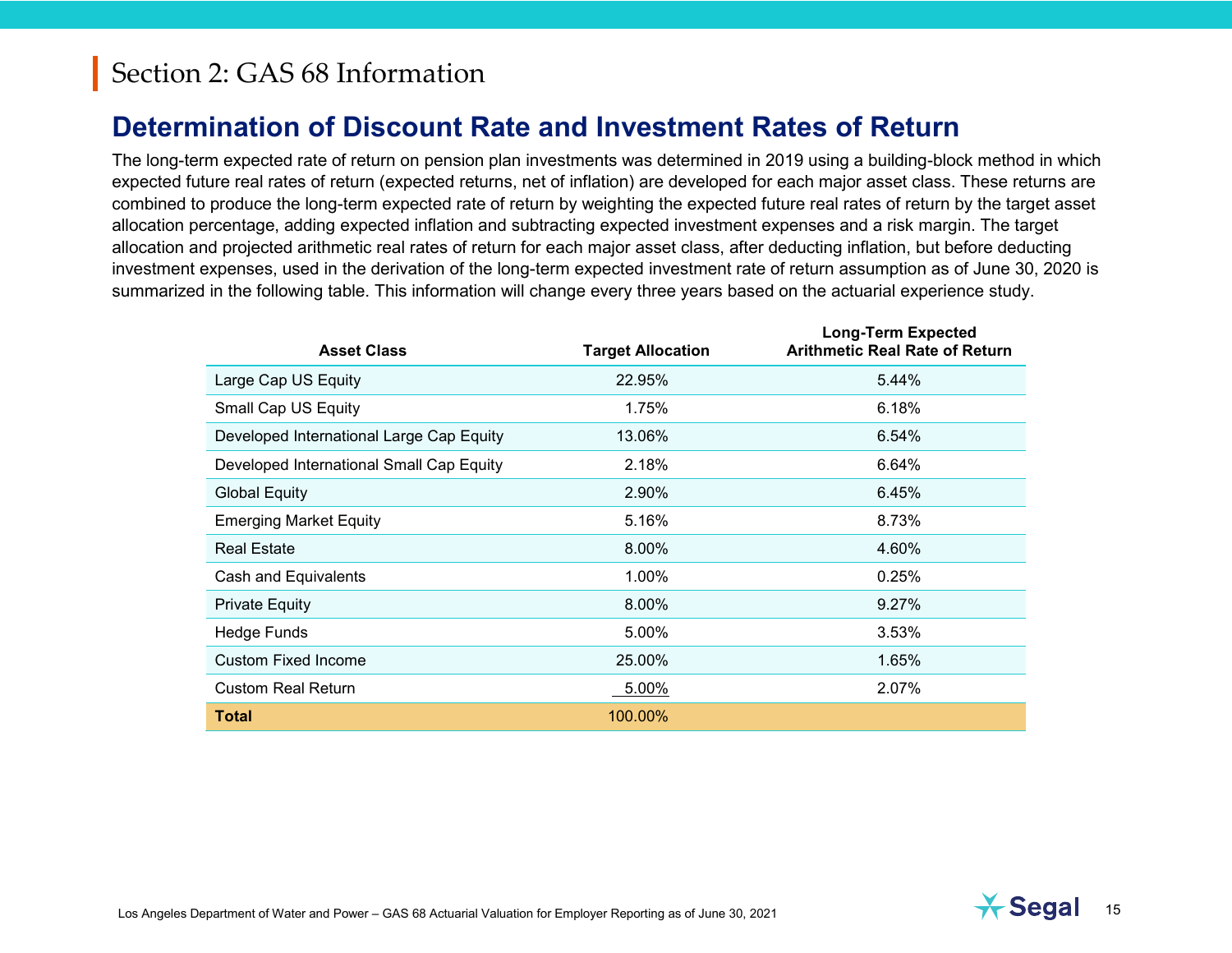*Discount Rate.* The discount rate used to measure the TPL was 7.00% as of June 30, 2020 and June 30, 2019, respectively. The projection of cash flows used to determine the discount rate assumed member contributions will be made at the current contribution rates and that employer contributions will be made at rates equal to the required contribution rates. For this purpose, only employee and employer contributions that are intended to fund benefits for current plan members and their beneficiaries are included. Projected employer contributions that are intended to fund the service costs for future plan members and their beneficiaries, as well as projected contributions from future plan members, are not included. Based on those assumptions, the Plan Fiduciary Net Position was projected to be available to make all projected future benefit payments for current plan members. Therefore, the long-term expected rate of return on pension plan investments was applied to all periods of projected benefit payments to determine the TPL as of both June 30, 2020 and June 30, 2019.

#### <span id="page-15-0"></span>**Discount Rate Sensitivity**

*Sensitivity of the Net Pension Liability to changes in the discount rate.* The following presents the NPL of the WPERP as of June 30, 2020, calculated using the discount rate of 7.00%, as well as what the WPERP NPL would be if it were calculated using a discount rate that is 1-percentage-point lower (6.00%) or 1-percentage-point higher (8.00%) than the current rate:

|                              | 1% Decrease<br>$(6.00\%)$ | <b>Current Discount Rate</b><br>$(7.00\%)$ | 1% Increase<br>$(8.00\%)$ |
|------------------------------|---------------------------|--------------------------------------------|---------------------------|
| Water                        | \$986,440,023             | \$359.273.247                              | (\$158,671,932)           |
| Power                        | 2.065.742.734             | 752,368,195                                | (332, 281, 114)           |
| <b>Total for all systems</b> | \$3,052,182,757           | \$1,111,641,442                            | \$(490, 953, 046)         |

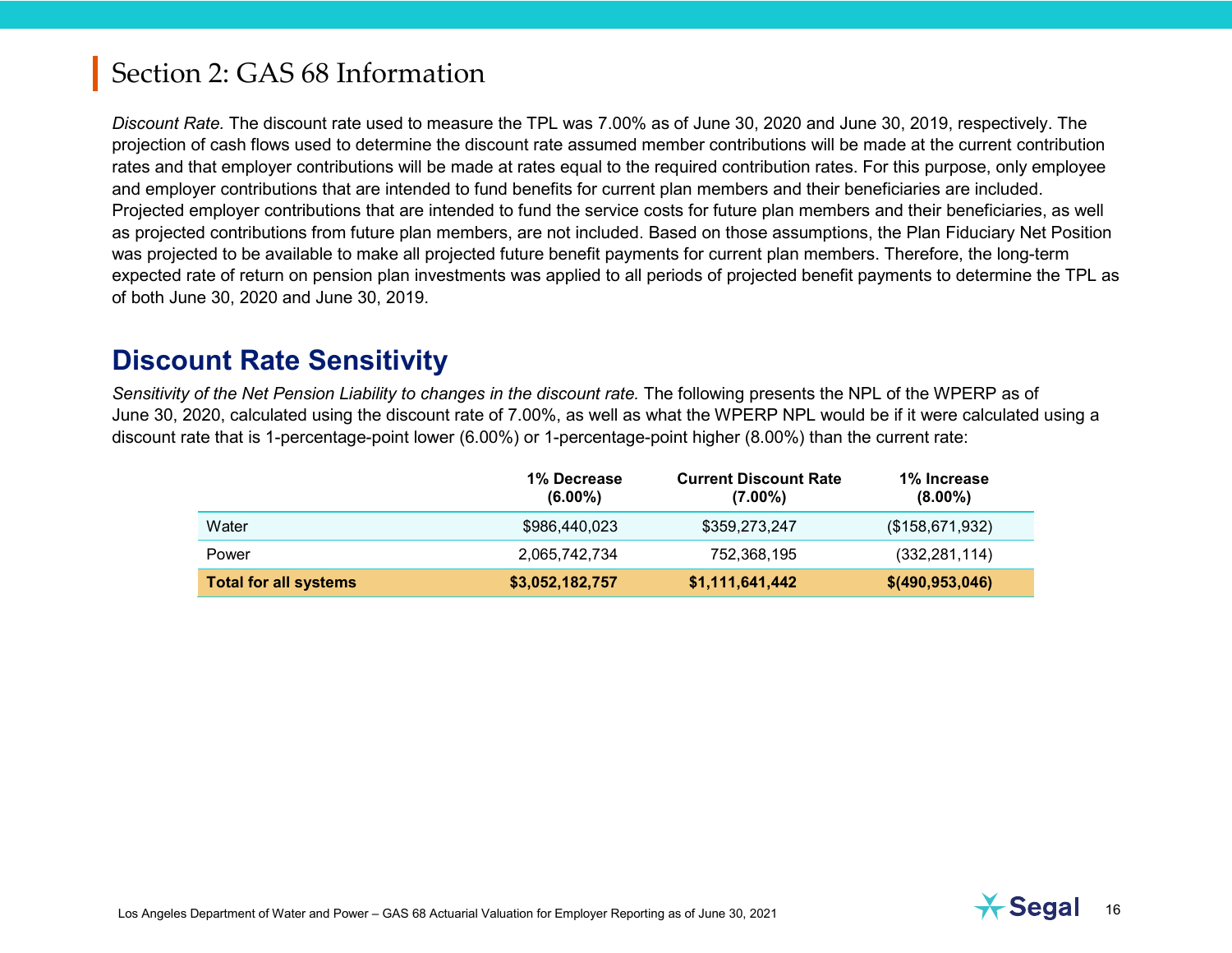#### <span id="page-16-0"></span>**Schedule of Changes in Net Pension Liability**

| <b>Reporting Date for Employer under GAS 68</b><br><b>Measurement Date for Employer under GAS 68</b> | June 30, 2021<br>June 30, 2020 | June 30, 2020<br>June 30, 2019 |
|------------------------------------------------------------------------------------------------------|--------------------------------|--------------------------------|
| <b>Total Pension Liability</b>                                                                       |                                |                                |
| • Service Cost                                                                                       | \$263,472,814                  | \$243,262,953                  |
| $\bullet$ Interest                                                                                   | 963,032,210                    | 952,071,733                    |
| • Change of benefit terms                                                                            | 0                              | 0                              |
| • Differences between expected and actual experience                                                 | 62,540,626                     | 17,806,843                     |
| • Changes of assumptions                                                                             | 0                              | 8,835,790                      |
| • Benefit payments, including refunds of member contributions                                        | (635, 652, 595)                | (597, 563, 566)                |
| Net change in Total Pension Liability                                                                | \$653,393,055                  | \$624,413,753                  |
| <b>Total Pension Liability - beginning</b>                                                           | 13,811,956,483                 | 13,187,542,730                 |
| <b>Total Pension Liability - ending</b>                                                              | \$14,465,349,538               | \$13,811,956,483               |
| <b>Plan Fiduciary Net Position</b>                                                                   |                                |                                |
| • Contributions – employer (including those for administrative expenses)                             | \$427,655,268                  | \$416,180,197                  |
| • Contributions $-$ employee                                                                         | 120,299,327                    | 104,741,925                    |
| • Net investment income                                                                              | 459,024,099                    | 791,832,113                    |
| • Benefit payments, including refunds of member contributions                                        | (635, 652, 595)                | (597, 563, 566)                |
| • Administrative expense                                                                             | (4,705,004)                    | (5, 188, 931)                  |
| • Other                                                                                              | $\overline{0}$                 | $\overline{0}$                 |
| Net change in Plan Fiduciary Net Position                                                            | \$366,621,095                  | \$710,001,738                  |
| Plan Fiduciary Net Position - beginning                                                              | 12,987,087,001                 | 12,277,085,263                 |
| <b>Plan Fiduciary Net Position - ending</b>                                                          | \$13,353,708,096               | \$12,987,087,001               |
| <b>Net Pension Liability - ending</b>                                                                | \$1,111,641,442                | \$824,869,482                  |
| Plan Fiduciary Net Position as a percentage of the Total Pension Liability                           | 92.32%                         | 94.03%                         |
| Covered payroll <sup>1</sup>                                                                         | \$1,130,066,141                | \$1,028,212,002                |
| Net Pension Liability as percentage of covered payroll                                               | 98.37%                         | 80.22%                         |

<sup>1</sup> Covered payroll represents payroll on which contributions to the pension plan are based.

#### **Notes to Schedule:**

Benefit changes: None

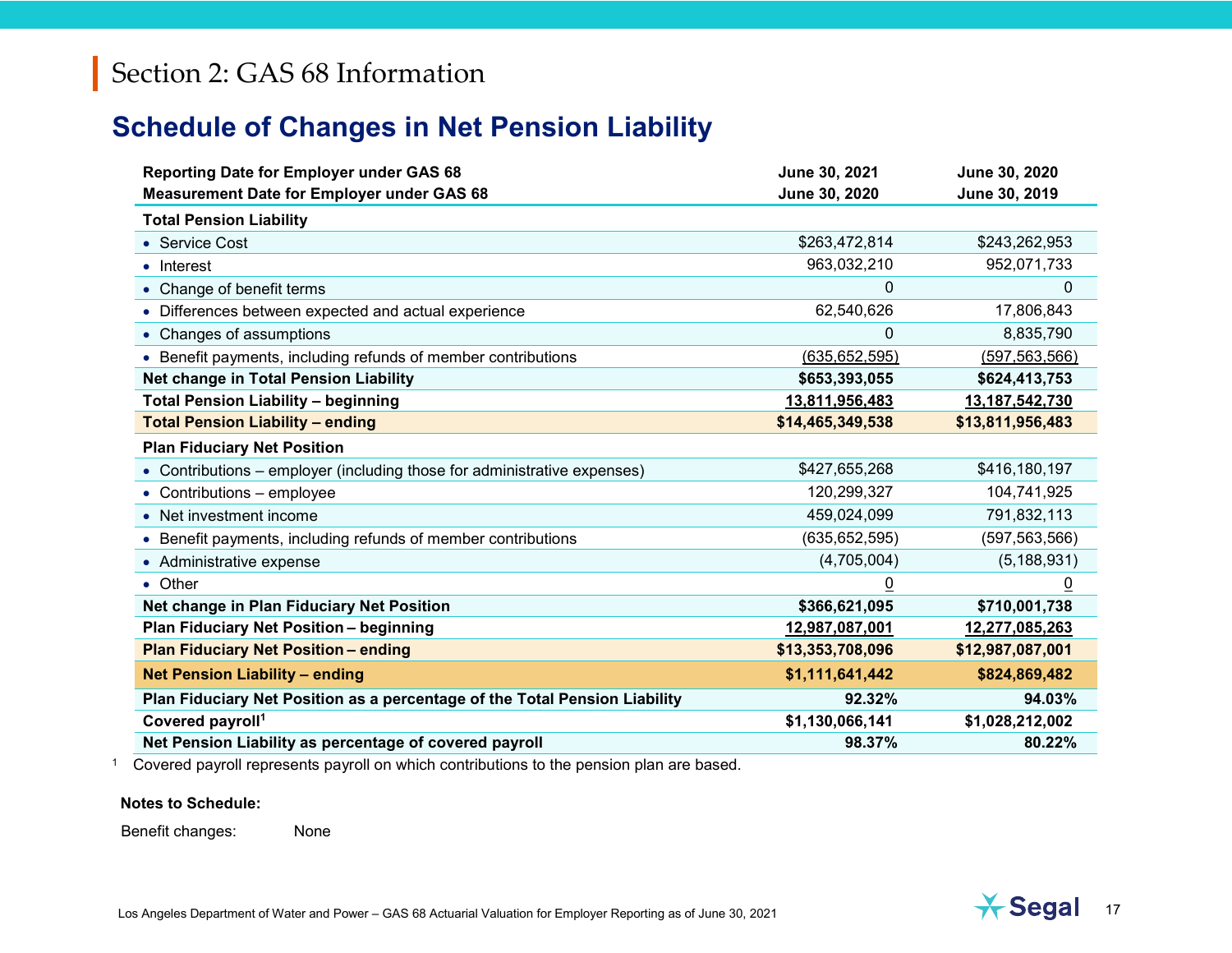#### <span id="page-17-0"></span>**Schedule of Employer Contributions**

| Year Ended<br>Error!<br>Bookmark not<br>defined. | <b>Actuarially</b><br><b>Determined</b><br>Contributions <sup>1, 2, 3, 4</sup> | <b>Contributions in</b><br><b>Relation to the</b><br><b>Actuarially</b><br><b>Determined</b><br>Contributions <sup>2, 3</sup> | <b>Contribution</b><br>Deficiency /<br>(Excess) | <b>Covered Payroll</b> | <b>Contributions as</b><br>a Percentage of<br><b>Covered Payroll</b> |
|--------------------------------------------------|--------------------------------------------------------------------------------|-------------------------------------------------------------------------------------------------------------------------------|-------------------------------------------------|------------------------|----------------------------------------------------------------------|
| 2011                                             | \$304,431,910                                                                  | \$286,699,384                                                                                                                 | \$17,732,526                                    | \$791,760,493          | 36.21%                                                               |
| 2012                                             | 336,874,865                                                                    | 321,688,919                                                                                                                   | 15,185,946                                      | 805,607,436            | 39.93%                                                               |
| 2013                                             | 376,667,610                                                                    | 368,426,348                                                                                                                   | 8,241,262                                       | 817,421,028            | 45.07%                                                               |
| 2014                                             | 387,823,989                                                                    | 384,265,892                                                                                                                   | 3,558,097                                       | 819,923,866            | 46.87%                                                               |
| 2015                                             | 387,464,759                                                                    | 376,902,022                                                                                                                   | 10,562,737                                      | 839,213,254            | 44.91%                                                               |
| 2016                                             | 368,599,924                                                                    | 362,359,894                                                                                                                   | 6,240,030                                       | 861,818,854            | 42.05%                                                               |
| 2017                                             | 403,780,319                                                                    | 391,717,359                                                                                                                   | 12,062,960                                      | 892,332,196            | 43.90%                                                               |
| 2018                                             | 425,512,236                                                                    | 433,412,569                                                                                                                   | (7,900,333)                                     | 953,635,670            | 45.45%                                                               |
| 2019                                             | 408,750,192                                                                    | 410, 165, 124                                                                                                                 | (1,414,932)                                     | 1,028,212,002          | 39.89%                                                               |
| 2020                                             | 424,375,428                                                                    | 422,017,394                                                                                                                   | 2,358,034                                       | 1,130,066,141          | 37.34%                                                               |

<sup>1</sup> All "Actuarially Determined Contributions" through June 30, 2014 were determined as the "Annual Required Contribution" under GAS 25 and 27.

<sup>2</sup> Based on actual covered payroll reported by the Retirement Office. For the year ended June 30, 2015, reflects the effect of the phase-in over two years of the contribution rate impact of new actuarial assumptions adopted by the Board effective with the July 1, 2014 valuation. For the year ended June 30, 2017, reflects the effect of the phase-in over two years of the contribution rate impact of new actuarial assumptions adopted by the Board effective with the July 1, 2016 valuation.

 $3$  Excludes employer contributions towards administrative expenses.

<sup>4</sup> Starting in 2019, the actuarially determined contribution is determined by applying the Tier 1 and Tier 2 contribution rates to their respective payroll.

See accompanying notes to this schedule on the next page.

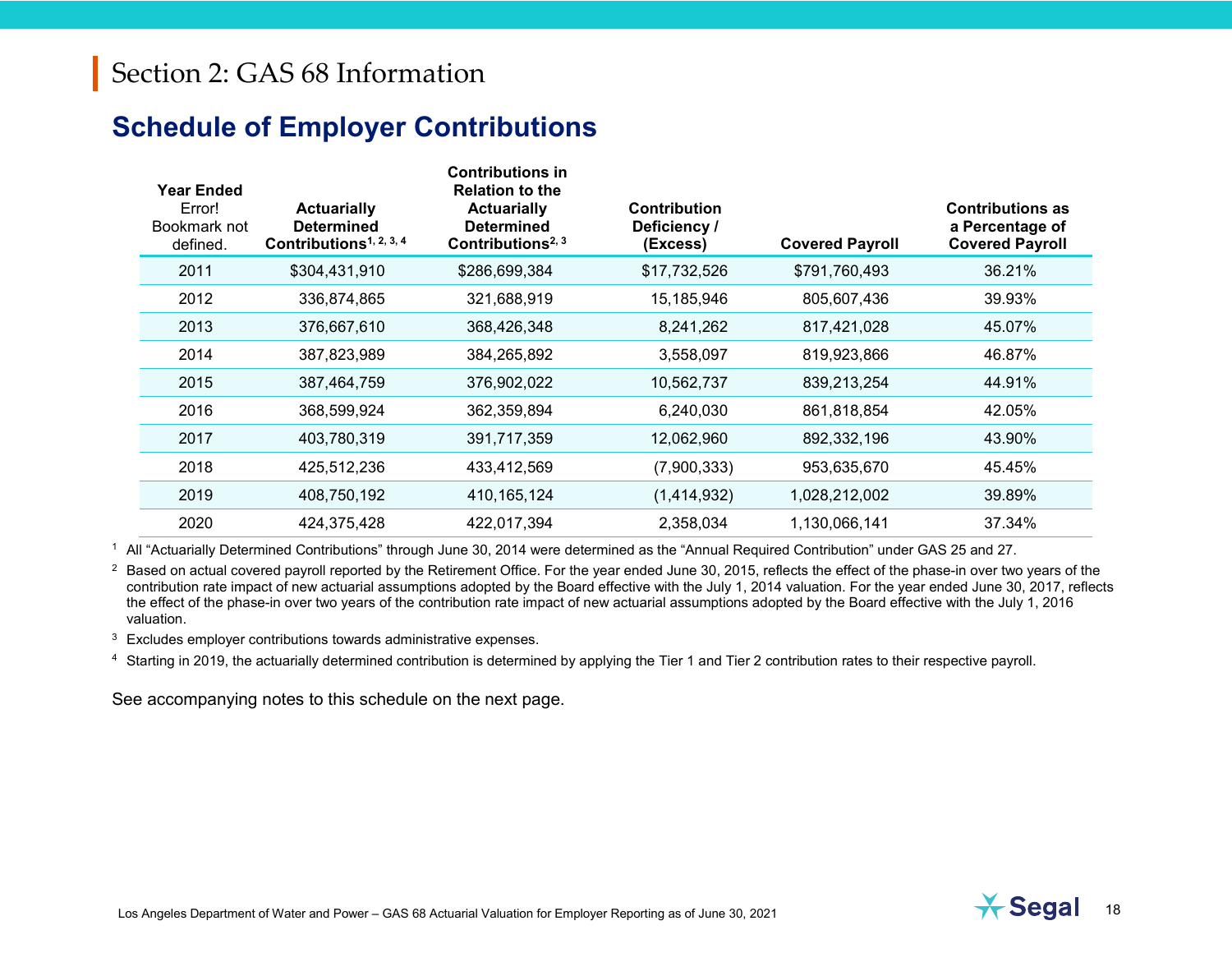#### **Schedule of Employer Contributions (continued)**

#### **Notes to Schedule:**

Methods and assumptions used to establish "actuarially determined contribution" rates:

| <b>Valuation date</b>                | Actuarially determined contribution rates are calculated as of June 30, one year prior to the end of the<br>fiscal year in which contributions are reported                                                                                                                                                                                                                                                                                                |
|--------------------------------------|------------------------------------------------------------------------------------------------------------------------------------------------------------------------------------------------------------------------------------------------------------------------------------------------------------------------------------------------------------------------------------------------------------------------------------------------------------|
| Actuarial cost method                | <b>Entry Age Actuarial Cost Method</b>                                                                                                                                                                                                                                                                                                                                                                                                                     |
| Amortization method                  | Level dollar amortization                                                                                                                                                                                                                                                                                                                                                                                                                                  |
| <b>Remaining amortization period</b> | The July 1, 2004 Unfunded Actuarial Accrued Liability is amortized over a 15-year period commencing<br>July 1, 2004 (fully amortized as of July 1, 2019). Any subsequent changes in Unfunded Actuarial<br>Accrued Liability are amortized over separate 15-year periods effective with that valuation.                                                                                                                                                     |
| Asset valuation method               | The market value of assets less unrecognized returns in each of the last five years. Unrecognized<br>return is equal to the difference between the actual market return and the expected return on a market<br>value basis, and is recognized over a five-year period. Prior to the July 1, 2020 valuation, as directed<br>by the Retirement Office, the actuarial valuation of assets may be reduced by an amount classified as<br>non-valuation reserve. |

#### **Actuarial assumptions:**

| <b>Valuation Date:</b>                   | July 1, 2020 Valuation Date                                                                                                | July 1, 2019 Valuation Date                                                                                                |  |
|------------------------------------------|----------------------------------------------------------------------------------------------------------------------------|----------------------------------------------------------------------------------------------------------------------------|--|
| Investment rate of return:               | 7.00%, net of investment expenses                                                                                          | 7.00%, net of investment expenses                                                                                          |  |
| Inflation rate:                          | 2.75%                                                                                                                      | 2.75%                                                                                                                      |  |
| Real across-the-board salary increase:   | $0.50\%$                                                                                                                   | $0.50\%$                                                                                                                   |  |
| Projected salary increases: <sup>1</sup> | 4.50% to 10.25%                                                                                                            | 4.50% to 10.25%                                                                                                            |  |
| Cost of living adjustments:              | 2.75% (actual increases are contingent upon<br>CPI increases with a 3,00% maximum for<br>Tier 1, 2.00% maximum for Tier 2) | 2.75% (actual increases are contingent upon<br>CPI increases with a 3,00% maximum for<br>Tier 1, 2.00% maximum for Tier 2) |  |
| <b>Other assumptions:</b>                | Same as those used in the July 1, 2020 funding<br>actuarial valuation                                                      | Same as those used in the July 1, 2019<br>funding actuarial valuation                                                      |  |

<sup>1</sup> Includes inflation at 2.75% plus real across-the-board salary increases of 0.50% plus merit and promotion increases as of July 1, 2020 and 2019, respectively.

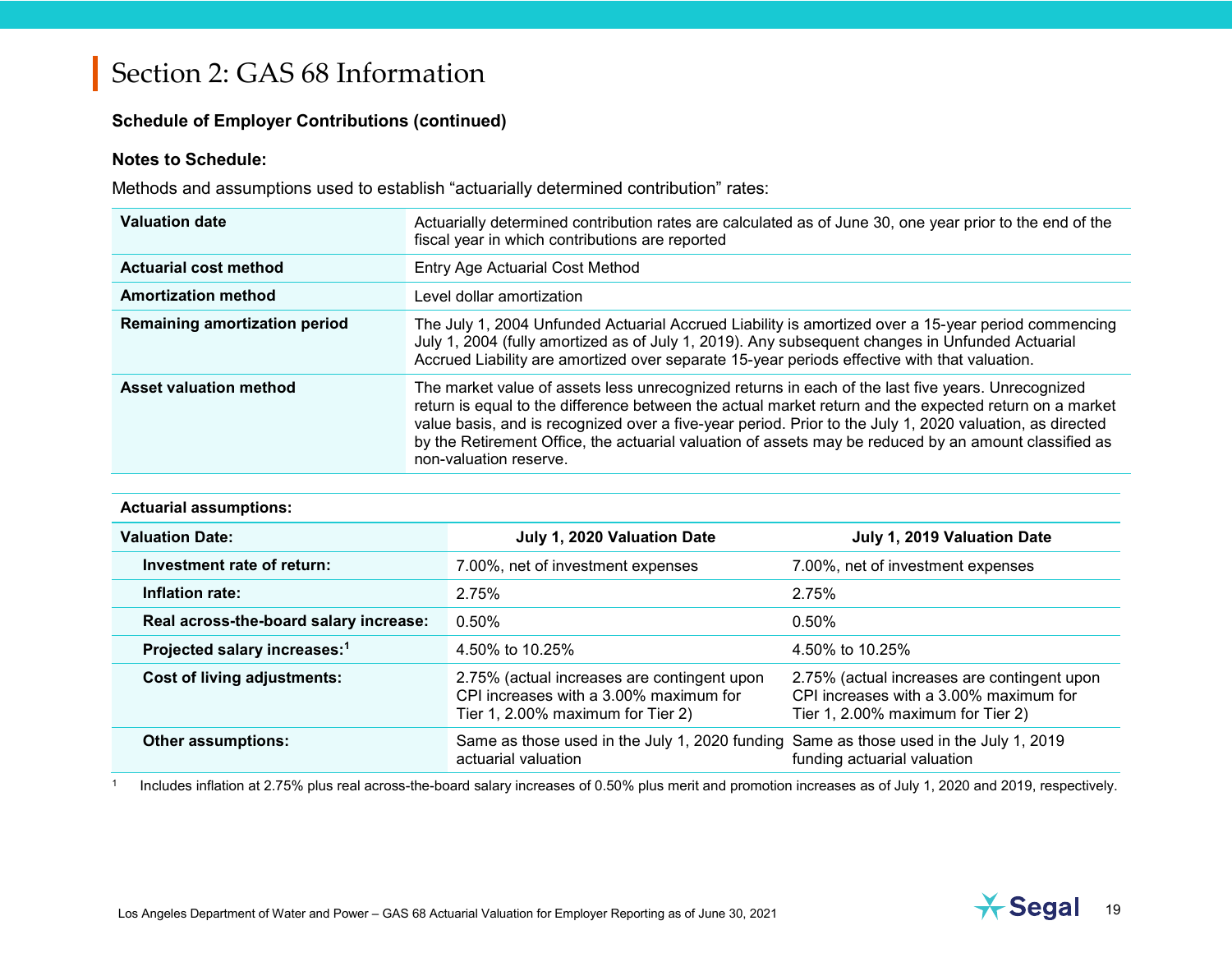#### <span id="page-19-0"></span>**Determination of Proportionate Share**

#### Projected Compensation by System

#### July 1, 2020 to June 30, 2021

| System | <b>Projected Compensation</b> | Percentage  |
|--------|-------------------------------|-------------|
| Water  | \$391,643,122                 | 32.319%     |
| Power  | 820,155,218                   | 67.681%     |
| Total  | \$1,211,798,340               | $100.000\%$ |

#### Allocation of June 30, 2020 Net Pension Liability (NPL)

| System | <b>NPL</b>      | Percentage |
|--------|-----------------|------------|
| Water  | \$359,273,247   | 32.319%    |
| Power  | 752,368,195     | 67.681%    |
| Total  | \$1,111,641,442 | 100.000%   |

#### **Notes:**

- The unrounded percentages are used in the allocation of the NPL amongst systems.
- The Net Pension Liability (NPL) has been allocated based on the projected compensation for each system for the fiscal year following the measurement date. LADWP provided us with information that indicates each member's percentage under Water versus Power and we used those percentages to determine each member's allocation between these two systems. Projected July 1, 2020 through June 30, 2021 compensation information is from the July 1, 2020 actuarial valuation for the Retirement Plan.
- The NPL is the Total Pension Liability (TPL) minus the Plan Fiduciary Net Position (plan assets).
- The NPL is allocated based on the projected compensation from each system. The steps used for the allocation are as follows:
	- 1. First calculate the ratio of the projected compensation from the system to the total projected compensation.
	- 2. Then multiply this ratio by the NPL to determine the system's proportionate share of the NPL.

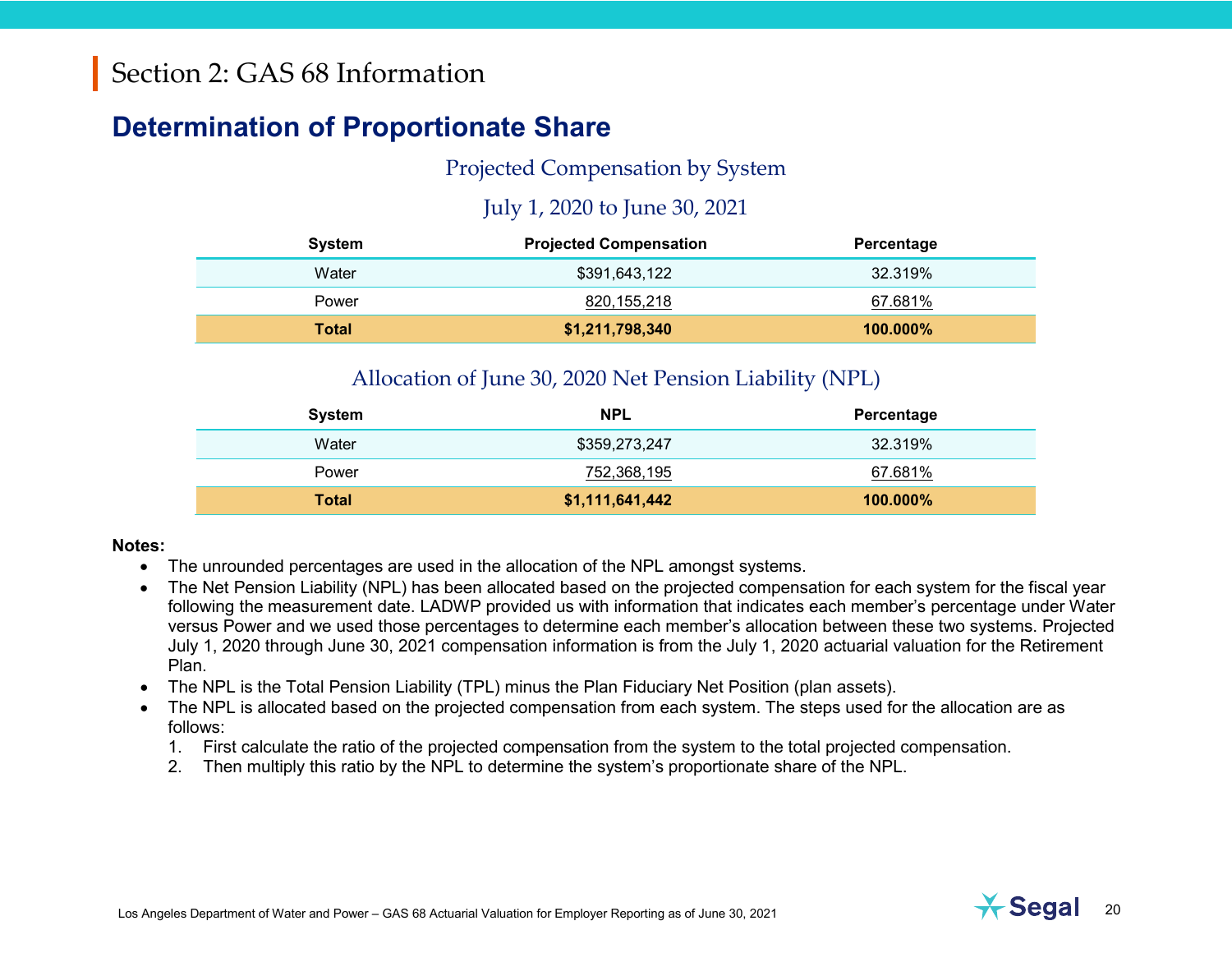## **Determination of Proportionate Share (continued)**

#### Projected Compensation by System

#### July 1, 2019 to June 30, 2020

| <b>System</b> | <b>Projected Compensation</b> | Percentage  |
|---------------|-------------------------------|-------------|
| Water         | \$360,944,278                 | 31.610%     |
| Power         | 780,931,338                   | 68.390%     |
| <b>Total</b>  | \$1,141,875,616               | $100.000\%$ |

#### Allocation of June 30, 2019 Net Pension Liability (NPL)

| <b>System</b> | <b>NPL</b>    | Percentage |
|---------------|---------------|------------|
| Water         | \$260,739,362 | 31.610%    |
| Power         | 564,130,120   | 68.390%    |
| Total         | \$824,869,482 | 100.000%   |

#### **Notes:**

- The unrounded percentages are used in the allocation of the NPL amongst systems.
- The Net Pension Liability (NPL) has been allocated based on the projected compensation for each system for the fiscal year following the measurement date. LADWP provided us with information that indicates each member's percentage under Water versus Power and we used those percentages to determine each member's allocation between these two systems. Projected July 1, 2019 through June 30, 2020 compensation information is from the July 1, 2019 actuarial valuation for the Retirement Plan.
- The NPL is the Total Pension Liability (TPL) minus the Plan Fiduciary Net Position (plan assets).
- The NPL is allocated based on the projected compensation from each system. The steps used for the allocation are as follows:
	- 1. First calculate the ratio of the projected compensation from the system to the total projected compensation.
	- 2. Then multiply this ratio by the NPL to determine the system's proportionate share of the NPL.

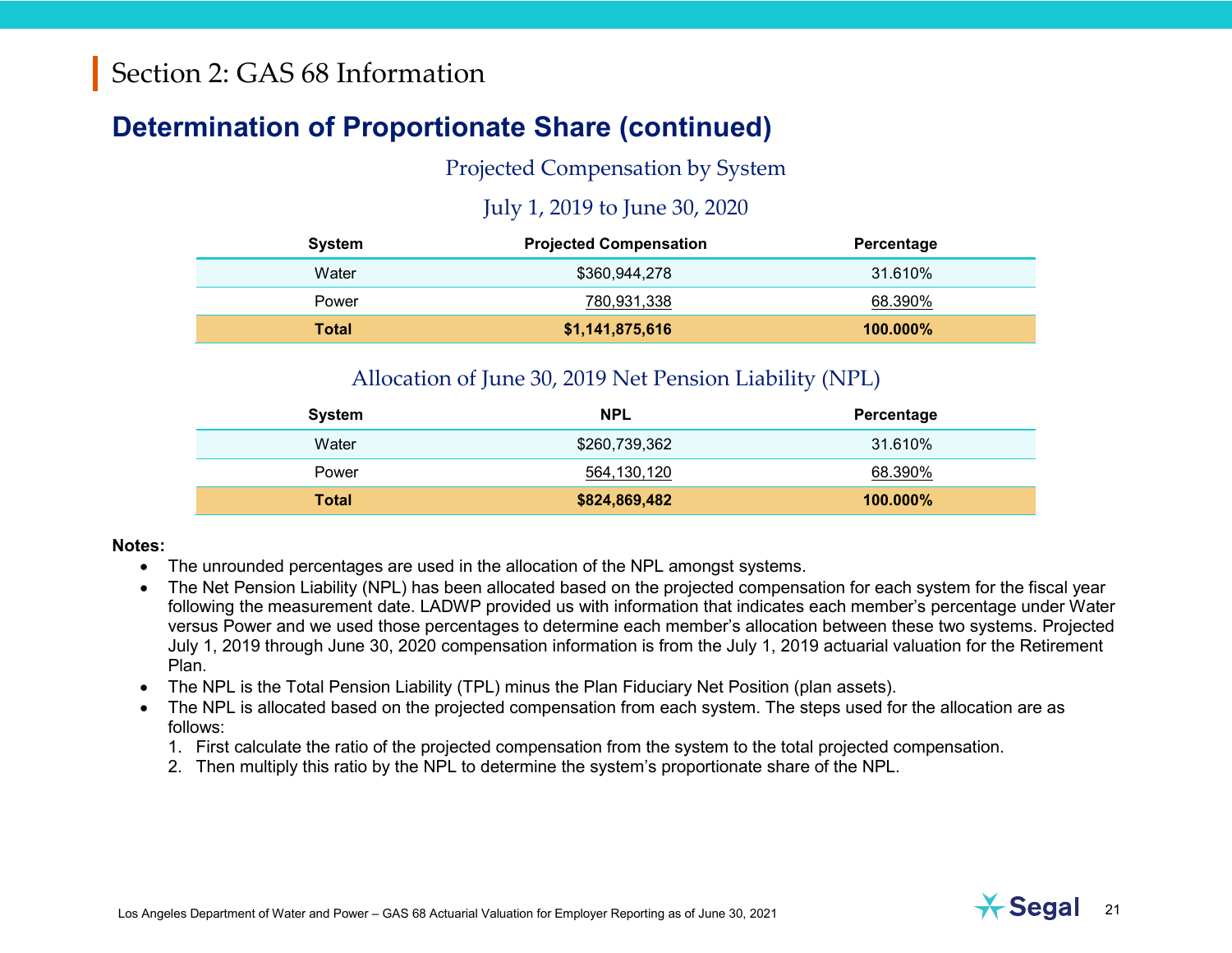#### **Determination of Proportionate Share (continued)**

For purposes of the above results, the reporting dates for the employer under GAS 68 are June 30, 2021 and June 30, 2020. The reporting date and measurement date for the plan under GAS 67 are June 30, 2020 and June 30, 2019 respectively. Consistent with the provisions of GAS 68, the assets and liabilities measured as of June 30, 2020 and June 30, 2019 are not adjusted or "rolled forward" to June 30, 2021 and June 30, 2020 reporting dates. Other results, such as the total deferred inflows and outflows would also be allocated based on the same proportionate shares determined above

The following items are allocated based on the corresponding proportionate share shown above.

- 1. Net Pension Liability
- 2. Service Cost
- 3. Interest on the Total Pension Liability
- 4. Current-period benefit changes
- 5. Expensed portion of current-period difference between expected and actual experience in the Total Pension Liability
- 6. Expensed portion of current-period changes of assumptions or other inputs
- 7. Member contributions
- 8. Projected earnings on plan investments
- 9. Expensed portion of current-period differences between actual and projected earnings on plan investments
- 10. Administrative expense
- 11. Recognition of beginning of year deferred outflows of resources as pension expense
- 12. Recognition of beginning of year deferred inflows of resources as pension expense

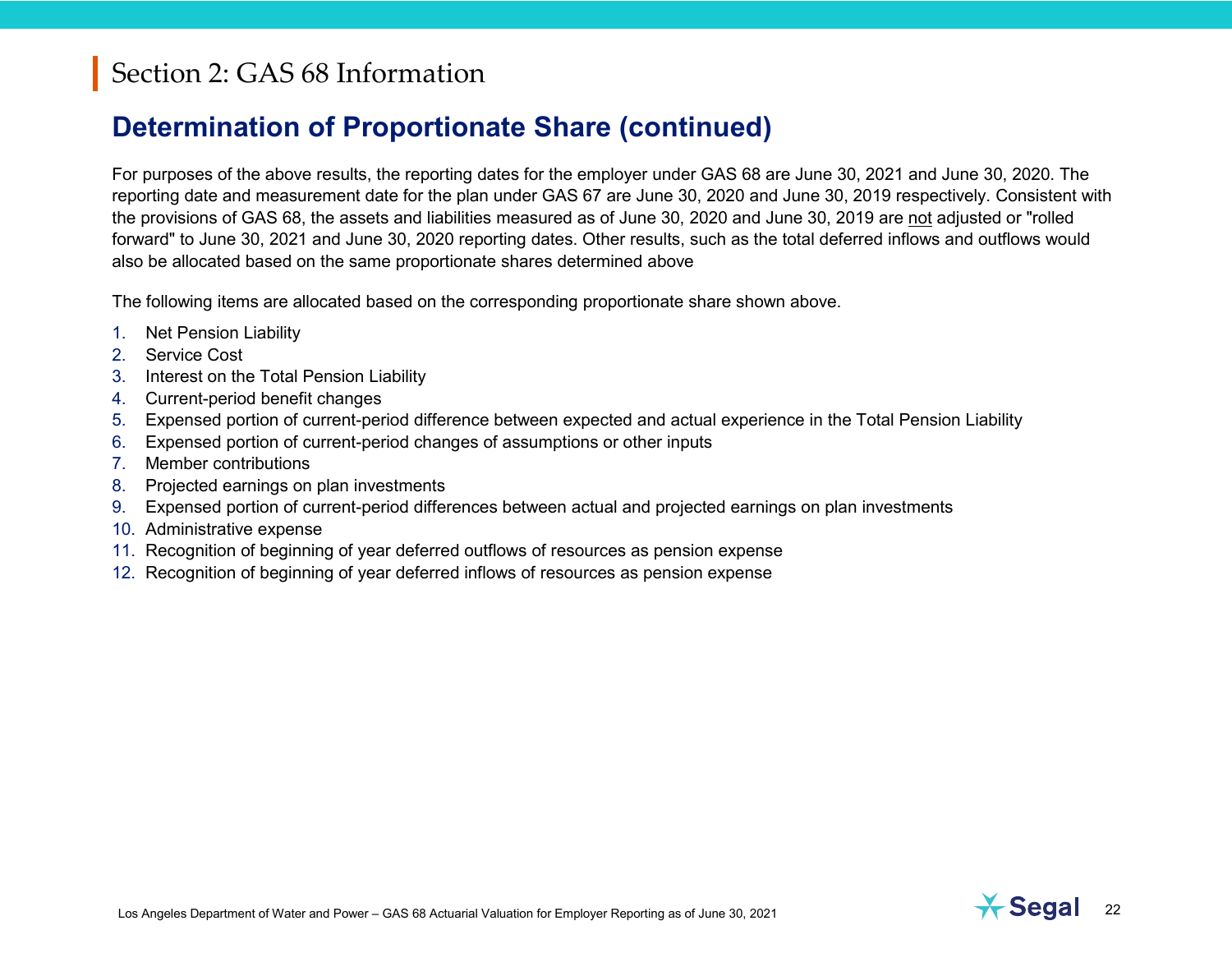#### <span id="page-22-0"></span>**Pension Expense**

#### Total **Reporting Date for Employer under GAS 68 June 30, 2021 June 30, 2020 Measurement Date for Employer under GAS 68 June 30, 2020 June 30, 2019** • Service cost \$263,472,814 \$243,262,953 • Interest on the Total Pension Liability 963,032,210 952,071,733 • Expensed portion of current-period changes in proportion and differences between system's contributions and proportionate share of contributions 0 0 • Current-period benefit changes 0 0 • Expensed portion of current-period difference between expected and actual experience in the Total Pension Liability 9,376,406 2,765,038 • Expensed portion of current-period changes of assumptions or other inputs 0 1,372,017 • Member contributions (120,299,327) (104,741,925) • Projected earnings on plan investments (905,861,985) (887,122,330) • Expensed portion of current-period differences between actual and projected earnings on plan investments and the state of the state of the state of the state of the state of the state of the state of the state of the state of the state of the state of the state of the state of the state of the state of the • Administrative expense 4,705,004 5,188,931 • Other  $0$   $0$ • Recognition of beginning of year deferred outflows of resources as pension expense 284,216,997 337,432,913 • Recognition of beginning of year deferred inflows of resources as pension expense (226,844,358) (246,537,499) • Net amortization of deferred amounts from changes in proportion and differences between system's contributions and proportionate share of contributions 0 0

**Pension Expense \$361,165,338 \$322,749,874**

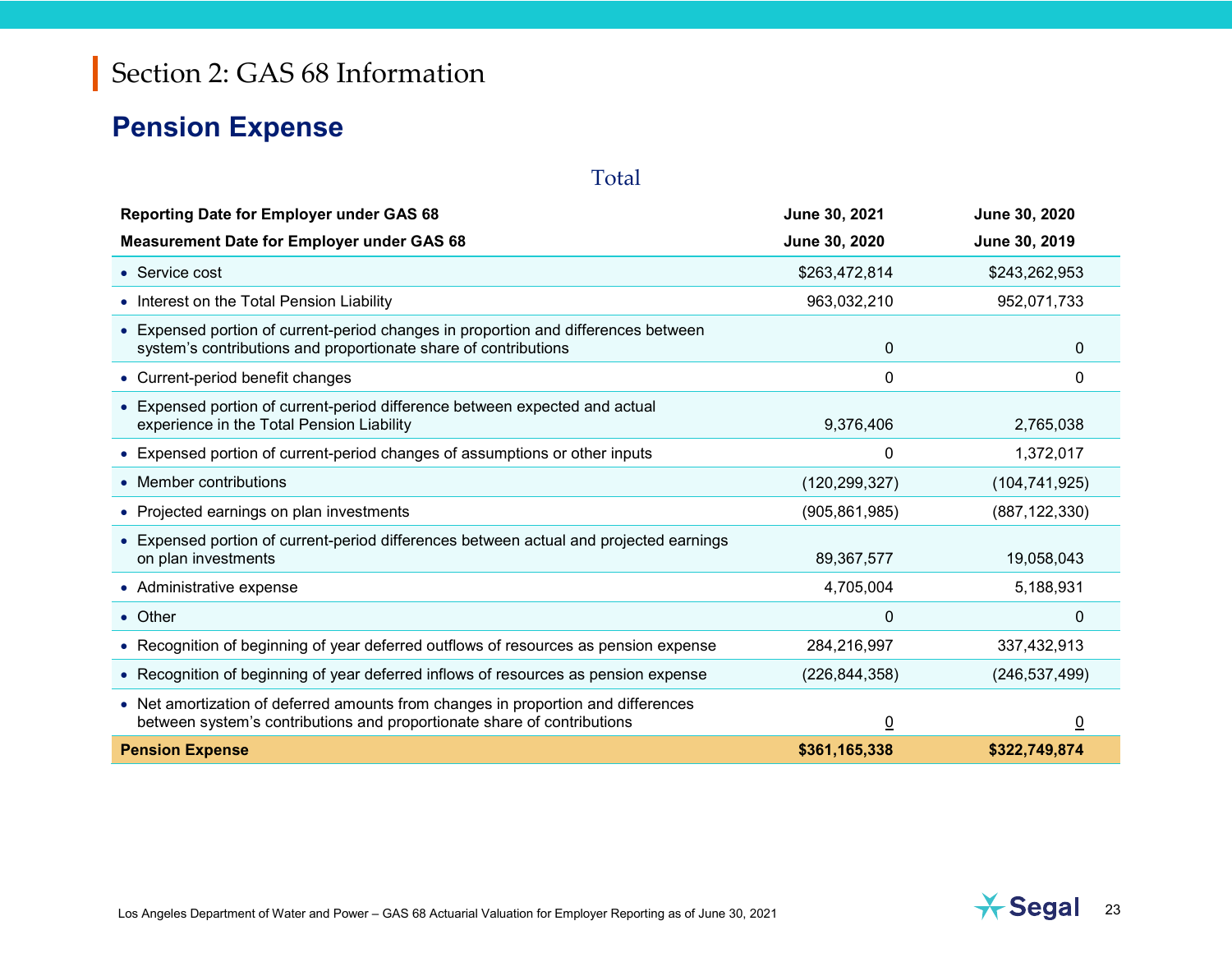#### **Pension Expense (continued)**

| Water                                                                                                                                                        |                 |                 |  |  |  |
|--------------------------------------------------------------------------------------------------------------------------------------------------------------|-----------------|-----------------|--|--|--|
| <b>Reporting Date for Employer under GAS 68</b>                                                                                                              | June 30, 2021   | June 30, 2020   |  |  |  |
| <b>Measurement Date for Employer under GAS 68</b>                                                                                                            | June 30, 2020   | June 30, 2019   |  |  |  |
| • Service cost                                                                                                                                               | \$85,152,218    | \$76,894,866    |  |  |  |
| • Interest on the Total Pension Liability                                                                                                                    | 311,243,982     | 300,947,704     |  |  |  |
| • Expensed portion of current-period changes in proportion and differences between<br>system's contributions and proportionate share of contributions        | 1,165,195       | (354, 252)      |  |  |  |
| • Current-period benefit changes                                                                                                                             | 0               | 0               |  |  |  |
| • Expensed portion of current-period difference between expected and actual<br>experience in the Total Pension Liability                                     | 3,030,376       | 874,022         |  |  |  |
| • Expensed portion of current-period changes of assumptions or other inputs                                                                                  | 0               | 433,691         |  |  |  |
| • Member contributions                                                                                                                                       | (38, 879, 740)  | (33, 108, 684)  |  |  |  |
| • Projected earnings on plan investments                                                                                                                     | (292, 767, 042) | (280, 417, 346) |  |  |  |
| • Expensed portion of current-period differences between actual and projected earnings<br>on plan investments                                                | 28,882,856      | 6,024,204       |  |  |  |
| • Administrative expense                                                                                                                                     | 1,520,618       | 1,640,209       |  |  |  |
| • Other                                                                                                                                                      | 0               | $\mathbf 0$     |  |  |  |
| • Recognition of beginning of year deferred outflows of resources as pension expense                                                                         | 91,856,564      | 106,661,774     |  |  |  |
| • Recognition of beginning of year deferred inflows of resources as pension expense                                                                          | (73, 314, 205)  | (77, 929, 941)  |  |  |  |
| • Net amortization of deferred amounts from changes in proportion and differences<br>between system's contributions and proportionate share of contributions | (389, 566)      | 514,467         |  |  |  |
| <b>Pension Expense</b>                                                                                                                                       | \$117,501,256   | \$102,180,714   |  |  |  |

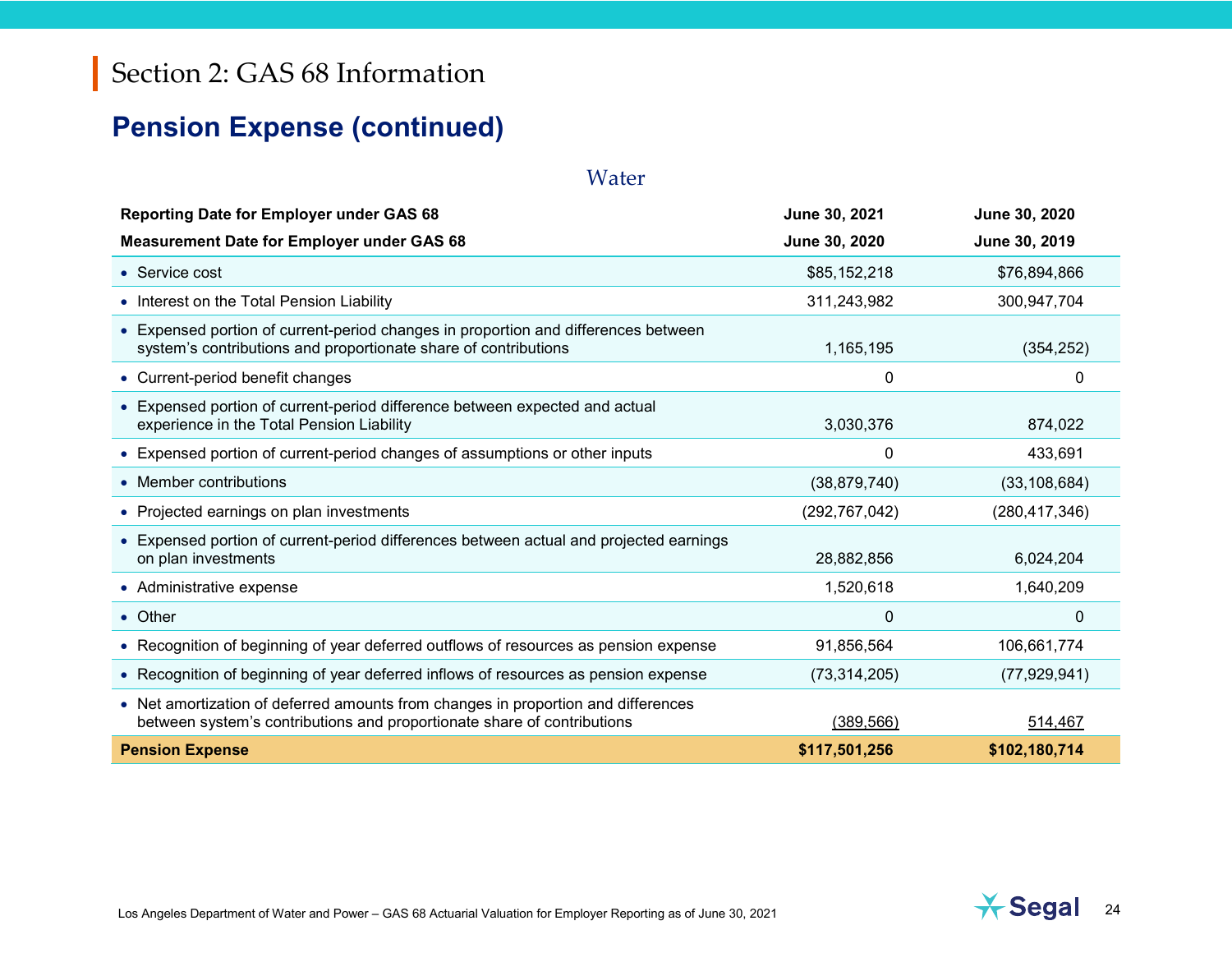#### **Pension Expense (continued)**

#### **Reporting Date for Employer under GAS 68 June 30, 2021 June 30, 2020 Measurement Date for Employer under GAS 68 June 30, 2020 June 30, 2019** • Service cost \$178,320,596 \$166,368,087 • Interest on the Total Pension Liability 651,788,228 651,124,029 • Expensed portion of current-period changes in proportion and differences between system's contributions and proportionate share of contributions (1,165,195) 354,252 • Current-period benefit changes 0 0 • Expensed portion of current-period difference between expected and actual experience in the Total Pension Liability and the Contract of the Contract of the Gas of the Contract of the Contract of the Gas of the Contract of the Contract of the Contract of the Contract of the Contract of the Contra • Expensed portion of current-period changes of assumptions or other inputs 0 938,326 • Member contributions (81,419,587) (71,633,241) • Projected earnings on plan investments (613,094,943) (606,704,984) • Expensed portion of current-period differences between actual and projected earnings on plan investments 60,484,721 13,033,839 • Administrative expense 3,184,386 3,548,722 • Other  $0$   $0$ • Recognition of beginning of year deferred outflows of resources as pension expense 192,360,433 230,771,139 • Recognition of beginning of year deferred inflows of resources as pension expense (153,530,153) (168,607,558) • Net amortization of deferred amounts from changes in proportion and differences between system's contributions and proportionate share of contributions 389,566 (514,467) **Pension Expense \$243,664,082 \$220,569,160**

Power

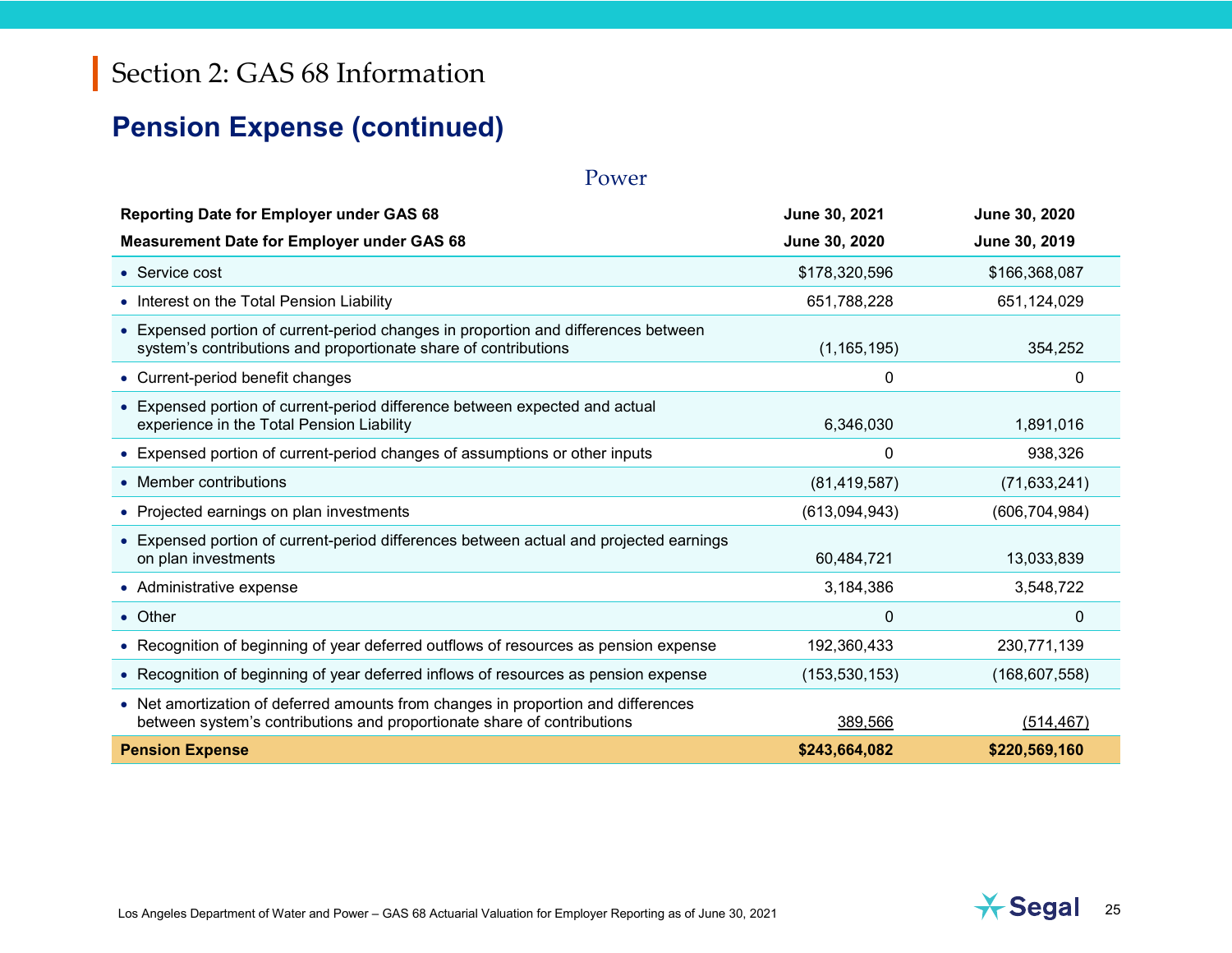#### <span id="page-25-1"></span><span id="page-25-0"></span>**Deferred Outflows of Resources and Deferred Inflows of Resources**

| Total                                                                                                                           |                                |                                |
|---------------------------------------------------------------------------------------------------------------------------------|--------------------------------|--------------------------------|
| <b>Reporting Date for Employer under GAS 68</b><br><b>Measurement Date for Employer under GAS 68</b>                            | June 30, 2021<br>June 30, 2020 | June 30, 2020<br>June 30, 2019 |
| <b>Deferred Outflows of Resources</b>                                                                                           |                                |                                |
| • Changes in proportion and differences between system's contributions and proportionate<br>share of contributions <sup>1</sup> | \$11,762,029                   | \$8,312,429                    |
| • Changes of assumptions or other inputs                                                                                        | 89,260,427                     | 218,584,242                    |
| • Net difference between projected and actual earnings on pension plan investments (if any)                                     | 232,508,582                    | 0                              |
| • Difference between actual and expected experience in the Total Pension Liability                                              | 70,717,188                     | 21,977,189                     |
| • Total Deferred Outflows of Resources                                                                                          | \$404,248,226                  | \$248,873,860                  |
| <b>Deferred Inflows of Resources</b>                                                                                            |                                |                                |
| • Changes in proportion and differences between system's contributions and proportionate<br>share of contributions <sup>1</sup> | \$11,762,029                   | \$8,312,429                    |
| • Changes of assumptions or other inputs                                                                                        | 0                              | 0                              |
| • Net difference between actual and projected earnings on pension plan investments (if any)                                     | 0                              | 120,666,681                    |
| • Difference between expected and actual experience in the Total Pension Liability                                              | 85,422,303                     | 166,092,746                    |
| • Total Deferred Inflows of Resources                                                                                           | \$97,184,332                   | \$295,071,856                  |
| Deferred outflows of resources and deferred inflows of resources related to pension will be recognized as follows:              |                                |                                |
| Reporting Date for Employer under GAS 68 Year Ended June 30:                                                                    |                                |                                |
| 2021                                                                                                                            | N/A                            | \$57,372,639                   |
| 2022                                                                                                                            | \$5,657,645                    | (93,086,338)                   |
| 2023                                                                                                                            | 57,149,393                     | (41,594,590)                   |
| 2024                                                                                                                            | 123,598,266                    | 24,854,283                     |
| 2025                                                                                                                            | 103,179,691                    | 4,435,707                      |
| 2026                                                                                                                            | 11,196,709                     | 1,820,303                      |
| 2027                                                                                                                            | 6,282,190                      | 0                              |
| Thereafter                                                                                                                      | 0                              | 0                              |

<sup>1</sup> Calculated in accordance with Paragraphs 54 and 55 of GAS 68.

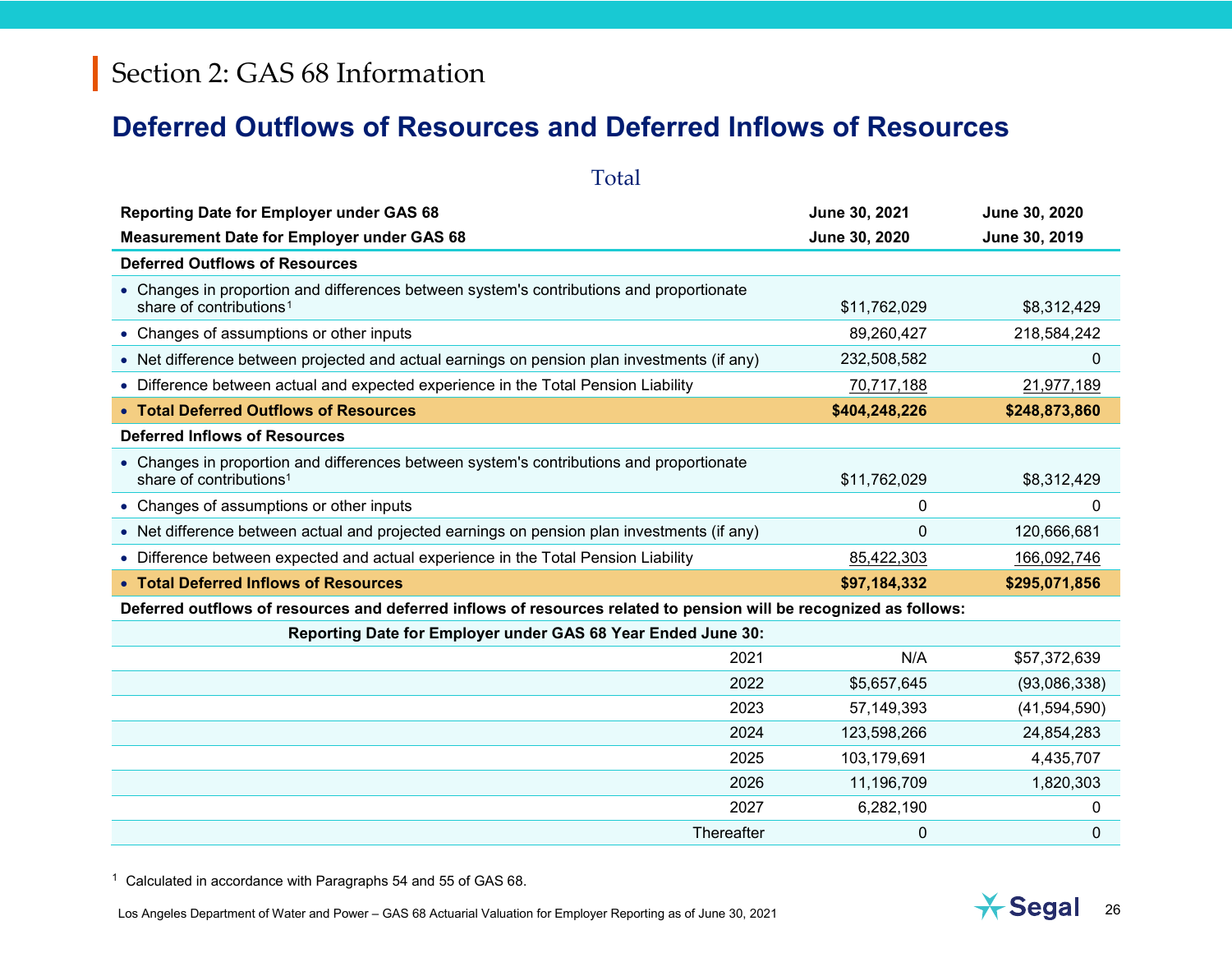#### **Deferred Outflows of Resources and Deferred Inflows of Resources (continued)**

<span id="page-26-0"></span>**Water** 

| <b>Reporting Date for Employer under GAS 68</b>                                                                                 | June 30, 2021 | June 30, 2020  |
|---------------------------------------------------------------------------------------------------------------------------------|---------------|----------------|
| <b>Measurement Date for Employer under GAS 68</b>                                                                               | June 30, 2020 | June 30, 2019  |
| <b>Deferred Outflows of Resources</b>                                                                                           |               |                |
| • Changes in proportion and differences between system's contributions and proportionate<br>share of contributions <sup>1</sup> | \$9,266,761   | \$4,043,851    |
| • Changes of assumptions or other inputs                                                                                        | 28,848,226    | 69,093,980     |
| • Net difference between projected and actual earnings on pension plan investments (if any)                                     | 75,144,834    | 0              |
| • Difference between actual and expected experience in the Total Pension Liability                                              | 22,855,206    | 6,946,939      |
| • Total Deferred Outflows of Resources                                                                                          | \$136,115,027 | \$80,084,770   |
| <b>Deferred Inflows of Resources</b>                                                                                            |               |                |
| • Changes in proportion and differences between system's contributions and proportionate<br>share of contributions <sup>1</sup> | \$2,495,268   | \$4,268,578    |
| • Changes of assumptions or other inputs                                                                                        | 0             | 0              |
| • Net difference between actual and projected earnings on pension plan investments (if any)                                     | 0             | 38,142,463     |
| • Difference between expected and actual experience in the Total Pension Liability                                              | 27,607,776    | 52,501,538     |
| • Total Deferred Inflows of Resources                                                                                           | \$30,103,044  | \$94,912,579   |
| Deferred outflows of resources and deferred inflows of resources related to pension will be recognized as follows:              |               |                |
| Reporting Date for Employer under GAS 68 Year Ended June 30:                                                                    |               |                |
| 2021                                                                                                                            | N/A           | \$17,745,794   |
| 2022                                                                                                                            | \$2,574,184   | (29, 843, 894) |
| 2023                                                                                                                            | 20,134,113    | (12, 649, 244) |
| 2024                                                                                                                            | 41,561,974    | 8,307,232      |
| 2025                                                                                                                            | 34,302,678    | 1,192,784      |

<sup>1</sup> Calculated in accordance with Paragraphs 54 and 55 of GAS 68.



2026 4,628,004 419,519 2027 2,811,030 0 Thereafter 0 0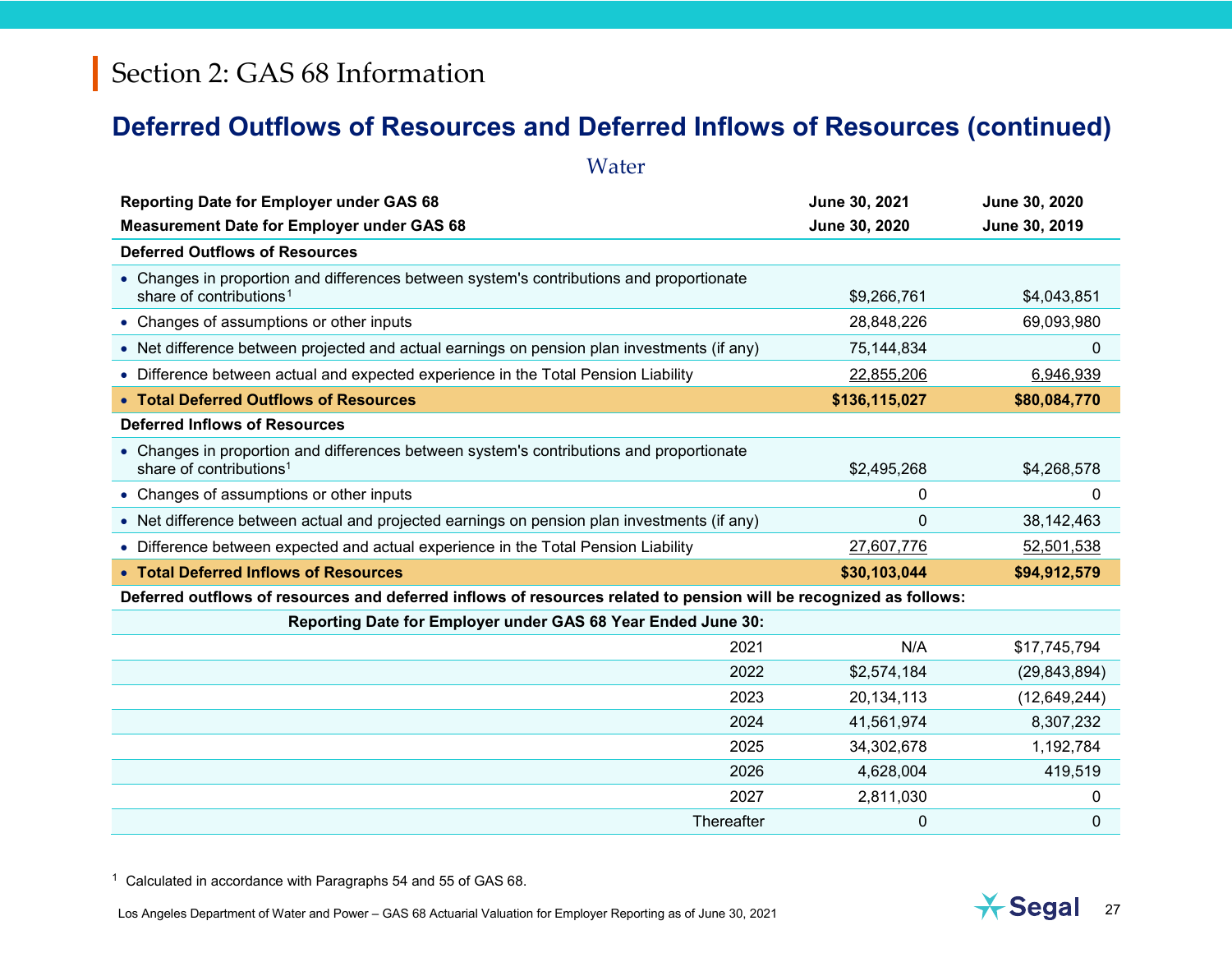## <span id="page-27-0"></span>**Deferred Outflows of Resources and Deferred Inflows of Resources (continued)**

| Power                                                                                                                           |                                |                                |
|---------------------------------------------------------------------------------------------------------------------------------|--------------------------------|--------------------------------|
| <b>Reporting Date for Employer under GAS 68</b><br><b>Measurement Date for Employer under GAS 68</b>                            | June 30, 2021<br>June 30, 2020 | June 30, 2020<br>June 30, 2019 |
| <b>Deferred Outflows of Resources</b>                                                                                           |                                |                                |
| • Changes in proportion and differences between system's contributions and proportionate<br>share of contributions <sup>1</sup> | \$2,495,268                    | \$4,268,578                    |
| • Changes of assumptions or other inputs                                                                                        | 60,412,201                     | 149,490,262                    |
| • Net difference between projected and actual earnings on pension plan investments (if any)                                     | 157,363,748                    | $\Omega$                       |
| • Difference between actual and expected experience in the Total Pension Liability                                              | 47,861,982                     | 15,030,250                     |
| • Total Deferred Outflows of Resources                                                                                          | \$268,133,199                  | \$168,789,090                  |
| <b>Deferred Inflows of Resources</b>                                                                                            |                                |                                |
| • Changes in proportion and differences between system's contributions and proportionate<br>share of contributions <sup>1</sup> | \$9,266,761                    | \$4,043,851                    |
| • Changes of assumptions or other inputs                                                                                        | 0                              | 0                              |
| • Net difference between actual and projected earnings on pension plan investments (if any)                                     | $\Omega$                       | 82,524,218                     |
| • Difference between expected and actual experience in the Total Pension Liability                                              | 57,814,527                     | 113,591,208                    |
| • Total Deferred Inflows of Resources                                                                                           | \$67,081,288                   | \$200,159,277                  |
| Deferred outflows of resources and deferred inflows of resources related to pension will be recognized as follows:              |                                |                                |
| Reporting Date for Employer under GAS 68 Year Ended June 30:                                                                    |                                |                                |
| 2021                                                                                                                            | N/A                            | \$39,626,845                   |
| 2022                                                                                                                            | \$3,083,461                    | (63, 242, 444)                 |
| 2023                                                                                                                            | 37,015,280                     | (28, 945, 346)                 |
| 2024                                                                                                                            | 82,036,292                     | 16,547,051                     |
| 2025                                                                                                                            | 68,877,013                     | 3,242,923                      |
| 2026                                                                                                                            | 6,568,705                      | 1,400,784                      |
| 2027                                                                                                                            | 3,471,160                      | 0                              |
| Thereafter                                                                                                                      | 0                              | 0                              |

<sup>1</sup> Calculated in accordance with Paragraphs 54 and 55 of GAS 68.

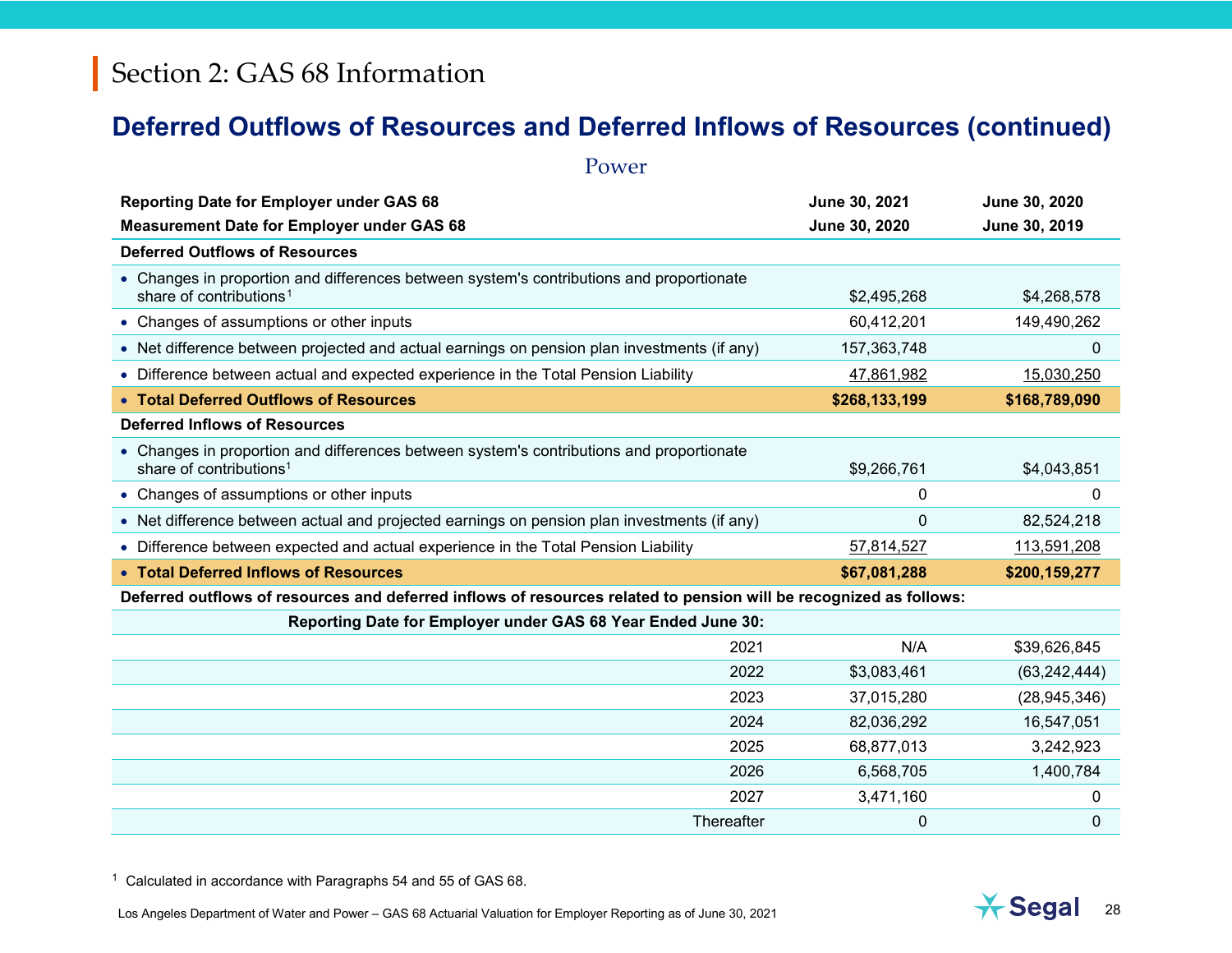.

#### **Deferred Outflows of Resources and Deferred Inflows of Resources (continued)**

There are changes in each system's proportionate share of the total Net Pension Liability (NPL) during the measurement period ended June 30, 2020. The net effect of the change on the system's proportionate share of the collective NPL and collective deferred outflows of resources and deferred inflows of resources is recognized over the average of the expected remaining service lives of all employees that are provided with pensions through the WPERP which is 6.67 years determined as of July 1, 2019 (the beginning of the measurement period ended June 30, 2020). This is described in Paragraph 33a. of GAS 68.

In addition, the difference between the actual employer contributions and the proportionate share of the employer contributions during the measurement period ended June 30, 2020 is recognized over the same period.

The net effects of the change on the system's proportionate share of the collective NPL and collective deferred outflows of resources and deferred inflows of resources and the difference between the actual employer contributions and the proportionate share of the employer contributions for prior periods continue to be recognized based on the expected remaining service lives of all employees calculated as of those prior measurement dates.

The average of the expected service lives of all employees is determined by:

- Calculating each active employees' expected remaining service life as the present value of \$1 per year of future service at zero percent interest.
- Setting the remaining service life to zero for each nonactive or retired member.
- Dividing the sum of the above amounts by the total number of active employee, nonactive and retired members.

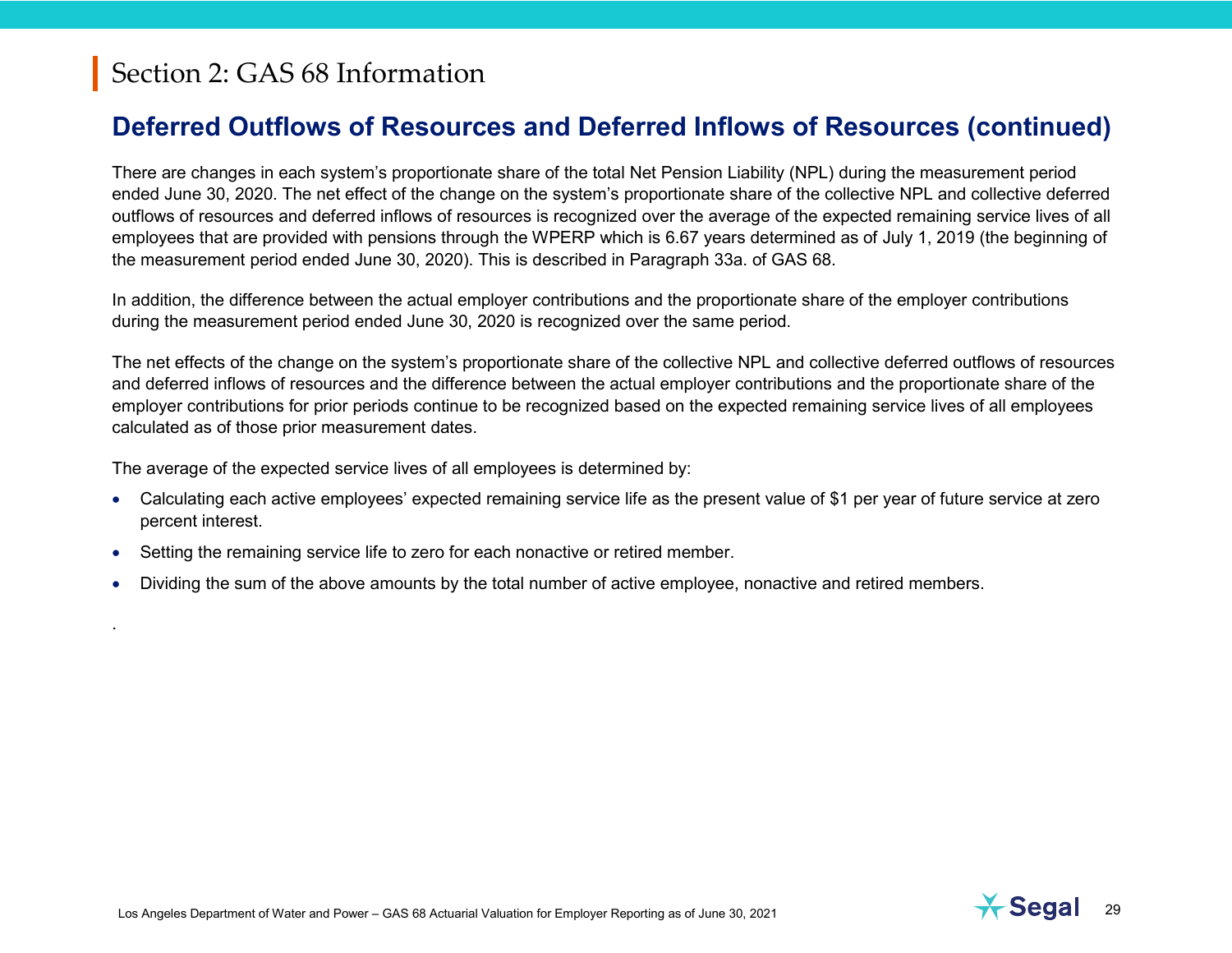#### <span id="page-29-0"></span>**Schedule of Proportionate Share of the Net Pension Liability**

#### Total

| <b>Reporting Date</b><br>for Employer<br><b>Under</b><br><b>GAS 68</b><br>as of June 30 | <b>Measurement</b><br>Date as of<br>June 30 | <b>Proportion of</b><br>the Net<br><b>Pension</b><br>Liability | Proportionate<br><b>Share of Net</b><br><b>Pension</b><br>Liability | Covered<br>Payroll <sup>1</sup> | <b>Proportionate Share</b><br>of the Net Pension<br>Liability as a<br>Percentage of<br><b>Covered Payroll</b> | <b>Plan Fiduciary Net</b><br>Position as a<br>Percentage of the<br><b>Total Pension</b><br>Liability |
|-----------------------------------------------------------------------------------------|---------------------------------------------|----------------------------------------------------------------|---------------------------------------------------------------------|---------------------------------|---------------------------------------------------------------------------------------------------------------|------------------------------------------------------------------------------------------------------|
| 2013                                                                                    | 2012                                        | 100.0%                                                         | \$2,308,458,976                                                     | \$805,607,436                   | 286.55%                                                                                                       | 76.18%                                                                                               |
| 2014                                                                                    | 2013                                        | 100.0%                                                         | 1,790,856,442                                                       | 817,421,028                     | 219.09%                                                                                                       | 82.26%                                                                                               |
| 2015                                                                                    | 2014                                        | 100.0%                                                         | 1,272,233,314                                                       | 819,923,866                     | 155.16%                                                                                                       | 88.41%                                                                                               |
| 2016                                                                                    | 2015                                        | 100.0%                                                         | 1,144,145,298                                                       | 839,213,254                     | 136.34%                                                                                                       | 89.80%                                                                                               |
| 2017                                                                                    | 2016                                        | 100.0%                                                         | 2,191,386,273                                                       | 861,818,854                     | 254.27%                                                                                                       | 82.17%                                                                                               |
| 2018                                                                                    | 2017                                        | 100.0%                                                         | 1,343,201,931                                                       | 892,332,196                     | 150.53%                                                                                                       | 89.39%                                                                                               |
| 2019                                                                                    | 2018                                        | 100.0%                                                         | 910,457,467                                                         | 953,635,670                     | 95.47%                                                                                                        | 93.10%                                                                                               |
| 2020                                                                                    | 2019                                        | 100.0%                                                         | 824,869,482                                                         | 1,028,212,002                   | 80.22%                                                                                                        | 94.03%                                                                                               |
| 2021                                                                                    | 2020                                        | 100.0%                                                         | 1,111,641,442                                                       | 1,130,066,141                   | 98.37%                                                                                                        | 92.32%                                                                                               |

<sup>1</sup> These are the actual payroll amounts for the years ending on the measurement dates shown.

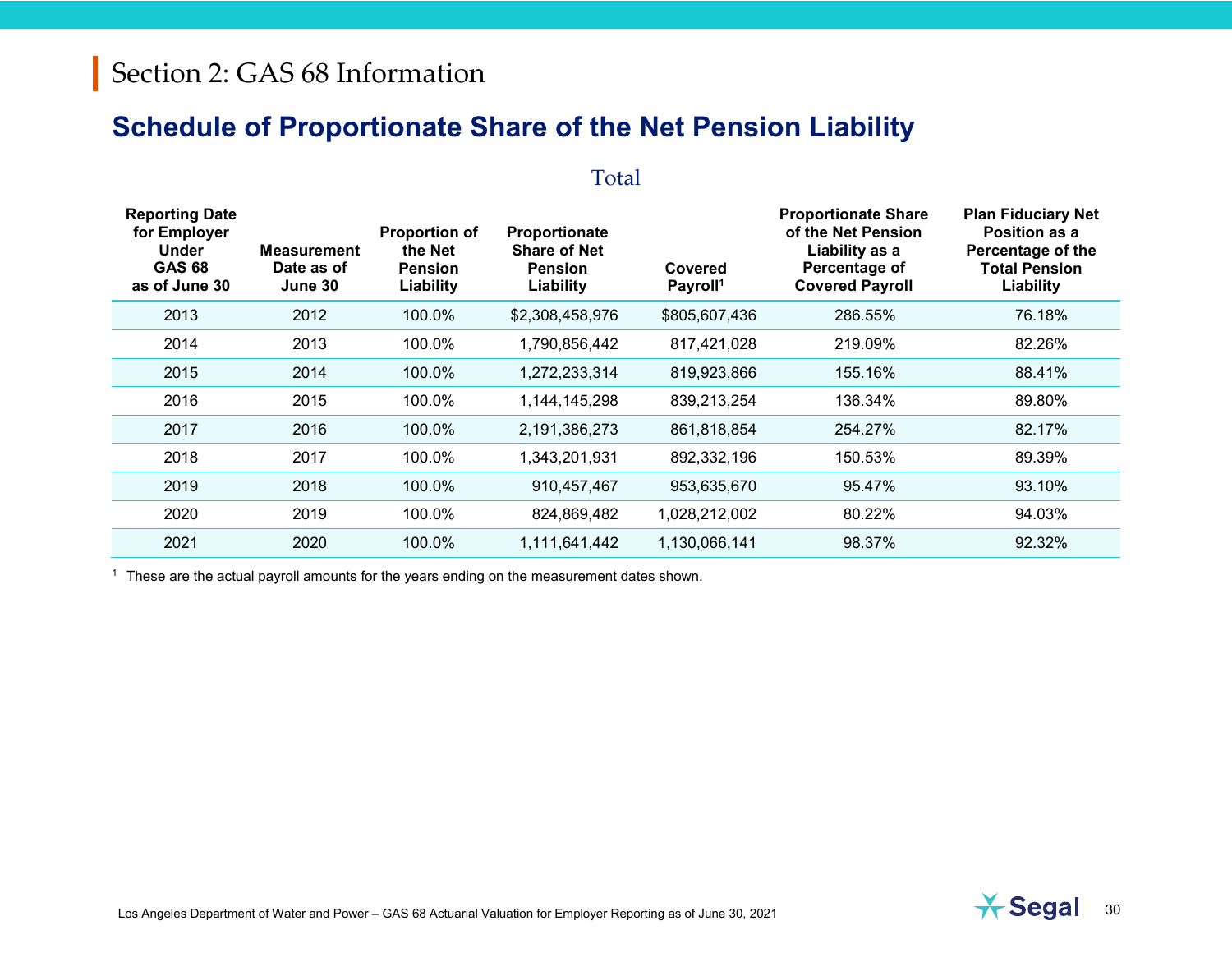#### **Schedule of Proportionate Share of the Net Pension Liability (continued)**

#### Water

| <b>Reporting Date</b><br>for Employer<br><b>Under</b><br><b>GAS 68</b><br>as of June 30 | <b>Measurement</b><br>Date as of<br>June 30 | <b>Proportion of</b><br>the Net<br><b>Pension</b><br>Liability | Proportionate<br><b>Share of Net</b><br><b>Pension</b><br>Liability | Covered<br>Payroll <sup>1</sup> | <b>Proportionate Share</b><br>of the Net Pension<br>Liability as a<br>Percentage of<br><b>Covered Payroll</b> | <b>Plan Fiduciary Net</b><br>Position as a<br>Percentage of the<br><b>Total Pension</b><br>Liability |
|-----------------------------------------------------------------------------------------|---------------------------------------------|----------------------------------------------------------------|---------------------------------------------------------------------|---------------------------------|---------------------------------------------------------------------------------------------------------------|------------------------------------------------------------------------------------------------------|
| 2013                                                                                    | 2012                                        | 32.292%                                                        | \$745,446,783                                                       | \$260,146,478                   | 286.55%                                                                                                       | 76.18%                                                                                               |
| 2014                                                                                    | 2013                                        | 32.573%                                                        | 583,343,786                                                         | 266,262,257                     | 219.09%                                                                                                       | 82.26%                                                                                               |
| 2015                                                                                    | 2014                                        | 32.344%                                                        | 411,484,901                                                         | 265, 192, 153                   | 155.16%                                                                                                       | 88.41%                                                                                               |
| 2016                                                                                    | 2015                                        | 32.603%                                                        | 373,023,565                                                         | 273,607,137                     | 136.34%                                                                                                       | 89.80%                                                                                               |
| 2017                                                                                    | 2016                                        | 31.892%                                                        | 698,878,038                                                         | 274,851,713                     | 254.27%                                                                                                       | 82.17%                                                                                               |
| 2018                                                                                    | 2017                                        | 31.748%                                                        | 426,443,932                                                         | 283,300,404                     | 150.53%                                                                                                       | 89.39%                                                                                               |
| 2019                                                                                    | 2018                                        | 32.121%                                                        | 292,447,213                                                         | 306,316,444                     | 95.47%                                                                                                        | 93.10%                                                                                               |
| 2020                                                                                    | 2019                                        | 31.610%                                                        | 260,739,362                                                         | 325,015,469                     | 80.22%                                                                                                        | 94.03%                                                                                               |
| 2021                                                                                    | 2020                                        | 32.319%                                                        | 359,273,247                                                         | 365,227,957                     | 98.37%                                                                                                        | 92.32%                                                                                               |

<sup>1</sup> These are the actual payroll amounts for the years ending on the measurement dates shown.

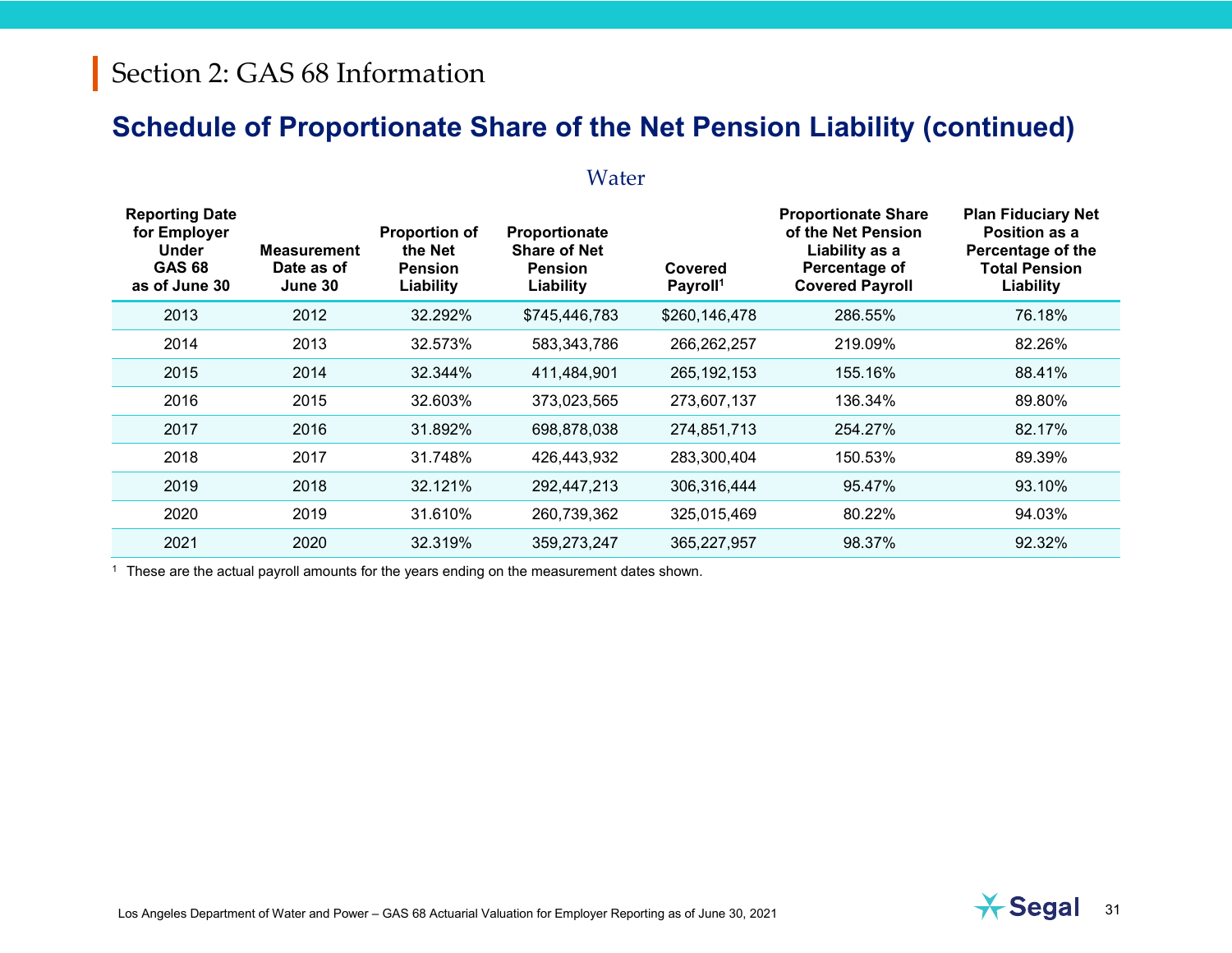#### **Schedule of Proportionate Share of the Net Pension Liability (continued)**

#### Power

| <b>Reporting Date</b><br>for Employer<br><b>Under</b><br><b>GAS 68</b><br>as of June 30 | <b>Measurement</b><br>Date as of<br>June 30 | <b>Proportion of</b><br>the Net<br><b>Pension</b><br>Liability | Proportionate<br><b>Share of Net</b><br><b>Pension</b><br>Liability | Covered<br>Payroll <sup>1</sup> | <b>Proportionate Share</b><br>of the Net Pension<br>Liability as a<br>Percentage of<br><b>Covered Payroll</b> | <b>Plan Fiduciary Net</b><br>Position as a<br>Percentage of the<br><b>Total Pension</b><br>Liability |
|-----------------------------------------------------------------------------------------|---------------------------------------------|----------------------------------------------------------------|---------------------------------------------------------------------|---------------------------------|---------------------------------------------------------------------------------------------------------------|------------------------------------------------------------------------------------------------------|
| 2013                                                                                    | 2012                                        | 67.708%                                                        | \$1,563,012,193                                                     | \$545,460,958                   | 286.55%                                                                                                       | 76.18%                                                                                               |
| 2014                                                                                    | 2013                                        | 67.427%                                                        | 1,207,512,656                                                       | 551,158,771                     | 219.09%                                                                                                       | 82.26%                                                                                               |
| 2015                                                                                    | 2014                                        | 67.656%                                                        | 860,748,413                                                         | 554,731,713                     | 155.16%                                                                                                       | 88.41%                                                                                               |
| 2016                                                                                    | 2015                                        | 67.397%                                                        | 771,121,733                                                         | 565,606,117                     | 136.34%                                                                                                       | 89.80%                                                                                               |
| 2017                                                                                    | 2016                                        | 68.108%                                                        | 1,492,508,235                                                       | 586,967,141                     | 254.27%                                                                                                       | 82.17%                                                                                               |
| 2018                                                                                    | 2017                                        | 68.252%                                                        | 916,757,999                                                         | 609,031,792                     | 150.53%                                                                                                       | 89.39%                                                                                               |
| 2019                                                                                    | 2018                                        | 67.879%                                                        | 618,010,254                                                         | 647,319,226                     | 95.47%                                                                                                        | 93.10%                                                                                               |
| 2020                                                                                    | 2019                                        | 68.390%                                                        | 564, 130, 120                                                       | 703,196,533                     | 80.22%                                                                                                        | 94.03%                                                                                               |
| 2021                                                                                    | 2020                                        | 67.681%                                                        | 752,368,195                                                         | 764,838,184                     | 98.37%                                                                                                        | 92.32%                                                                                               |

<sup>1</sup> These are the actual payroll amounts for the years ending on the measurement dates shown.

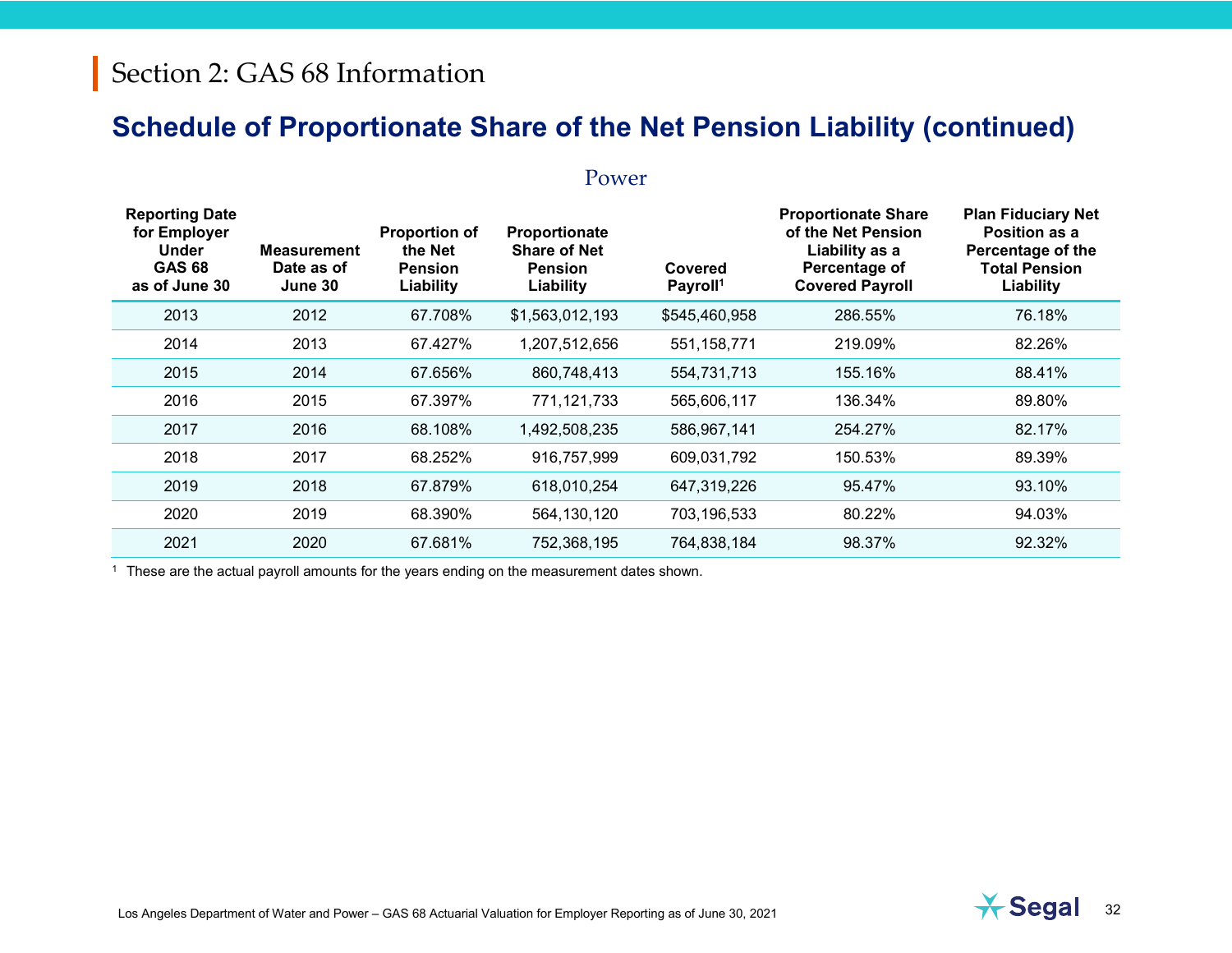#### <span id="page-32-0"></span>**Schedule of Reconciliation of Net Pension Liability**

| Total                                                                          |                 |                 |  |  |  |  |  |  |  |  |
|--------------------------------------------------------------------------------|-----------------|-----------------|--|--|--|--|--|--|--|--|
| <b>Reporting Date for Employer under GAS 68</b>                                | June 30, 2021   | June 30, 2020   |  |  |  |  |  |  |  |  |
| <b>Measurement Date for Employer under GAS 68</b>                              | June 30, 2020   | June 30, 2019   |  |  |  |  |  |  |  |  |
| • Beginning Net Pension Liability                                              | \$824,869,482   | \$910,457,467   |  |  |  |  |  |  |  |  |
| • Pension Expense                                                              | 361, 165, 338   | 322,749,874     |  |  |  |  |  |  |  |  |
| • Employer Contributions                                                       | (427, 655, 268) | (416, 180, 197) |  |  |  |  |  |  |  |  |
| • New Net Deferred Inflows/Outflows                                            | 410,634,529     | 98,737,752      |  |  |  |  |  |  |  |  |
| • Change in Allocation of Prior Deferred Inflows/Outflows                      | $\mathbf 0$     | 0               |  |  |  |  |  |  |  |  |
| • New Net Deferred Flows Due to Change in Proportion <sup>1</sup>              | $\mathbf 0$     | 0               |  |  |  |  |  |  |  |  |
| • Recognition of Prior Deferred Inflows/Outflows                               | (57, 372, 639)  | (90, 895, 414)  |  |  |  |  |  |  |  |  |
| • Recognition of Prior Deferred Flows Due to Change in Proportion <sup>1</sup> | $\overline{0}$  | $\overline{0}$  |  |  |  |  |  |  |  |  |
| <b>Ending Net Pension Liability</b>                                            | \$1,111,641,442 | \$824,869,482   |  |  |  |  |  |  |  |  |

<sup>1</sup> Includes differences between actual employer contributions and proportionate share of contributions.

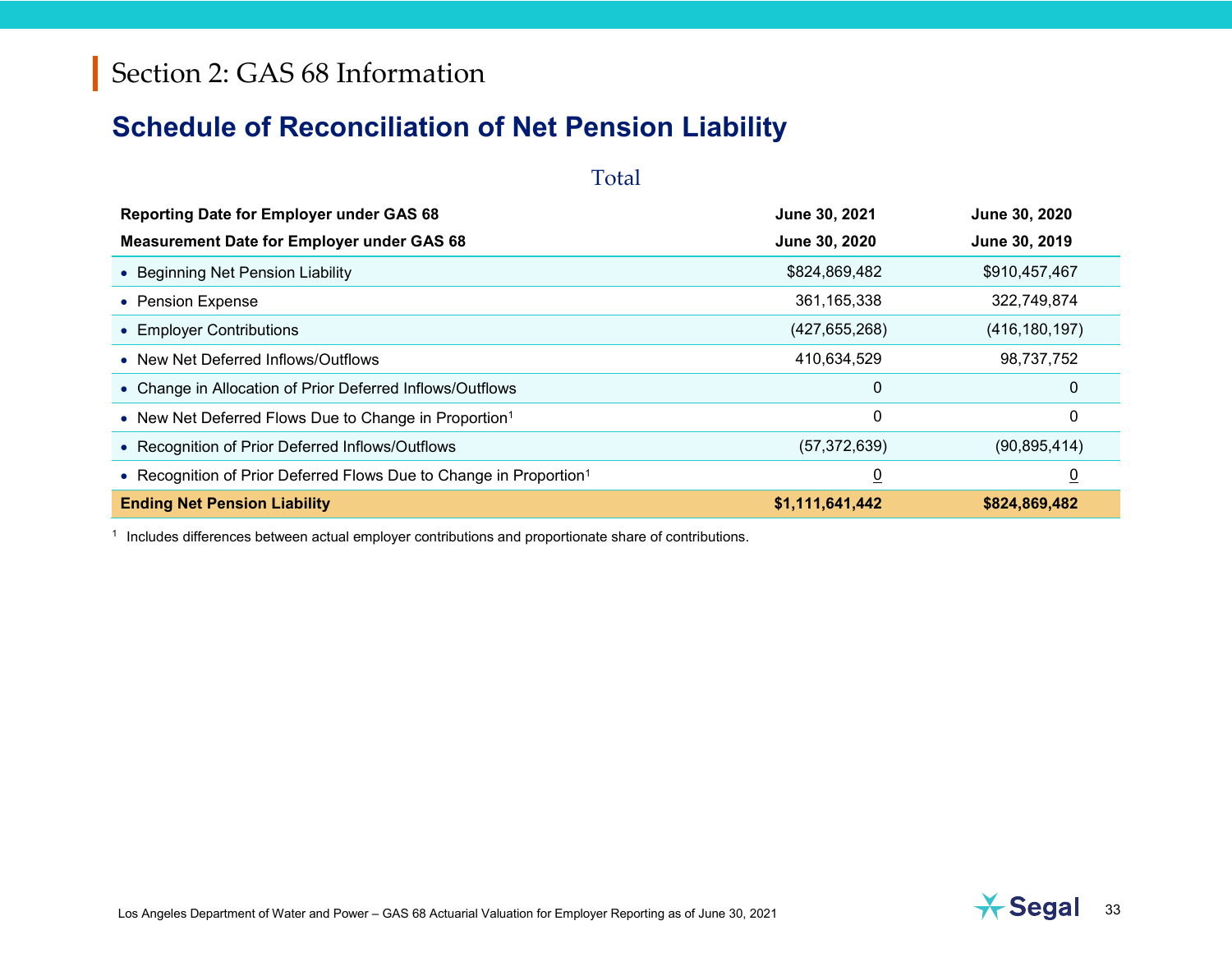#### **Schedule of Reconciliation of Net Pension Liability (continued)**

| Water                                                                          |                 |                 |  |  |  |  |  |  |  |  |  |
|--------------------------------------------------------------------------------|-----------------|-----------------|--|--|--|--|--|--|--|--|--|
| <b>Reporting Date for Employer under GAS 68</b>                                | June 30, 2021   | June 30, 2020   |  |  |  |  |  |  |  |  |  |
| <b>Measurement Date for Employer under GAS 68</b>                              | June 30, 2020   | June 30, 2019   |  |  |  |  |  |  |  |  |  |
| • Beginning Net Pension Liability                                              | \$260,739,362   | \$292,447,213   |  |  |  |  |  |  |  |  |  |
| • Pension Expense                                                              | 117,501,256     | 102,180,714     |  |  |  |  |  |  |  |  |  |
| • Employer Contributions                                                       | (139, 807, 163) | (134, 202, 129) |  |  |  |  |  |  |  |  |  |
| • New Net Deferred Inflows/Outflows                                            | 132,713,657     | 31,210,778      |  |  |  |  |  |  |  |  |  |
| • Change in Allocation of Prior Deferred Inflows/Outflows                      | (327, 726)      | 276,220         |  |  |  |  |  |  |  |  |  |
| • New Net Deferred Flows Due to Change in Proportion <sup>1</sup>              | 6,606,654       | (1,927,134)     |  |  |  |  |  |  |  |  |  |
| • Recognition of Prior Deferred Inflows/Outflows                               | (18, 542, 359)  | (28, 731, 833)  |  |  |  |  |  |  |  |  |  |
| • Recognition of Prior Deferred Flows Due to Change in Proportion <sup>1</sup> | 389,566         | (514, 467)      |  |  |  |  |  |  |  |  |  |
| <b>Ending Net Pension Liability</b>                                            | \$359,273,247   | \$260,739,362   |  |  |  |  |  |  |  |  |  |

<sup>1</sup> Includes differences between actual employer contributions and proportionate share of contributions.

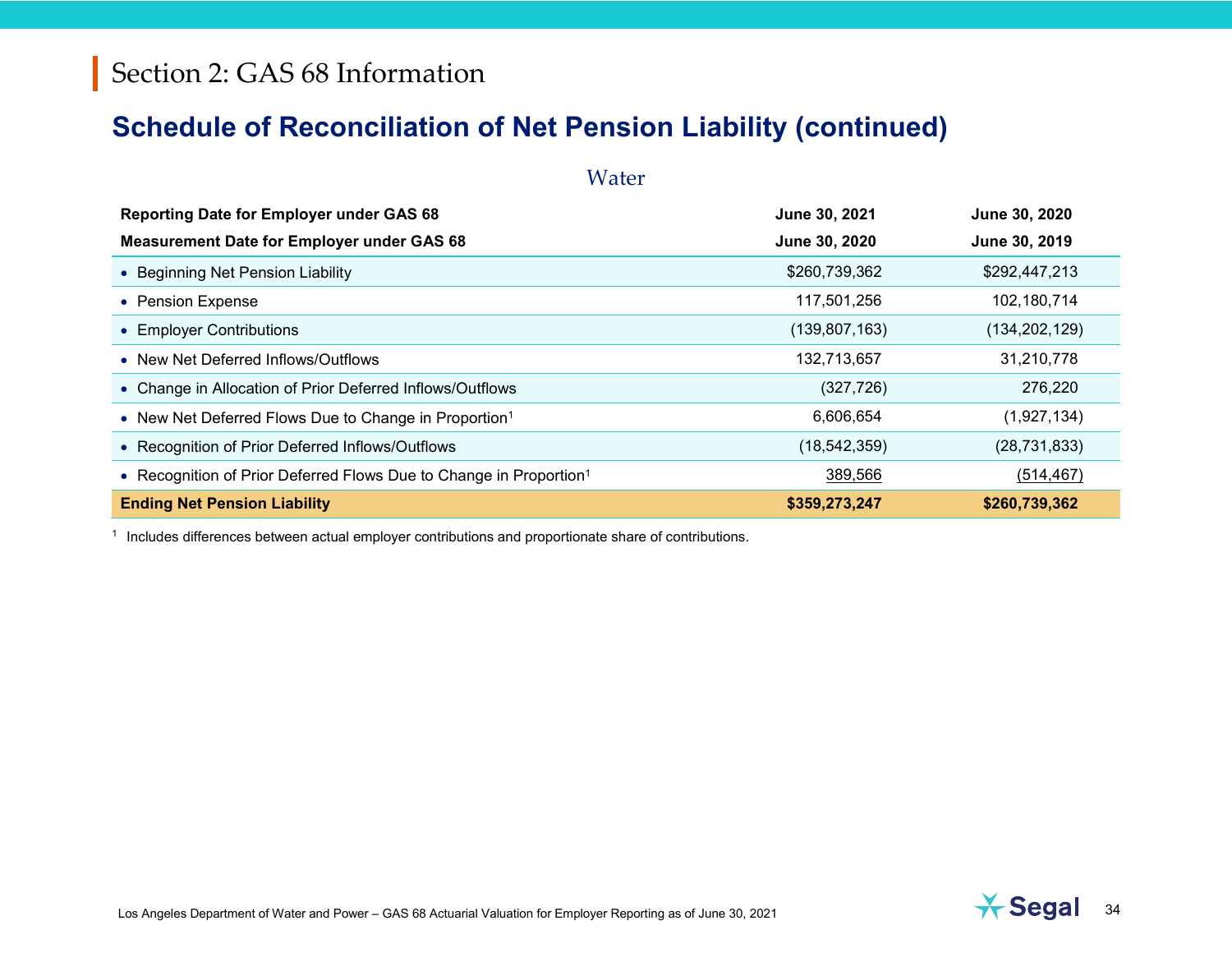#### **Schedule of Reconciliation of Net Pension Liability (continued)**

| Power                                                                          |                 |                 |  |  |  |  |  |  |  |  |  |
|--------------------------------------------------------------------------------|-----------------|-----------------|--|--|--|--|--|--|--|--|--|
| <b>Reporting Date for Employer under GAS 68</b>                                | June 30, 2021   | June 30, 2020   |  |  |  |  |  |  |  |  |  |
| <b>Measurement Date for Employer under GAS 68</b>                              | June 30, 2020   | June 30, 2019   |  |  |  |  |  |  |  |  |  |
| • Beginning Net Pension Liability                                              | \$564,130,120   | \$618,010,254   |  |  |  |  |  |  |  |  |  |
| • Pension Expense                                                              | 243,664,082     | 220,569,160     |  |  |  |  |  |  |  |  |  |
| • Employer Contributions                                                       | (287, 848, 105) | (281, 978, 068) |  |  |  |  |  |  |  |  |  |
| • New Net Deferred Inflows/Outflows                                            | 277,920,872     | 67,526,974      |  |  |  |  |  |  |  |  |  |
| • Change in Allocation of Prior Deferred Inflows/Outflows                      | 327,726         | (276, 220)      |  |  |  |  |  |  |  |  |  |
| • New Net Deferred Flows Due to Change in Proportion <sup>1</sup>              | (6,606,654)     | 1,927,134       |  |  |  |  |  |  |  |  |  |
| • Recognition of Prior Deferred Inflows/Outflows                               | (38, 830, 280)  | (62, 163, 581)  |  |  |  |  |  |  |  |  |  |
| • Recognition of Prior Deferred Flows Due to Change in Proportion <sup>1</sup> | (389, 566)      | 514,467         |  |  |  |  |  |  |  |  |  |
| <b>Ending Net Pension Liability</b>                                            | \$752,368,195   | \$564,130,120   |  |  |  |  |  |  |  |  |  |

<sup>1</sup> Includes differences between actual employer contributions and proportionate share of contributions.

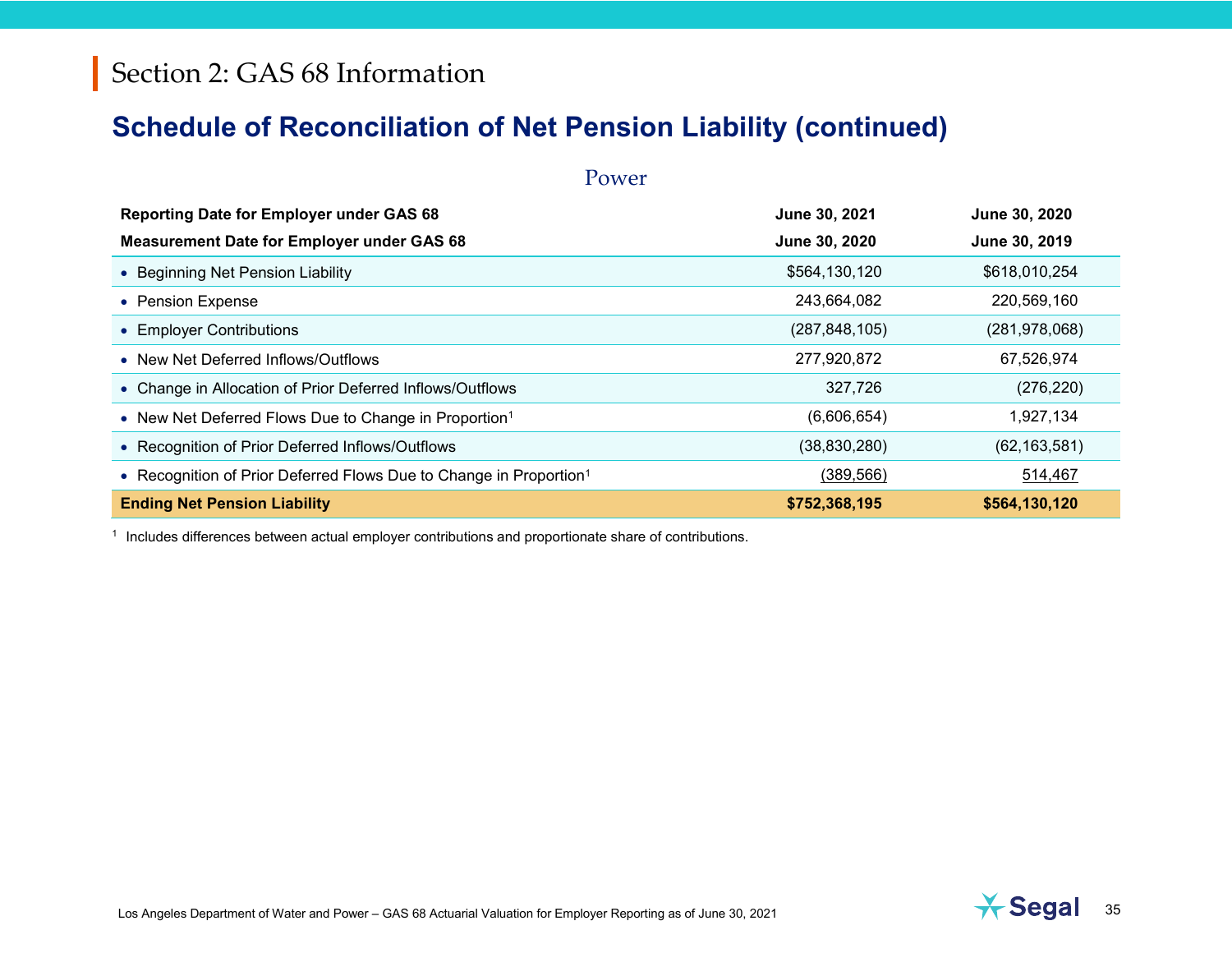#### <span id="page-35-0"></span>**Schedule of Recognition of Changes in Total Net Pension Liability**

Increase (Decrease) in Pension Expense Arising from the Recognition of the Effects of Differences between Actual and Expected Experience on Total Pension Liability

| <b>Reporting Date</b><br>for Employer<br>under GAS 68 | <b>Differences</b><br><b>Between Actual</b> |                                      | Reporting Date for Employer under GAS 68 Year Ended June 30: |                   |                 |                |              |              |              |             |  |
|-------------------------------------------------------|---------------------------------------------|--------------------------------------|--------------------------------------------------------------|-------------------|-----------------|----------------|--------------|--------------|--------------|-------------|--|
| <b>Year Ended</b><br>June 30                          | and Expected<br><b>Experience</b>           | <b>Recognition</b><br>Period (Years) | 2020                                                         | 2021              | 2022            | 2023           | 2024         | 2025         | 2026         | 2027        |  |
| 2015                                                  | \$(154,221,968)                             | 5.13                                 | \$(3,908,158)                                                | \$0               | \$0             | \$0            | \$0          | \$0          | \$0          | \$0         |  |
| 2016                                                  | (162, 912, 927)                             | 5.47                                 | (29, 782, 985)                                               | (13,998,002)      | 0               |                | 0            |              | 0            | 0           |  |
| 2017                                                  | (189, 469, 795)                             | 5.65                                 | (33, 534, 477)                                               | (33,534,477)      | (21, 797, 410)  | $\Omega$       | $\mathbf 0$  | $\mathbf 0$  | $\mathbf 0$  | 0           |  |
| 2018                                                  | (196,176,749)                               | 5.92                                 | (33, 137, 964)                                               | (33, 137, 964)    | (33, 137, 964)  | (30, 486, 929) |              | $\Omega$     | 0            | 0           |  |
| 2019                                                  | 10,253,750                                  | 6.18                                 | 1,659,183                                                    | 1,659,183         | 1,659,183       | 1,659,183      | 1,659,183    | 298,652      | $\mathbf 0$  | 0           |  |
| 2020                                                  | 17,806,843                                  | 6.44                                 | 2,765,038                                                    | 2,765,038         | 2,765,038       | 2,765,038      | 2,765,038    | 2,765,038    | 1,216,615    | 0           |  |
| 2021                                                  | 62,540,626                                  | 6.67                                 | $\overline{0}$                                               | 9,376,406         | 9,376,406       | 9,376,406      | 9,376,406    | 9,376,406    | 9,376,406    | 6,282,190   |  |
|                                                       | Net Increase/(Decrease) in Pension Expense  |                                      | $($ \$95,939,363)                                            | ( \$66, 869, 816) | (S41, 134, 747) | (\$16,686,302) | \$13,800,627 | \$12,440,096 | \$10,593,021 | \$6,282,190 |  |

As described in *Section 2, Schedule of Deferred Outflows of Resources and Deferred Inflows of Resources*, the average of the expected remaining service lives of all employees that are provided with pensions through the WPERP (active and inactive employees) determined as of July 1, 2019 (the beginning of the measurement period ending June 30, 2020) is 6.67 years.

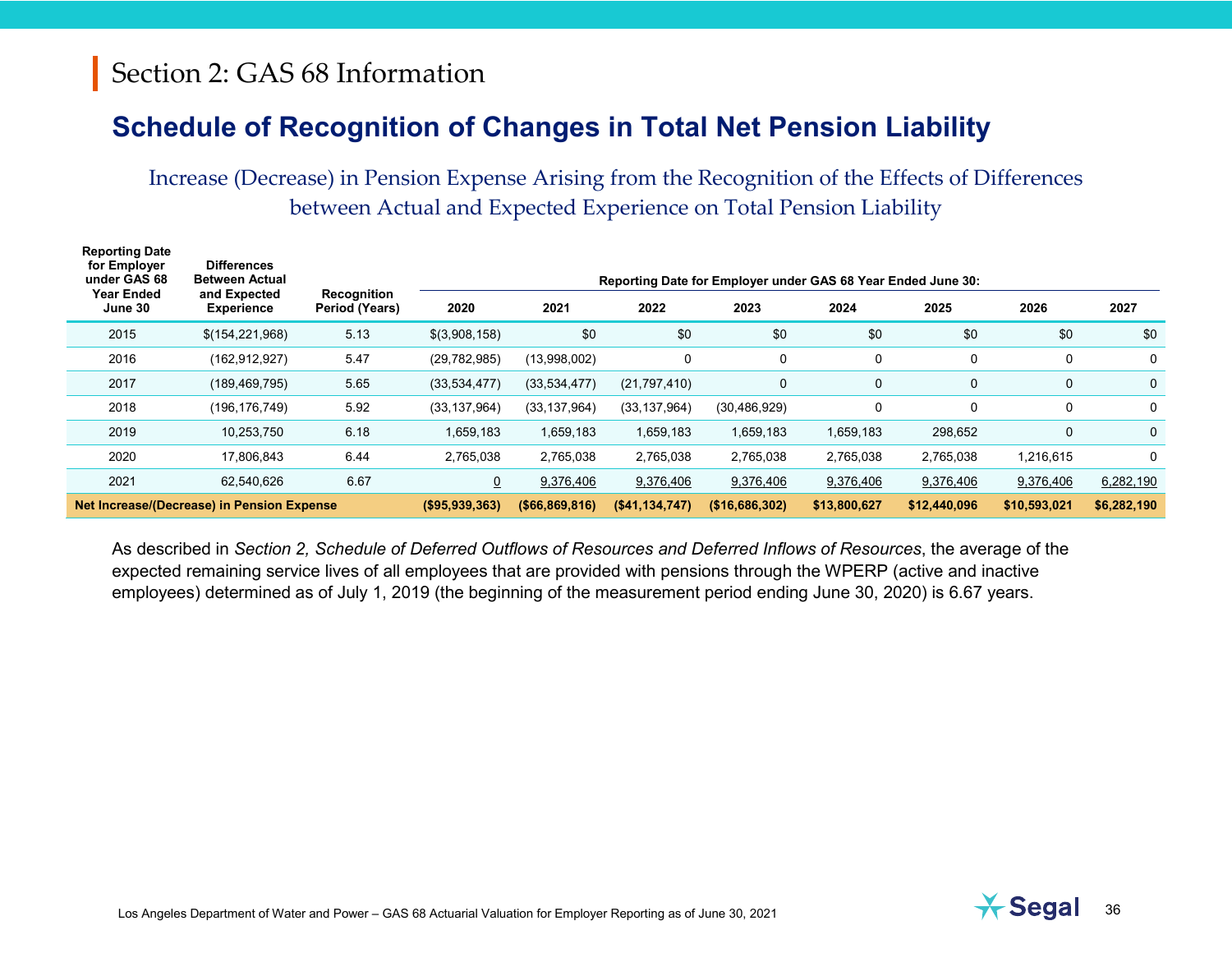#### **Schedule of Recognition of Changes in Total Net Pension Liability (continued)**

Increase (Decrease) in Pension Expense Arising from the Recognition of the Effects of Assumption Changes

| <b>Reporting Date</b><br>for Employer<br>under GAS 68 | <b>Effect of</b>             |                               | Reporting Date for Employer under GAS 68 Year Ended June 30: |                |                |                |                |                |                |                |  |
|-------------------------------------------------------|------------------------------|-------------------------------|--------------------------------------------------------------|----------------|----------------|----------------|----------------|----------------|----------------|----------------|--|
| <b>Year Ended</b><br>June 30                          | <b>Assumption</b><br>Changes | Recognition<br>Period (Years) | 2020                                                         | 2021           | 2022           | 2023           | 2024           | 2025           | 2026           | 2027           |  |
| 2015                                                  | \$525,443,921                | 5.13                          | \$13,315,341                                                 | \$0            | \$0            | \$0            | \$0            | \$0            | \$0            | \$0            |  |
| 2016                                                  | 0                            | 5.47                          | 0                                                            | 0              | 0              | 0              | $\mathbf 0$    | $\Omega$       | 0              | 0              |  |
| 2017                                                  | 722,927,661                  | 5.65                          | 127,951,798                                                  | 127,951,798    | 83,168,671     | 0              | $\mathbf 0$    | $\Omega$       | $\Omega$       | $\mathbf 0$    |  |
| 2018                                                  | 0                            | 5.92                          | 0                                                            | 0              | 0              | 0              | $\Omega$       | $\mathbf{0}$   | 0              | 0              |  |
| 2019                                                  | 0                            | 6.18                          | 0                                                            | $\mathbf 0$    | 0              | $\Omega$       | 0              | $\Omega$       | $\Omega$       | 0              |  |
| 2020                                                  | 8,835,790                    | 6.44                          | 1,372,017                                                    | 1,372,017      | 1,372,017      | 1,372,017      | 1,372,017      | 1,372,017      | 603,688        | 0              |  |
| 2021                                                  | 0                            | 6.67                          | <u>0</u>                                                     | $\overline{0}$ | $\overline{0}$ | $\overline{0}$ | $\overline{0}$ | $\overline{0}$ | $\overline{0}$ | $\overline{0}$ |  |
| Net Increase/(Decrease) in Pension Expense            |                              |                               | \$142,639,156                                                | \$129,323,815  | \$84,540,688   | \$1,372,017    | \$1,372,017    | \$1,372,017    | \$603,688      | \$0            |  |

As described in *Section 2, Schedule of Deferred Outflows of Resources and Deferred Inflows of Resources*, the average of the expected remaining service lives of all employees that are provided with pensions through the WPERP (active and inactive employees) determined as of July 1, 2019 (the beginning of the measurement period ending June 30, 2020) is 6.67 years.

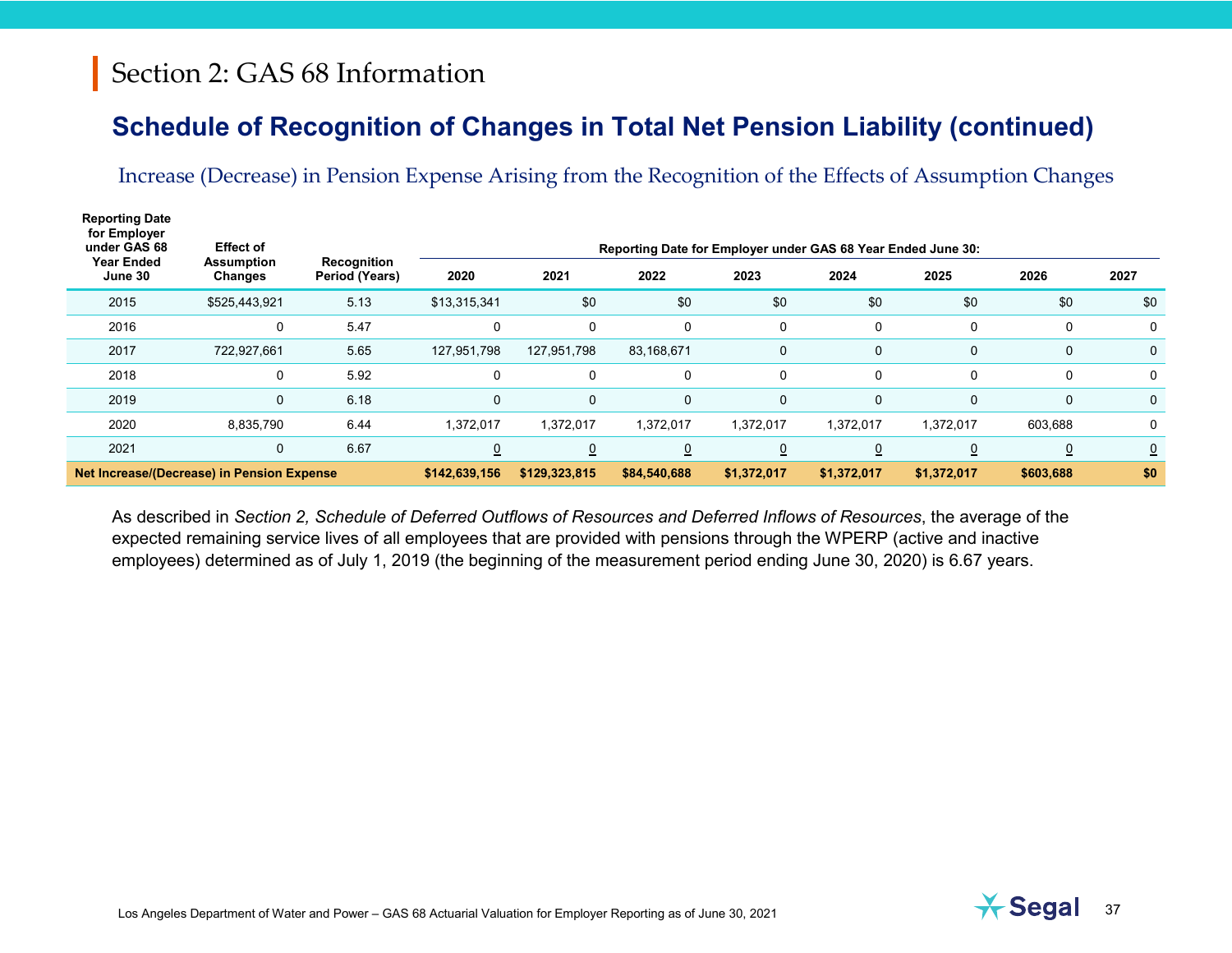#### **Schedule of Recognition of Changes in Total Net Pension Liability (continued)**

Increase (Decrease) in Pension Expense Arising from the Recognition of Differences between Projected and Actual Earnings on Pension Plan Investments

| <b>Reporting Date</b><br>for Employer<br>under GAS 68 | <b>Differences</b><br>Between                  |                               | Reporting Date for Employer under GAS 68 Year Ended June 30: |                 |                 |              |               |              |                |                |  |
|-------------------------------------------------------|------------------------------------------------|-------------------------------|--------------------------------------------------------------|-----------------|-----------------|--------------|---------------|--------------|----------------|----------------|--|
| <b>Year Ended</b><br>June 30                          | <b>Projected and</b><br><b>Actual Earnings</b> | Recognition<br>Period (Years) | 2020                                                         | 2021            | 2022            | 2023         | 2024          | 2025         | 2026           | 2027           |  |
| 2015                                                  | \$(762,372,550)                                | 5.00                          | \$0                                                          | \$0             | \$0             | \$0          | \$0           | \$0          | \$0            | \$0            |  |
| 2016                                                  | 315,478,371                                    | 5.00                          | 63,095,675                                                   | $\Omega$        | 0               | 0            | 0             | 0            | 0              | 0              |  |
| 2017                                                  | 657,054,582                                    | 5.00                          | 131,410,916                                                  | 131.410.918     | 0               | $\mathbf 0$  | $\mathbf 0$   | 0            | $\mathbf 0$    | 0              |  |
| 2018                                                  | (551,059,866)                                  | 5.00                          | (110, 211, 973)                                              | (110, 211, 973) | (110,211,974)   | $\Omega$     | 0             | 0            | 0              | 0              |  |
| 2019                                                  | (179, 809, 710)                                | 5.00                          | (35,961,942)                                                 | (35,961,942)    | (35,961,942)    | (35,961,942) | $\mathbf 0$   | 0            | 0              | $\mathbf 0$    |  |
| 2020                                                  | 95,290,217                                     | 5.00                          | 19,058,043                                                   | 19,058,043      | 19,058,043      | 19,058,043   | 19,058,045    | 0            | 0              | 0              |  |
| 2021                                                  | 446,837,886                                    | 5.00                          | $\overline{0}$                                               | 89,367,577      | 89,367,577      | 89,367,577   | 89, 367, 577  | 89,367,578   | $\overline{0}$ | $\overline{0}$ |  |
|                                                       | Net Increase/(Decrease) in Pension Expense     |                               | \$67,390,719                                                 | \$93,662,623    | ( \$37,748,296) | \$72,463,678 | \$108,425,622 | \$89,367,578 | \$0            | \$0            |  |

The differences between projected and actual earnings on pension plan investments are recognized over a five-year period per Paragraph 33b. of GAS 68.

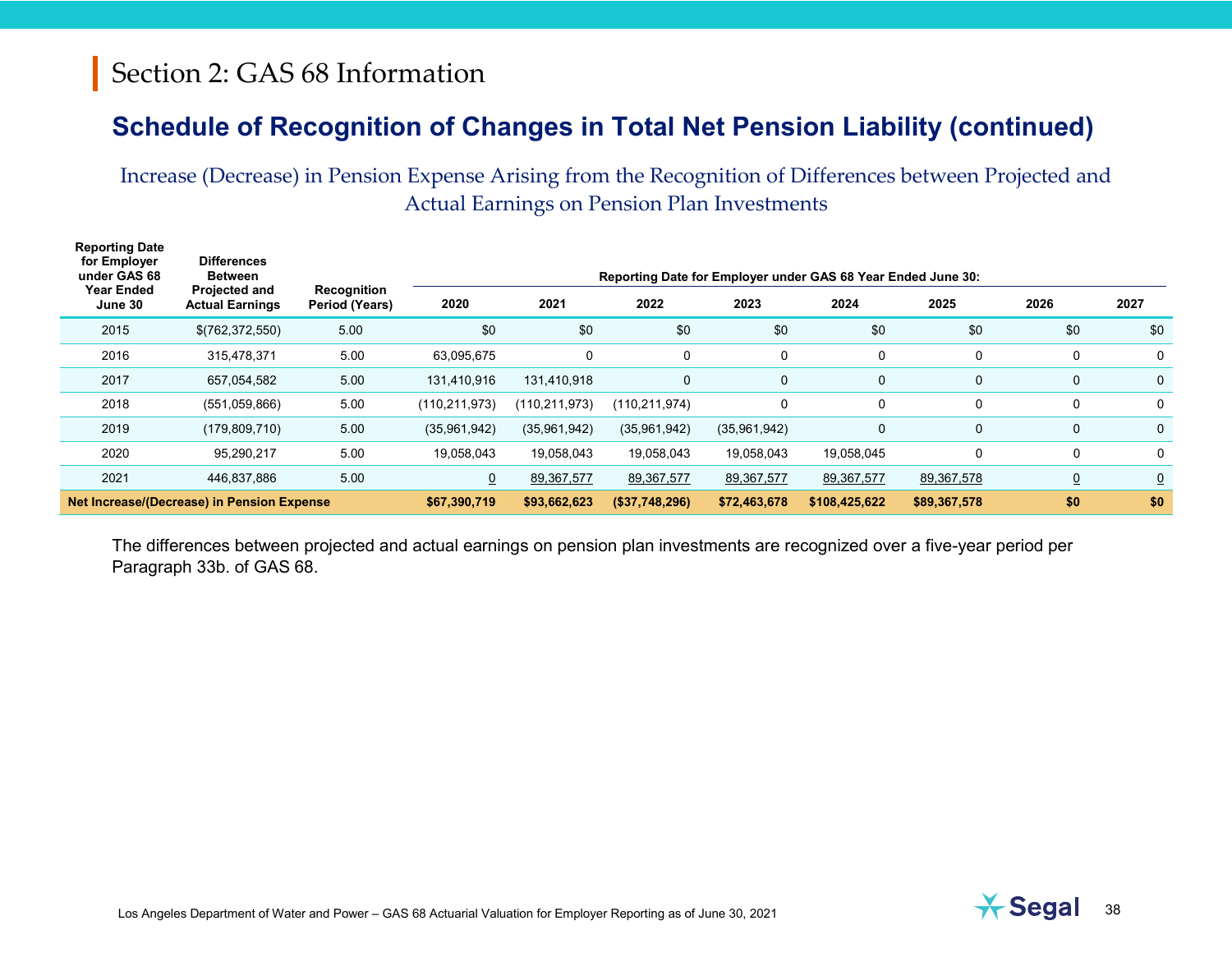#### **Schedule of Recognition of Changes in Total Net Pension Liability (continued)**

Total Increase (Decrease) in Pension Expense

| <b>Reporting Date</b><br>for Employer<br>under GAS 68<br><b>Year Ended</b> |                                            | Reporting Date for Employer under GAS 68 Year Ended June 30: |                |                |                |               |               |              |             |  |  |
|----------------------------------------------------------------------------|--------------------------------------------|--------------------------------------------------------------|----------------|----------------|----------------|---------------|---------------|--------------|-------------|--|--|
| June 30                                                                    | <b>Total Differences</b>                   | 2020                                                         | 2021           | 2022           | 2023           | 2024          | 2025          | 2026         | 2027        |  |  |
| 2015                                                                       | \$(391, 150, 597)                          | \$9,407,183                                                  | \$0            | \$0            | \$0            | \$0           | \$0           | \$0          | \$0         |  |  |
| 2016                                                                       | 152,565,444                                | 33,312,690                                                   | (13,998,002)   | 0              | 0              | 0             | 0             | 0            | 0           |  |  |
| 2017                                                                       | 1,190,512,448                              | 225,828,237                                                  | 225,828,239    | 61,371,261     | $\mathbf{0}$   | $\mathbf 0$   | $\mathbf 0$   | $\mathbf 0$  | $\mathbf 0$ |  |  |
| 2018                                                                       | (747, 236, 615)                            | (143,349,937)                                                | (143,349,937)  | (143,349,938)  | (30, 486, 929) | 0             | $\Omega$      | 0            | $\mathbf 0$ |  |  |
| 2019                                                                       | (169, 555, 960)                            | (34, 302, 759)                                               | (34, 302, 759) | (34, 302, 759) | (34, 302, 759) | 1,659,183     | 298,652       | 0            | $\mathbf 0$ |  |  |
| 2020                                                                       | 121,932,850                                | 23,195,098                                                   | 23,195,098     | 23,195,098     | 23,195,098     | 23,195,100    | 4,137,055     | 1,820,303    | 0           |  |  |
| 2021                                                                       | 509,378,512                                | $\overline{0}$                                               | 98,743,983     | 98,743,983     | 98,743,983     | 98,743,983    | 98,743,984    | 9,376,406    | 6,282,190   |  |  |
|                                                                            | Net Increase/(Decrease) in Pension Expense | \$114,090,512                                                | \$156,116,622  | \$5,657,645    | \$57,149,393   | \$123,598,266 | \$103,179,691 | \$11,196,709 | \$6,282,190 |  |  |

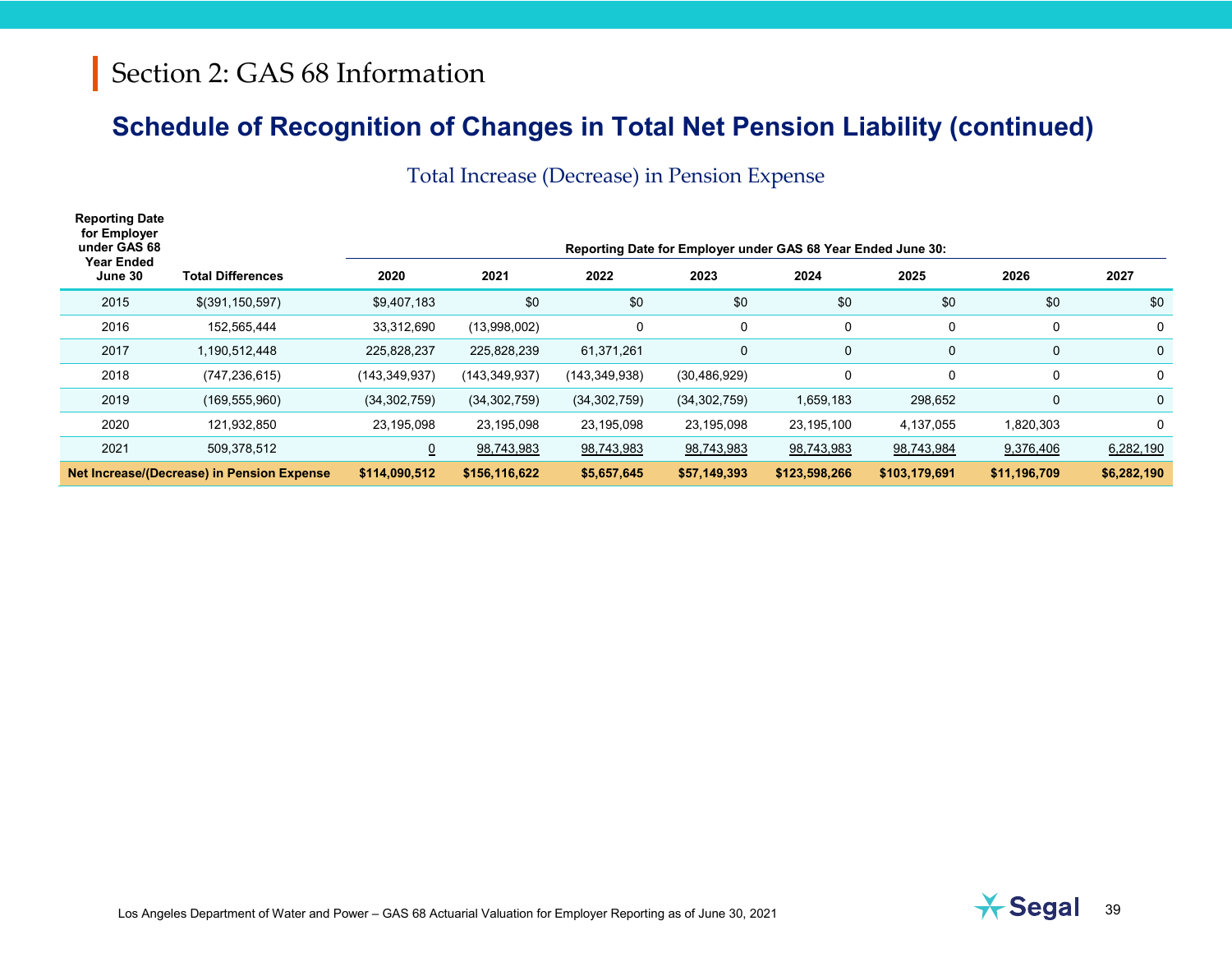#### <span id="page-39-0"></span>**Allocation of Changes in Total Net Pension Liability**

In addition to the amounts shown in *Section 2, Schedule of Recognition of Changes in Total Net Pension Liability*, there are changes in each system's proportionate share of the total Net Pension Liability (NPL) during the measurement period ending on June 30, 2020. The net effect of the change on the system's proportionate share of the collective NPL and collective deferred outflows of resources and deferred inflows of resources is also recognized over the average of the expected remaining service lives of all employees shown previously. The differences between the actual employer contributions and the proportionate share of the employer contributions during the measurement period ending on June 30, 2020 are recognized over the same period. These amounts are shown below, with the corresponding amounts for the measurement periods ending each June 30 beginning in 2014 as follows. While these amounts are different for each system, they sum to zero for the entire Plan.

|              | <b>Total Change to be</b> | <b>Recognition</b><br>Period (Years) | Reporting Date for Employer under GAS 68 Year Ended June 30 |             |             |             |             |               |                  |  |  |
|--------------|---------------------------|--------------------------------------|-------------------------------------------------------------|-------------|-------------|-------------|-------------|---------------|------------------|--|--|
|              | Recognized                |                                      | 2021                                                        | 2022        | 2023        | 2024        | 2025        | 2026          | 2027             |  |  |
| Water        | \$7,771,849               | 6.67                                 | \$1.165.195                                                 | \$1.165.195 | \$1.165.195 | \$1,165,195 | \$1,165,195 | \$1.165.195   | \$780,679        |  |  |
| Power        | (7,771,849)               | 6.67                                 | (1.165.195)                                                 | (1.165.195) | (1.165.195) | (1.165.195) | (1.165.195) | (1, 165, 195) | <u>(780,679)</u> |  |  |
| <b>Total</b> | \$0                       |                                      | \$0                                                         | \$0         | \$0         | \$0         | \$0         | \$0           | \$0              |  |  |

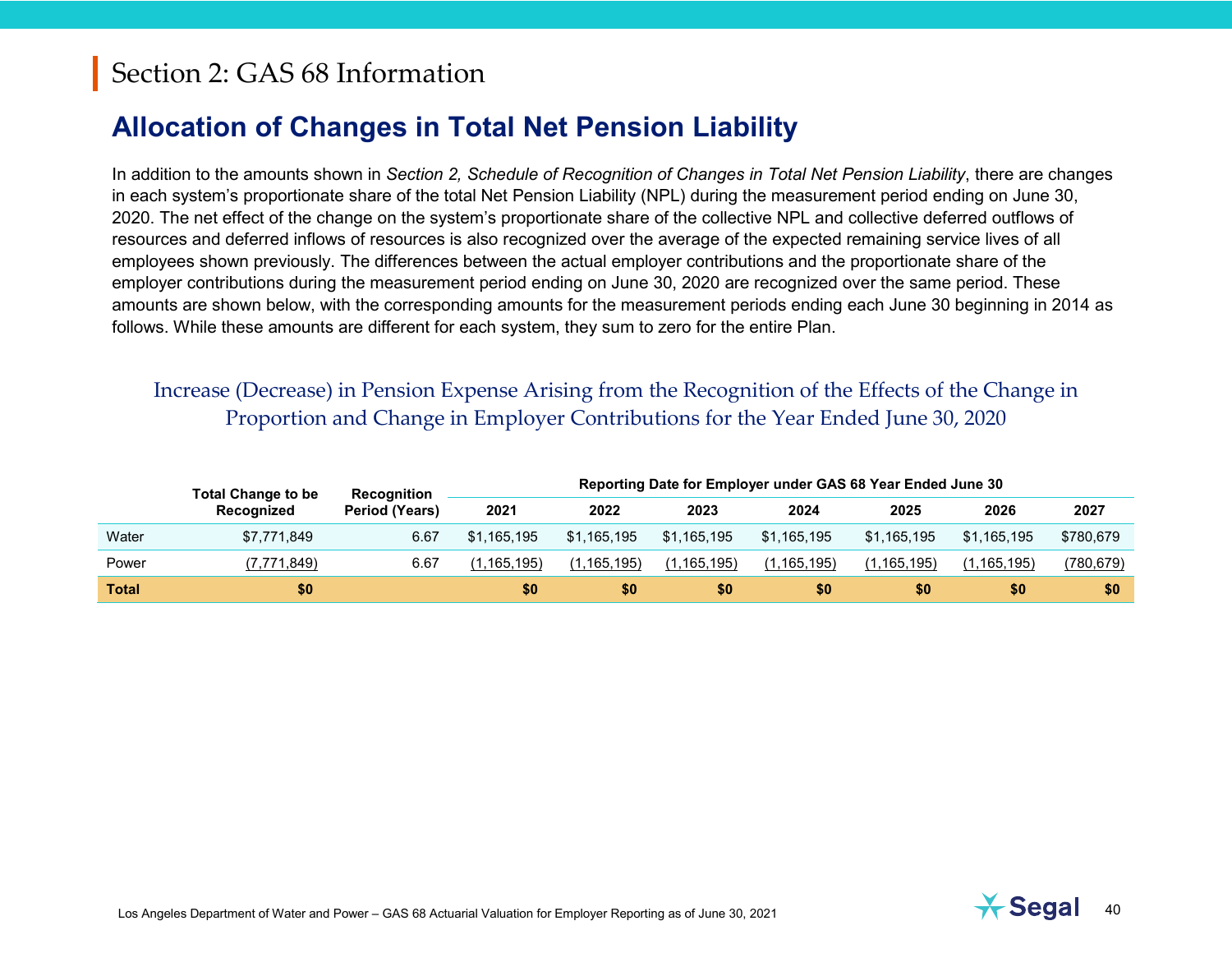#### **Allocation of Changes in Total Net Pension Liability (continued)**

Increase (Decrease) in Pension Expense Arising from the Recognition of the Effects of the Change in Proportion and Change in Employer Contributions for the Year Ended June 30, 2019

|              | <b>Total Change to be</b> | <b>Recognition</b> | Reporting Date for Employer under GAS 68 Year Ended June 30 |               |             |             |             |               |                |  |  |
|--------------|---------------------------|--------------------|-------------------------------------------------------------|---------------|-------------|-------------|-------------|---------------|----------------|--|--|
|              | Recognized                | Period (Years)     | 2020                                                        | 2021          | 2022        | 2023        | 2024        | 2025          | 2026           |  |  |
| Water        | \$(2,281,386)             | 6.44               | \$(354,252)                                                 | $$$ (354,252) | \$(354,252) | \$(354,252) | \$(354,252) | $$$ (354.252) | \$(155,874)    |  |  |
| Power        | 2,281,386                 | 6.44               | 354,252                                                     | 354,252       | 354,252     | 354,252     | 354,252     | 354,252       | <u>155,874</u> |  |  |
| <b>Total</b> | \$0 <sub>1</sub>          |                    | \$0                                                         | \$0           | \$0         | \$0         | \$0         | \$0           | \$0            |  |  |

|              | <b>Total Change to be</b> | <b>Recognition</b> |            | Reporting Date for Employer under GAS 68 Year Ended June 30 |            |            |            |            |            |  |  |
|--------------|---------------------------|--------------------|------------|-------------------------------------------------------------|------------|------------|------------|------------|------------|--|--|
|              | Recognized                | Period (Years)     | 2019       | 2020                                                        | 2021       | 2022       | 2023       | 2024       | 2025       |  |  |
| Water        | \$4,975,531               | 6.18               | \$805.102  | \$805,102                                                   | \$805.102  | \$805.102  | \$805.102  | \$805.102  | \$144,919  |  |  |
| Power        | (4,975,531)               | 6.18               | (805, 102) | (805, 102)                                                  | (805, 102) | (805, 102) | (805, 102) | (805, 102) | (144, 919) |  |  |
| <b>Total</b> | \$0                       |                    | \$0        | \$0                                                         | \$0        | \$0        | \$0        | \$0        | \$0        |  |  |

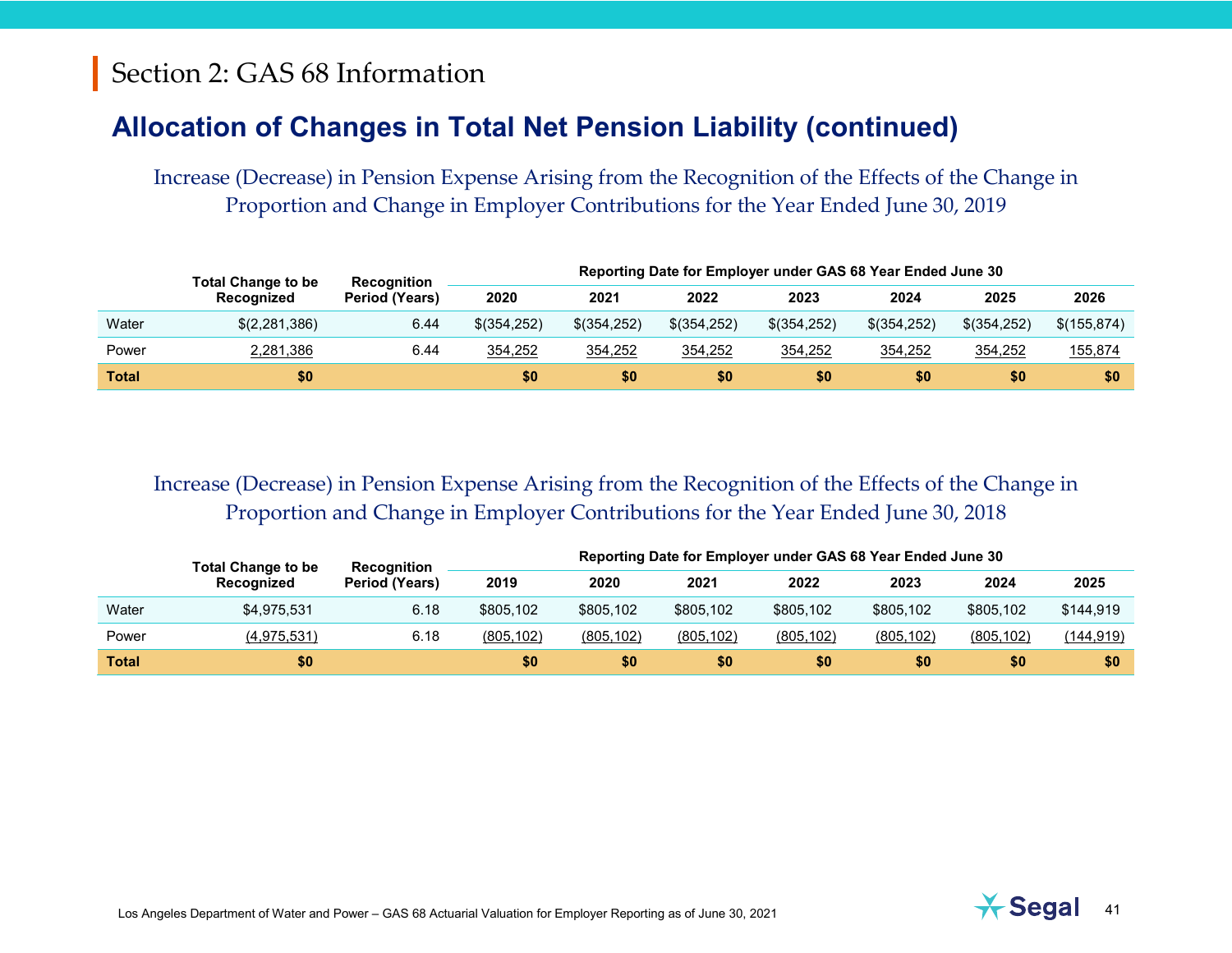#### **Allocation of Changes in Total Net Pension Liability (continued)**

Increase (Decrease) in Pension Expense Arising from the Recognition of the Effects of the Change in Proportion and Change in Employer Contributions for the Year Ended June 30, 2017

|              | <b>Total Change to be</b> | <b>Recognition</b> | Reporting Date for Employer under GAS 68 Year Ended June 30 |          |          |          |          |           |  |  |  |
|--------------|---------------------------|--------------------|-------------------------------------------------------------|----------|----------|----------|----------|-----------|--|--|--|
|              | Recognized                | Period (Years)     | 2018                                                        | 2019     | 2020     | 2021     | 2022     | 2023      |  |  |  |
| Water        | \$307.966                 | 5.92               | \$52.021                                                    | \$52.021 | \$52.021 | \$52.021 | \$52.021 | \$47.861  |  |  |  |
| Power        | (307,966)                 | 5.92               | (52,021)                                                    | (52,021) | (52,021) | (52,021) | (52,021) | (47, 861) |  |  |  |
| <b>Total</b> | \$0                       |                    | \$0                                                         | \$0      | \$0      | \$0      | \$0      | \$0       |  |  |  |

|              | Total Change to be | <b>Recognition</b> |               | Reporting Date for Employer under GAS 68 Year Ended June 30 |               |               |               |             |  |
|--------------|--------------------|--------------------|---------------|-------------------------------------------------------------|---------------|---------------|---------------|-------------|--|
|              | Recognized         | Period (Years)     | 2017          | 2018                                                        | 2019          | 2020          | 2021          | 2022        |  |
| Water        | \$(8,017,676)      | 5.65               | \$(1,419,058) | \$(1,419,058)                                               | \$(1,419,058) | \$(1,419,058) | \$(1,419,058) | \$(922,386) |  |
| Power        | 8,017,676          | 5.65               | 1.419.058     | 1,419,058                                                   | 1.419.058     | 1,419,058     | 1,419,058     | 922,386     |  |
| <b>Total</b> | \$0                |                    | \$0           | \$0                                                         | \$0           | \$0           | \$0           | \$0         |  |

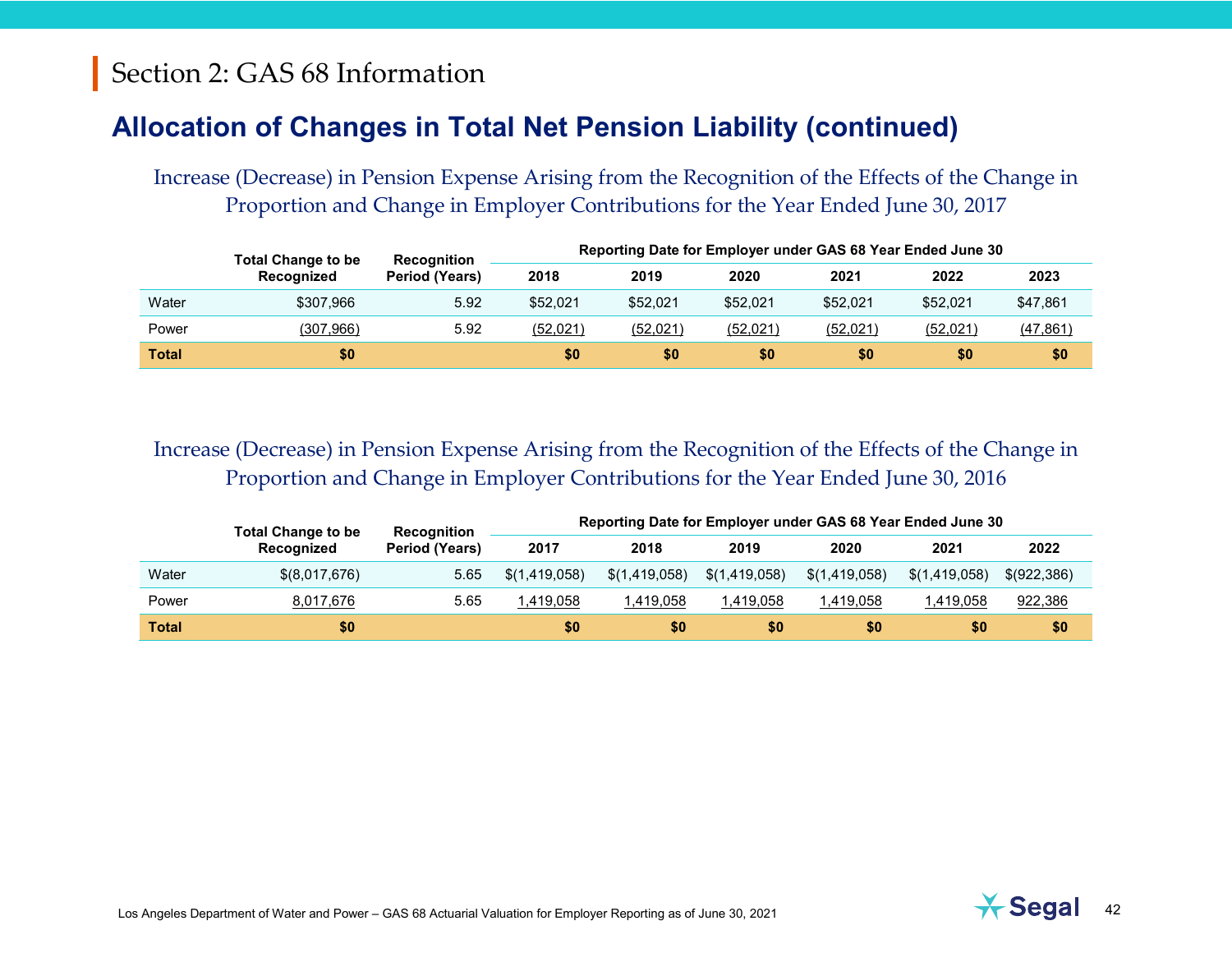#### **Allocation of Changes in Total Net Pension Liability (continued)**

Increase (Decrease) in Pension Expense Arising from the Recognition of the Effects of the Change in Proportion and Change in Employer Contributions for the Year Ended June 30, 2015

|              | <b>Total Change to be</b><br>Recognized | <b>Recognition</b> | Reporting Date for Employer under GAS 68 Year Ended June 30 |             |               |               |               |            |
|--------------|-----------------------------------------|--------------------|-------------------------------------------------------------|-------------|---------------|---------------|---------------|------------|
|              |                                         | Period (Years)     | 2016                                                        | 2017        | 2018          | 2019          | 2020          | 2021       |
| Water        | \$6,128,971                             | 5.47               | \$1.120.470                                                 | \$1,120,470 | \$1.120.470   | \$1.120.470   | \$1.120.470   | \$526.621  |
| Power        | (6, 128, 971)                           | 5.47               | (1,120,470)                                                 | (1,120,470) | (1, 120, 470) | (1, 120, 470) | (1, 120, 470) | (526, 621) |
| <b>Total</b> | \$0                                     |                    | \$0                                                         | \$0         | \$0           | \$0           | \$0           | \$0        |

|              | <b>Total Change to be</b><br>Recognized | <b>Recognition</b> |             | Reporting Date for Employer under GAS 68 Year Ended June 30 |             |               |               |            |  |
|--------------|-----------------------------------------|--------------------|-------------|-------------------------------------------------------------|-------------|---------------|---------------|------------|--|
|              |                                         | Period (Years)     | 2015        | 2016                                                        | 2017        | 2018          | 2019          | 2020       |  |
| Water        | \$(1,739,043)                           | 5.13               | \$(338,995) | \$(338,995)                                                 | \$(338,995) | $$$ (338,995) | $$$ (338,995) | \$(44,068) |  |
| Power        | 1,739,043                               | 5.13               | 338,995     | 338,995                                                     | 338,995     | 338,995       | 338,995       | 44,068     |  |
| <b>Total</b> | \$0                                     |                    | \$0         | \$0                                                         | \$0         | \$0           | \$0           | \$0        |  |

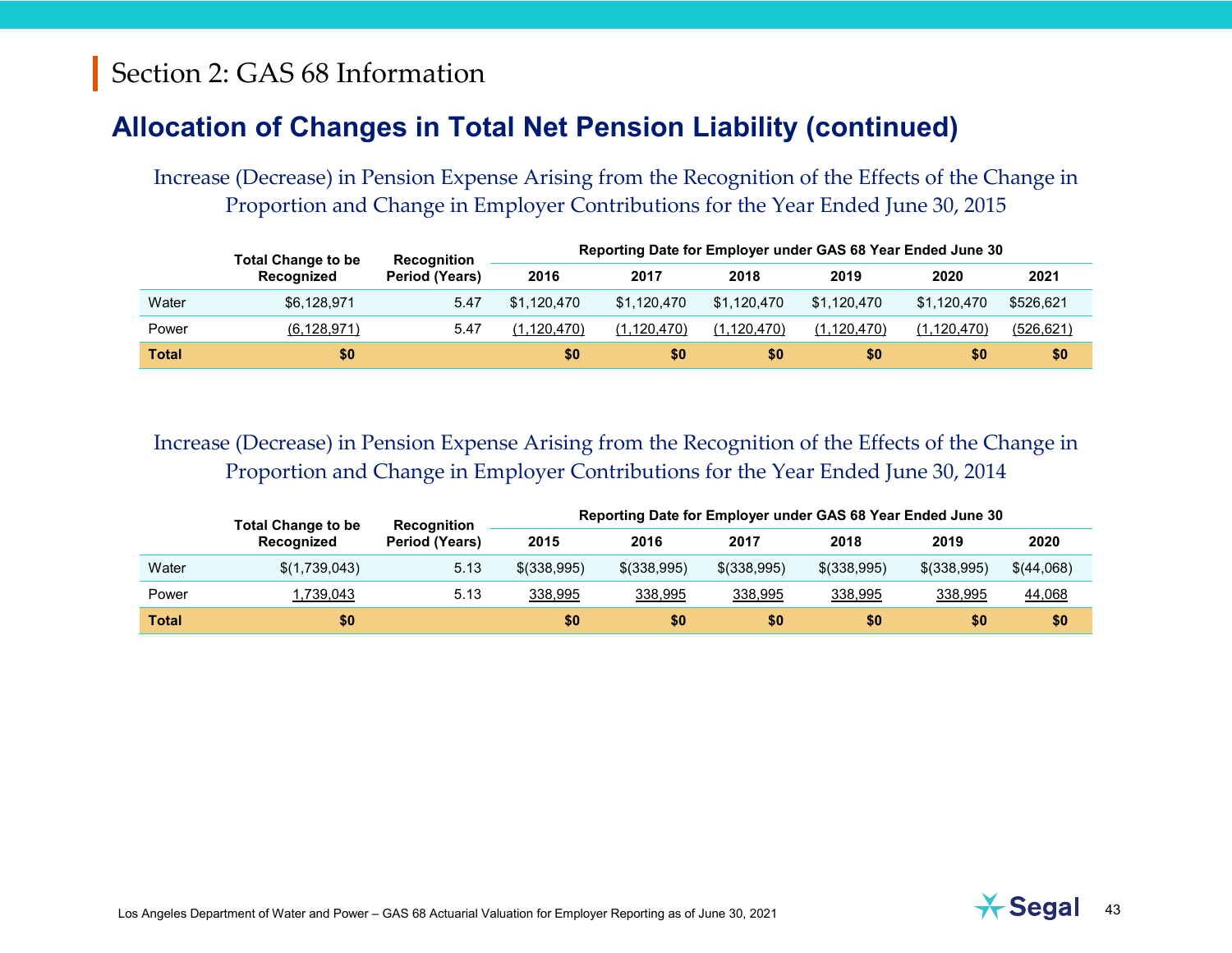#### <span id="page-43-1"></span><span id="page-43-0"></span>**Actuarial Assumptions and Methods**

#### **For June 30, 2020 Measurement Date and Employer Reporting as of June 30, 2021**

#### **Rationale for Assumptions**

The information and analysis used in selecting each assumption that has a significant effect on this actuarial valuation is shown in the July 1, 2015 through June 30, 2018 Actuarial Experience Study dated June 12, 2019. Unless otherwise noted, all actuarial assumptions and methods shown below apply to both Tier 1 and Tier 2 members.

#### **Economic Assumptions**

| <b>Net Investment Return:</b>                                                                             | 7.00%; net of investment expenses.<br>Based on the Actuarial Experience Study referenced above, expected investment expenses represent<br>about 0.35% of the average Market Value of Assets. |
|-----------------------------------------------------------------------------------------------------------|----------------------------------------------------------------------------------------------------------------------------------------------------------------------------------------------|
| <b>Employee Contribution, Additional</b><br><b>Annuity and Matching Account</b><br><b>Crediting Rate:</b> | 7.00%, based on Plan provisions                                                                                                                                                              |
| <b>Consumer Price Index:</b>                                                                              | Increase of 2.75% per year. Retiree COLA increases due to CPI are subject to a 3% maximum change<br>per year for Tier 1 and 2% maximum change per year for Tier 2.                           |
| <b>Administration Expenses:</b>                                                                           | Offset by additional employer contributions.                                                                                                                                                 |
| Increase in Internal Revenue Code<br>Section 401(a)(17) Compensation<br>Limit:                            | Increase of 2.75% per year from the valuation date.                                                                                                                                          |

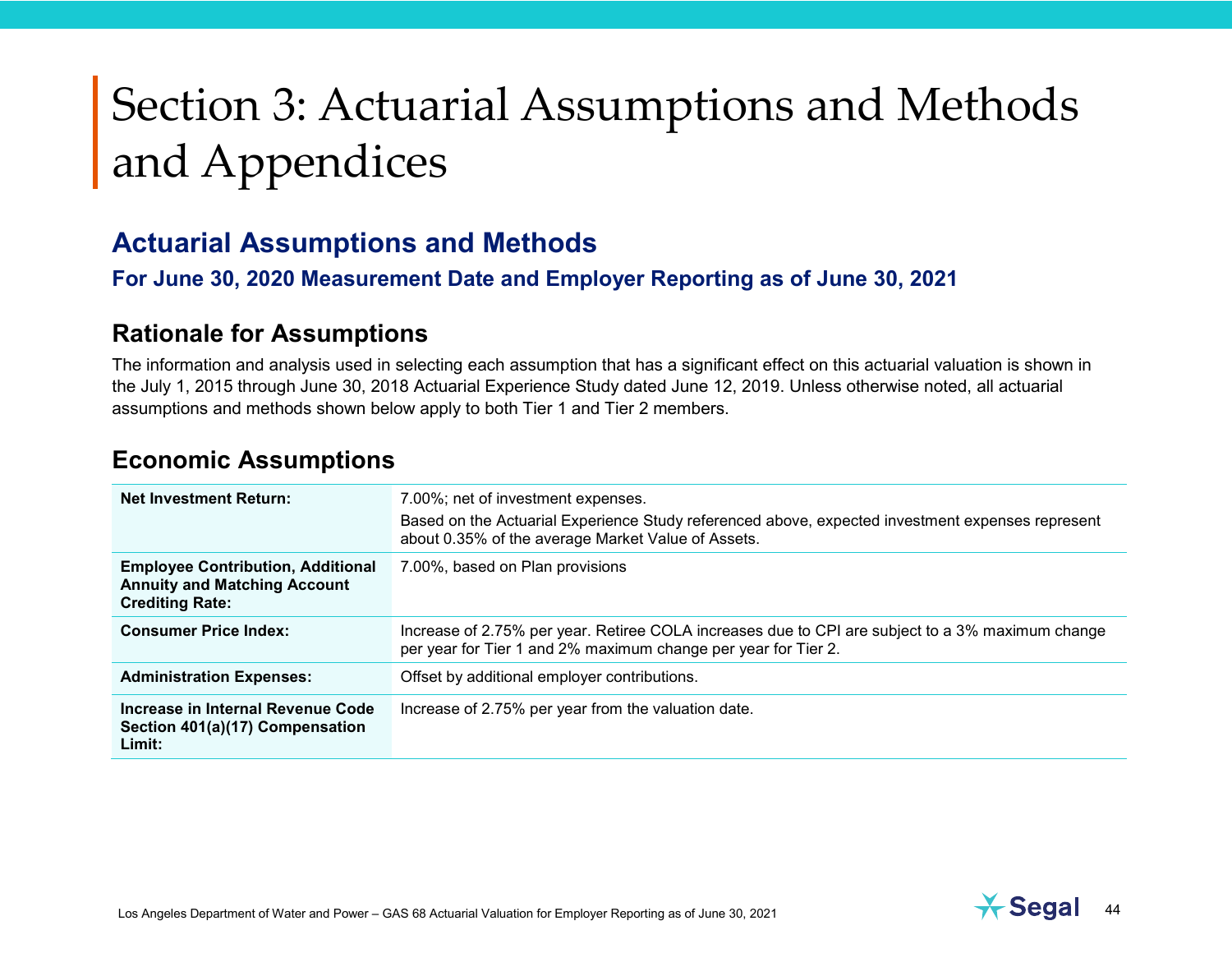**Salary Increases:** The annual rate of compensation increase includes: inflation at 2.75% per year, plus "across the board" salary increases of 0.50% per year, plus the following merit and promotion increases

| <b>Merit and Promotion Increases</b> |          |
|--------------------------------------|----------|
| <b>Years of Service</b>              | Rate (%) |
| Less than 1                          | 7.00     |
| $1 - 2$                              | 7.00     |
| $2 - 3$                              | 6.50     |
| $3 - 4$                              | 5.25     |
| $4 - 5$                              | 3.75     |
| $5-6$                                | 2.75     |
| $6 - 7$                              | 2.25     |
| $7 - 8$                              | 2.00     |
| $8-9$                                | 1.70     |
| $9 - 10$                             | 1.60     |
| $10 - 11$                            | 1.50     |
| $11 - 12$                            | 1.45     |
| $12 - 13$                            | 1.40     |
| $13 - 14$                            | 1.35     |
| $14 - 15$                            | 1.30     |
| 15 & over                            | 1.25     |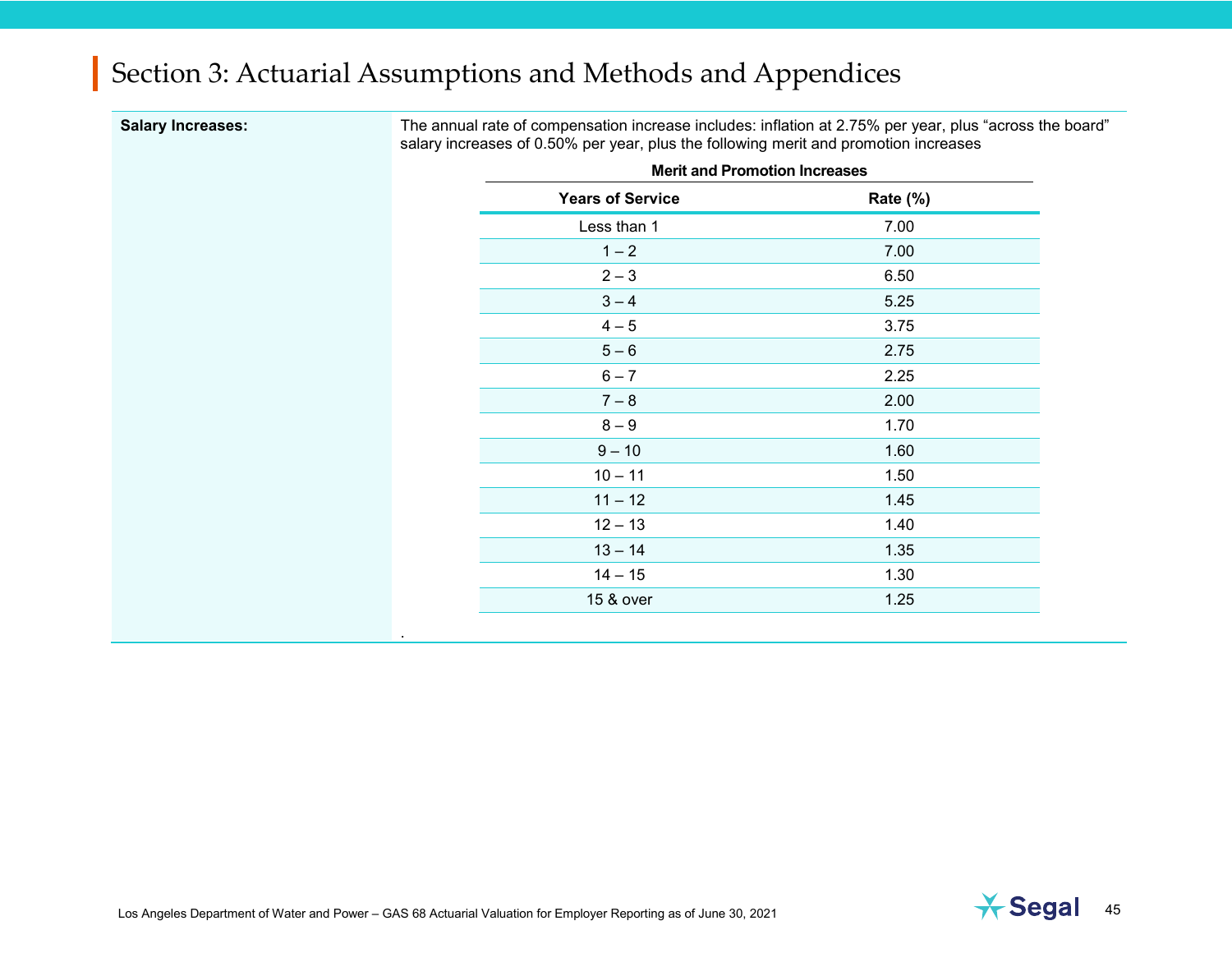#### **Demographic Assumptions**

| <b>Post-Retirement Mortality Rates:</b> | Service Retirement and Disability Retirement                                                                                                                                                                                                                                                                               |
|-----------------------------------------|----------------------------------------------------------------------------------------------------------------------------------------------------------------------------------------------------------------------------------------------------------------------------------------------------------------------------|
|                                         | Pub-2010 General Healthy Retiree Amount-Weighted Above-Median Mortality Table (separate<br>$\bullet$<br>tables for males and females) times 105% for males and 100% for females, projected<br>generationally with the two-dimensional mortality improvement scale MP-2018.<br><b>Beneficiaries</b>                         |
|                                         | Pub-2010 General Healthy Retiree Amount-Weighted Above-Median Mortality Table (separate<br>$\bullet$<br>tables for males and females), projected generationally with the two-dimensional mortality<br>improvement scale MP-2018.                                                                                           |
|                                         | Optional Form of Payment Amounts at Retirement and Conversion of Contribution Balance to Annuities<br>at Retirement                                                                                                                                                                                                        |
|                                         | Members: Pub-2010 General Healthy Retiree Amount-Weighted Above-Median Mortality Table<br>$\bullet$<br>times 105% for males and 100% for females, projected generationally with the two-dimensional<br>improvement scale MP-2018 associated with a retirement year of 2022, weighted 75% male and<br>25% female.           |
|                                         | Beneficiaries: Pub-2010 General Healthy Retiree Amount-Weighted Above-Median Mortality Table,<br>$\bullet$<br>projected generationally with the two-dimensional improvement scale MP-2018 associated with a<br>retirement year of 2022, weighted 25% male and 75% female.                                                  |
|                                         | The Pub-2010 mortality tables and adjustments as shown above reasonably reflect the mortality<br>experience as of the measurement date. These mortality tables were adjusted to future years using the<br>generational projection to reflect future mortality improvement between the measurement date and<br>those years. |

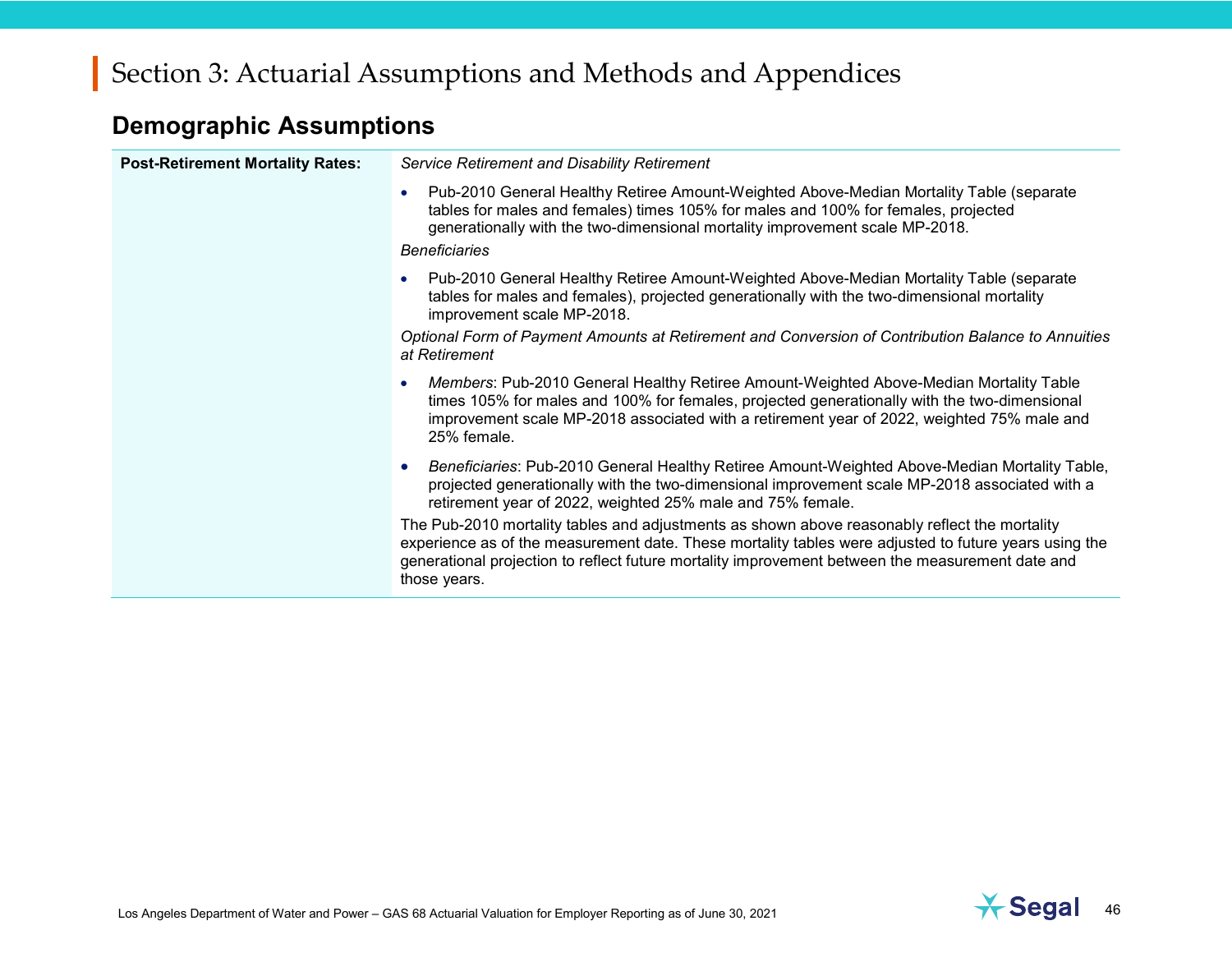|  |     |       | <b>Rate (%)</b> |
|--|-----|-------|-----------------|
|  | Age | Male  | Female          |
|  | 25  | 0.024 | 0.008           |
|  | 30  | 0.031 | 0.013           |
|  | 35  | 0.041 | 0.021           |
|  | 40  | 0.057 | 0.033           |
|  | 45  | 0.085 | 0.051           |
|  | 50  | 0.129 | 0.076           |
|  | 55  | 0.190 | 0.112           |
|  | 60  | 0.276 | 0.169           |
|  | 65  | 0.405 | 0.270           |
|  | 70  | 0.609 | 0.445           |

rates.

| <b>Disability Incidence Rates:</b> |     | <b>Rate (%)</b> |        |  |
|------------------------------------|-----|-----------------|--------|--|
|                                    | Age | <b>Male</b>     | Female |  |
|                                    | 25  | 0.006           | 0.000  |  |
|                                    | 30  | 0.012           | 0.006  |  |
|                                    | 35  | 0.012           | 0.036  |  |
|                                    | 40  | 0.018           | 0.072  |  |
|                                    | 45  | 0.030           | 0.102  |  |
|                                    | 50  | 0.054           | 0.138  |  |
|                                    | 55  | 0.126           | 0.168  |  |
|                                    |     |                 |        |  |

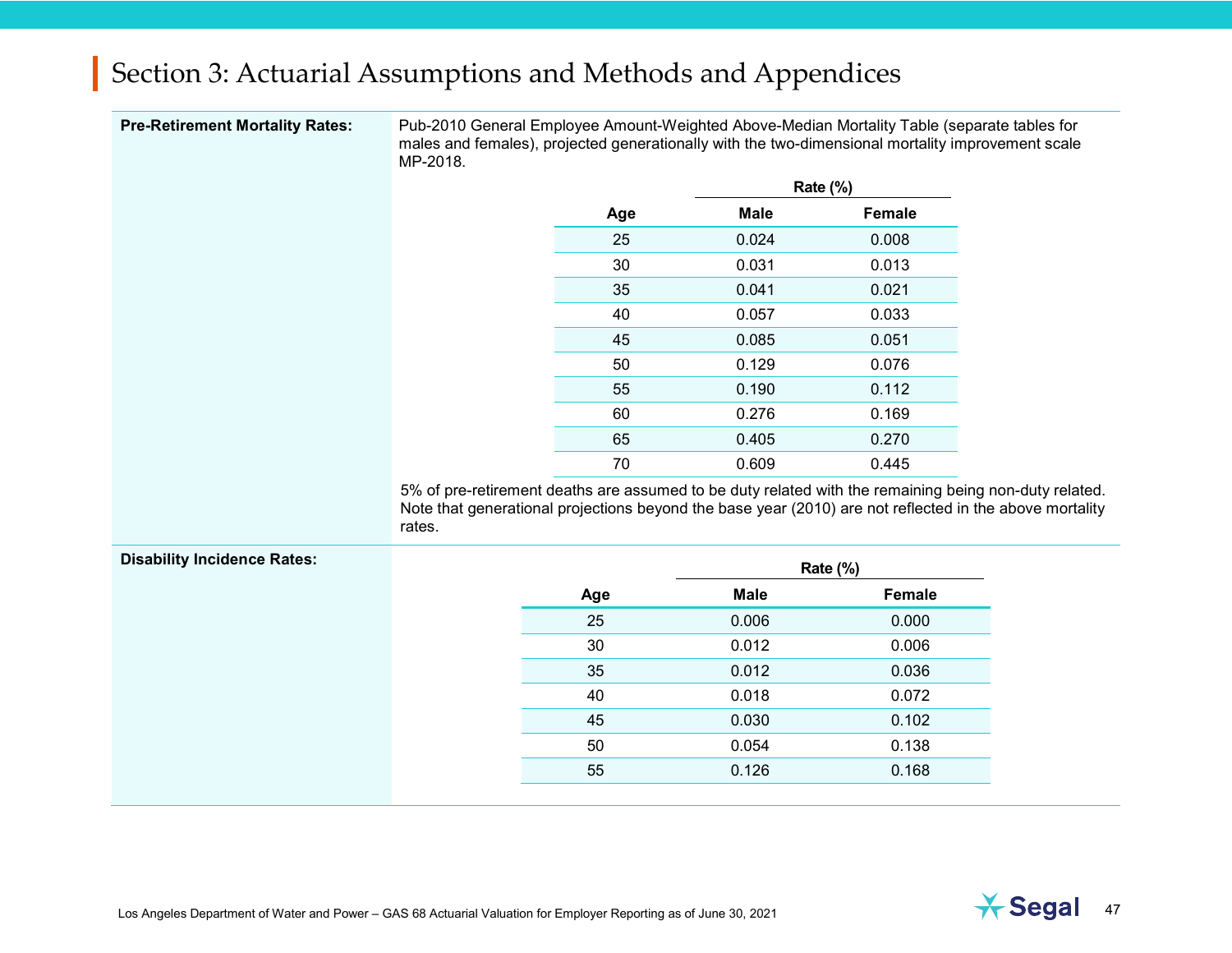| <b>Termination Rates:</b> | <b>Total Termination</b> |          |  |  |  |
|---------------------------|--------------------------|----------|--|--|--|
|                           | <b>Years of Service</b>  | Rate (%) |  |  |  |
|                           | Less than 1              | 10.00    |  |  |  |
|                           | $1 - 2$                  | 5.25     |  |  |  |
|                           | $2 - 3$                  | 3.75     |  |  |  |
|                           | $3 - 4$                  | 3.50     |  |  |  |
|                           | $4 - 5$                  | 2.50     |  |  |  |
|                           | $5-6$                    | 2.00     |  |  |  |
|                           | $6 - 7$                  | 1.50     |  |  |  |
|                           | $7 - 8$                  | 1.50     |  |  |  |
|                           | $8-9$                    | 1.50     |  |  |  |
|                           | $9 - 10$                 | 1.00     |  |  |  |
|                           | $10 - 20$                | 0.75     |  |  |  |
|                           | 20 & Over                | 0.50     |  |  |  |

#### **Tier 1 Allocation of Termination Rates (%) between Ordinary Withdrawals and Vested Terminations**

| <b>Years of Service</b> | <b>Ordinary Withdrawals</b> | <b>Vested Terminations</b> |
|-------------------------|-----------------------------|----------------------------|
| Less than 1             | 100                         |                            |
| $1 - 9$                 | 30                          | 70                         |
| 10 & Over               | 15                          | 85                         |

#### **Tier 2 Allocation of Termination Rates (%) between Ordinary Withdrawals and Vested Terminations**

| <b>Years of Service</b> | <b>Ordinary Withdrawals</b> | <b>Vested Terminations</b> |
|-------------------------|-----------------------------|----------------------------|
| Less than 5             | 100                         |                            |
| 5 & Over                | 15.                         | 85                         |

Ordinary withdrawals are assumed to receive their account balance at termination. Vested terminations are assumed to receive a deferred retirement benefit. No termination is assumed after a member is first eligible to retire.

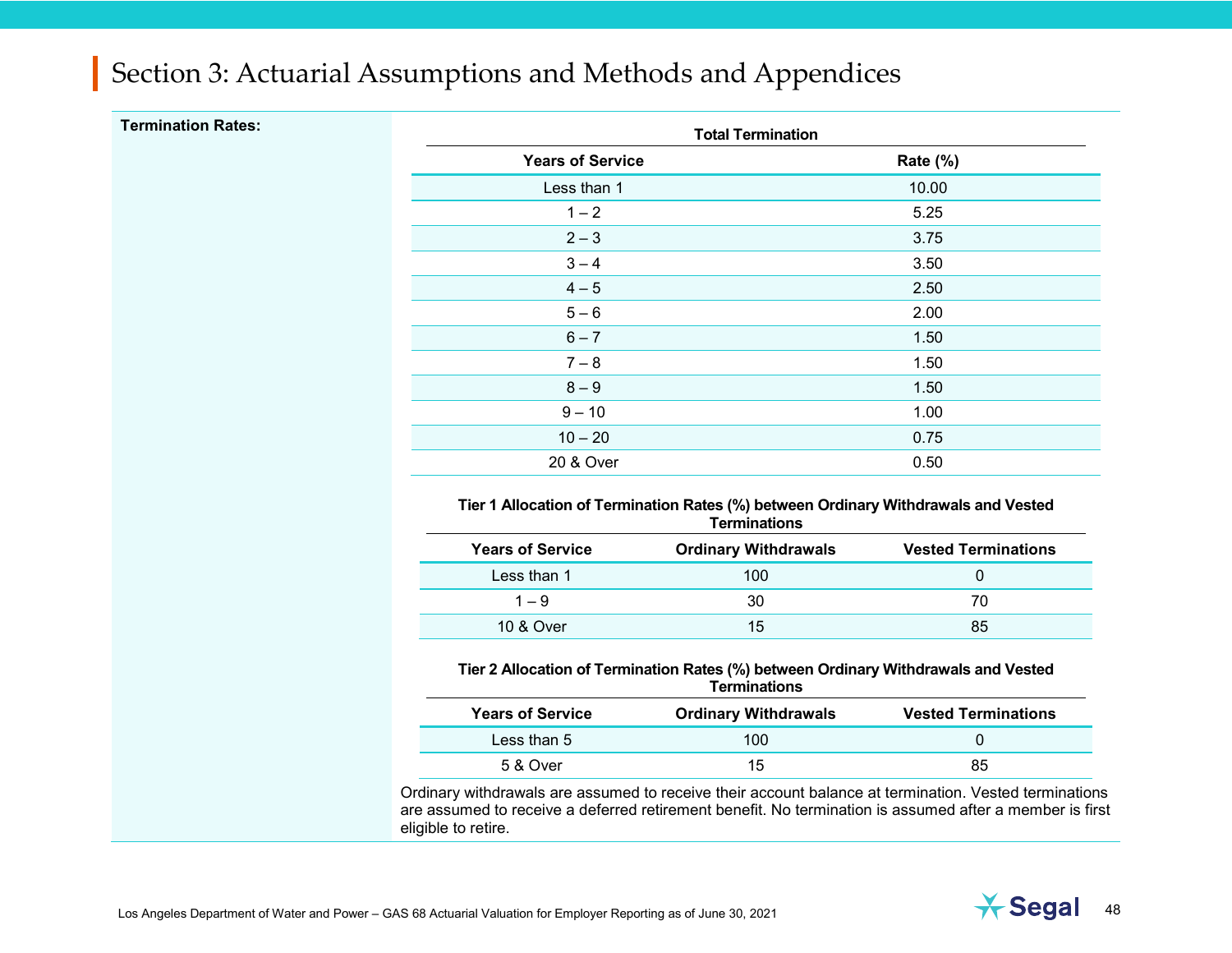| Tier 1<br>30 or More<br><b>Under 30 Years</b><br>Years of<br><b>Under 30 Years</b><br>of Service<br><b>Service</b><br>of Service<br>Age<br>50<br>0.00<br>1.00<br>0.00<br>51<br>0.00<br>0.00<br>0.00<br>52<br>0.00<br>0.00<br>0.00<br>53<br>0.00<br>0.00<br>0.00<br>54<br>0.00<br>0.00<br>0.00<br>55<br>4.25<br>27.00<br>0.00<br>56<br>2.00<br>20.00<br>0.00<br>57<br>2.50<br>0.00<br>17.50<br>58<br>0.00<br>3.50<br>17.50 | Rate (%)                                        |  |  |  |  |
|---------------------------------------------------------------------------------------------------------------------------------------------------------------------------------------------------------------------------------------------------------------------------------------------------------------------------------------------------------------------------------------------------------------------------|-------------------------------------------------|--|--|--|--|
|                                                                                                                                                                                                                                                                                                                                                                                                                           | Tier <sub>2</sub>                               |  |  |  |  |
|                                                                                                                                                                                                                                                                                                                                                                                                                           | 30 or More<br><b>Years of</b><br><b>Service</b> |  |  |  |  |
|                                                                                                                                                                                                                                                                                                                                                                                                                           | 0.00                                            |  |  |  |  |
|                                                                                                                                                                                                                                                                                                                                                                                                                           | 0.00                                            |  |  |  |  |
|                                                                                                                                                                                                                                                                                                                                                                                                                           | 0.00                                            |  |  |  |  |
|                                                                                                                                                                                                                                                                                                                                                                                                                           | 0.00                                            |  |  |  |  |
|                                                                                                                                                                                                                                                                                                                                                                                                                           | 0.00                                            |  |  |  |  |
|                                                                                                                                                                                                                                                                                                                                                                                                                           | 25.00                                           |  |  |  |  |
|                                                                                                                                                                                                                                                                                                                                                                                                                           | 14.00                                           |  |  |  |  |
|                                                                                                                                                                                                                                                                                                                                                                                                                           | 13.00                                           |  |  |  |  |
|                                                                                                                                                                                                                                                                                                                                                                                                                           | 13.00                                           |  |  |  |  |
| 59<br>0.00<br>3.50<br>17.50                                                                                                                                                                                                                                                                                                                                                                                               | 13.00                                           |  |  |  |  |
| 60<br>5.50<br>22.00<br>5.50                                                                                                                                                                                                                                                                                                                                                                                               | 17.50                                           |  |  |  |  |
| 61<br>6.50<br>22.00<br>3.50                                                                                                                                                                                                                                                                                                                                                                                               | 10.00                                           |  |  |  |  |
| 62<br>7.00<br>22.00<br>2.50                                                                                                                                                                                                                                                                                                                                                                                               | 10.00                                           |  |  |  |  |
| 63<br>8.00<br>25.00<br>20.00                                                                                                                                                                                                                                                                                                                                                                                              | 25.00                                           |  |  |  |  |
| 64<br>8.50<br>12.00<br>27.00                                                                                                                                                                                                                                                                                                                                                                                              | 25.00                                           |  |  |  |  |
| 65<br>30.00<br>11.50<br>11.00                                                                                                                                                                                                                                                                                                                                                                                             | 28.00                                           |  |  |  |  |
| 66<br>12.00<br>30.00<br>11.00                                                                                                                                                                                                                                                                                                                                                                                             | 28.00                                           |  |  |  |  |
| 67<br>12.50<br>12.00<br>30.00                                                                                                                                                                                                                                                                                                                                                                                             | 28.00                                           |  |  |  |  |
| 68<br>13.00<br>30.00<br>12.50                                                                                                                                                                                                                                                                                                                                                                                             | 28.00                                           |  |  |  |  |
| 69<br>15.00<br>17.00<br>30.00                                                                                                                                                                                                                                                                                                                                                                                             | 28.00                                           |  |  |  |  |
| 70<br>22.00<br>25.00<br>50.00                                                                                                                                                                                                                                                                                                                                                                                             | 50.00                                           |  |  |  |  |
| 71<br>22.00<br>25.00<br>50.00                                                                                                                                                                                                                                                                                                                                                                                             | 50.00                                           |  |  |  |  |
| 72<br>50.00<br>22.00<br>25.00                                                                                                                                                                                                                                                                                                                                                                                             | 50.00                                           |  |  |  |  |
| 73<br>22.00<br>25.00<br>50.00                                                                                                                                                                                                                                                                                                                                                                                             | 50.00                                           |  |  |  |  |
| 74<br>22.00<br>25.00<br>50.00                                                                                                                                                                                                                                                                                                                                                                                             | 50.00                                           |  |  |  |  |
| 75 & Over<br>100.00<br>100.00<br>100.00                                                                                                                                                                                                                                                                                                                                                                                   | 100.00                                          |  |  |  |  |

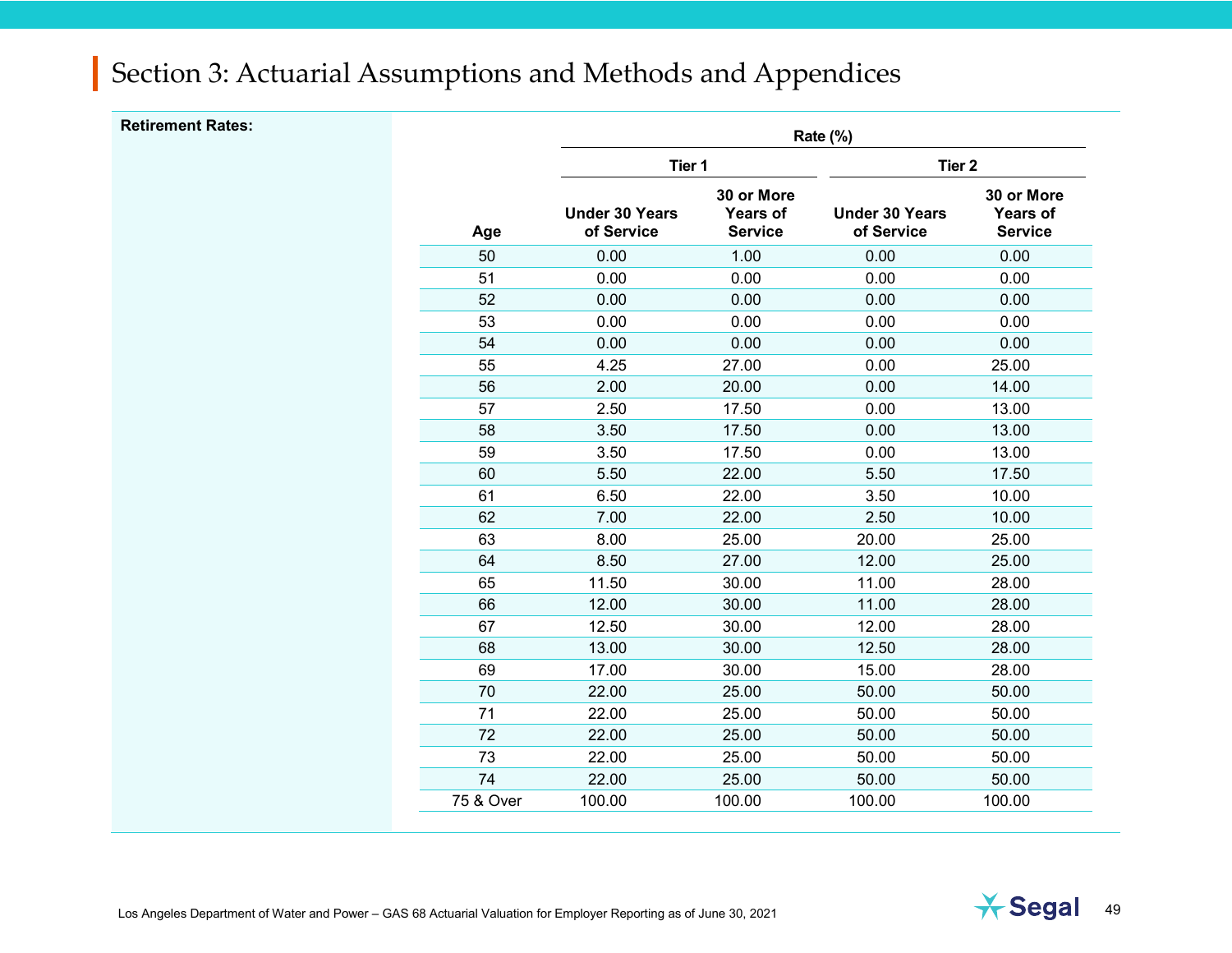| <b>Retirement Age and Benefit for</b><br><b>Inactive Vested Members:</b> | For Tier 1, inactive vested members are assumed to retire at age 60 with a Money Purchase Annuity.<br>For Tier 2, inactive vested members are assumed to retire at age 63. Tier 1 and Tier 2 members<br>receiving Permanent Total Disability benefits are assumed to retire at the earlier of age 65 or age 55<br>with 30 years of service.                                      |  |
|--------------------------------------------------------------------------|----------------------------------------------------------------------------------------------------------------------------------------------------------------------------------------------------------------------------------------------------------------------------------------------------------------------------------------------------------------------------------|--|
| <b>Definition of Active Members:</b>                                     | First day of biweekly payroll following employment.                                                                                                                                                                                                                                                                                                                              |  |
| <b>Unknown Data for Members:</b>                                         | Same as those exhibited by members with similar known characteristics. If not specified, members are<br>assumed to be male.                                                                                                                                                                                                                                                      |  |
| <b>Data Adjustments:</b>                                                 | Data as of March 31 has been adjusted to June 30 by adding three months of age and, for active<br>employees, three months of service. Contribution account balances were also increased by three<br>months of interest. For members in pay status, we have increased their benefits by the assumed July 1<br>COLA.                                                               |  |
| <b>Percent Married/Domestic Partner:</b>                                 | 85% of male members and 60% of female members are assumed to have an eligible spouse or<br>domestic partner at pre-retirement death or retirement. The assumption is also applied for current<br>retirees retired before April 1, 2012 with Options Full, A, B, or C since they are missing this data.<br>Spousal gender is assumed to be opposite that of the member.           |  |
| Age of Spouse:                                                           | Male retirees are 3 years older than their spouses, and female retirees are 2 years younger than their<br>spouses.                                                                                                                                                                                                                                                               |  |
| <b>Future Benefit Accruals:</b>                                          | 1.0 year of service per year.                                                                                                                                                                                                                                                                                                                                                    |  |
| <b>Additional Service Accrual:</b>                                       | Tier 1 members are assumed to purchase an additional 0.07 years of service per year. Tier 2 members<br>are assumed to purchase an additional 0.02 years of service per year. These service purchases<br>exclude those priced at full actuarial cost.<br>The valuation reflects expected future member contributions that are associated with these assumed<br>service purchases. |  |

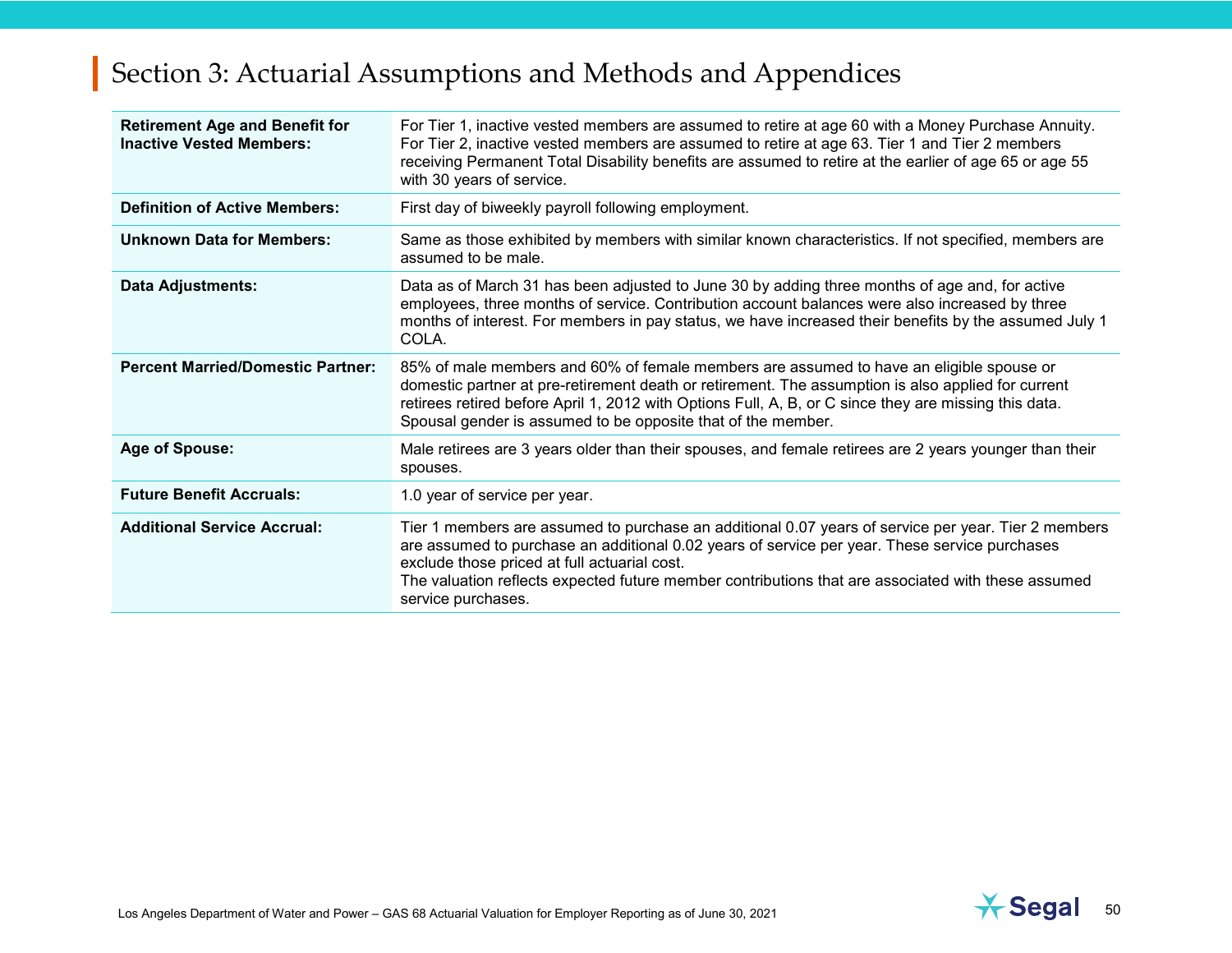#### **Actuarial Methods**

| <b>Actuarial Cost Method:</b>            | Entry Age Actuarial Cost Method. Entry Age equals attained age less years of service. Normal Cost and<br>Actuarial Accrued Liability are calculated on an individual basis and are based on costs allocated as a level<br>percent of salary                                                                                     |
|------------------------------------------|---------------------------------------------------------------------------------------------------------------------------------------------------------------------------------------------------------------------------------------------------------------------------------------------------------------------------------|
| <b>Projected Compensation:</b>           | Projected compensation for the year following the valuation date is calculated by annualizing the bi-weekly pay<br>rate increased by the assumed rate of salary increase. For members with less than one year of service as of<br>the valuation date, no salary increase assumption is applied to their annualized compensation |
| <b>Expected Remaining Service Lives:</b> | The average of the expected service lives of all employees is determined by:                                                                                                                                                                                                                                                    |
|                                          | • Calculating each active employee's expected remaining service life as the present value of \$1 per year of<br>future service at zero percent interest.                                                                                                                                                                        |
|                                          | • Setting the remaining service life to zero for each nonactive or retired member.                                                                                                                                                                                                                                              |
|                                          | • Dividing the sum of the above amounts by the total number of active employee, nonactive and retired<br>members.                                                                                                                                                                                                               |

#### **Changes in Actuarial Assumptions**

None.

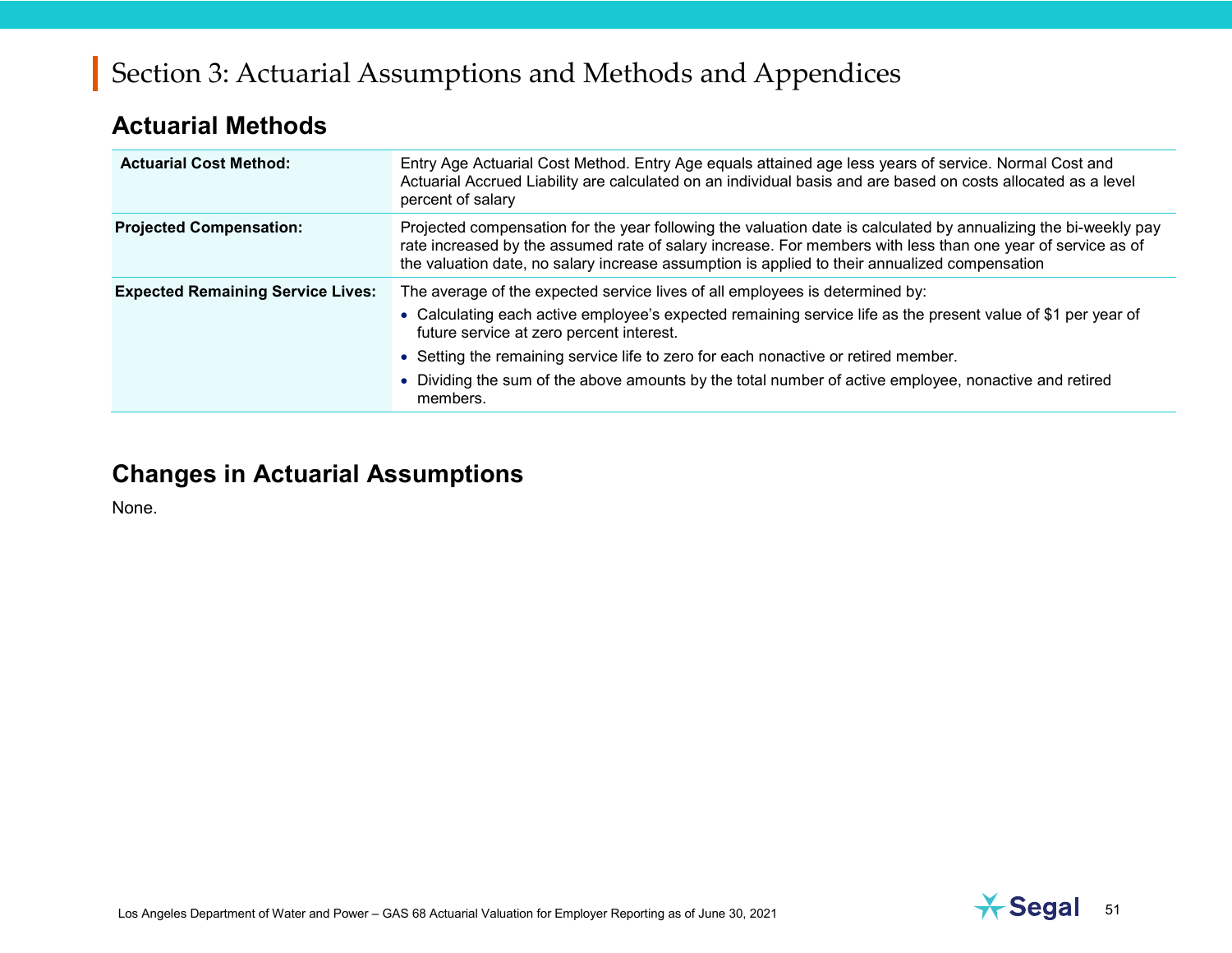#### <span id="page-51-0"></span>**Appendix A: Projection of Plan Fiduciary Net Position for Use in the Calculation of the Discount Rate as of June 30, 2020 (\$ in millions)**

| Year<br><b>Beginning</b><br>July 1, | <b>Projected Beginning</b><br><b>Plan Fiduciary</b><br><b>Net Position</b><br>(a) | Projected<br><b>Total</b><br><b>Contributions</b><br>(b) | Projected<br><b>Benefit</b><br><b>Payments</b><br><u>(c)</u> | Projected<br>Investment<br><b>Earnings</b><br>(d) | <b>Projected Ending</b><br><b>Plan Fiduciary</b><br><b>Net Position</b><br>$(e) = (a) + (b) - (c) + (d)$ |
|-------------------------------------|-----------------------------------------------------------------------------------|----------------------------------------------------------|--------------------------------------------------------------|---------------------------------------------------|----------------------------------------------------------------------------------------------------------|
| 2020                                | \$13,354                                                                          | \$482                                                    | \$709                                                        | \$927                                             | \$14,054                                                                                                 |
| 2021                                | 14,054                                                                            | 458                                                      | 749                                                          | 974                                               | 14,737                                                                                                   |
| 2022                                | 14,737                                                                            | 463                                                      | 795                                                          | 1,020                                             | 15,425                                                                                                   |
| 2023                                | 15,425                                                                            | 496                                                      | 839                                                          | 1,068                                             | 16,150                                                                                                   |
| 2024                                | 16,150                                                                            | 455                                                      | 882                                                          | 1,116                                             | 16,838                                                                                                   |
| 2025                                | 16,838                                                                            | 358                                                      | 923                                                          | 1,159                                             | 17,431                                                                                                   |
| 2026                                | 17,431                                                                            | 328                                                      | 964                                                          | 1,198                                             | 17,992                                                                                                   |
| 2027                                | 17,992                                                                            | 285                                                      | 1,004                                                        | 1,234                                             | 18,507                                                                                                   |
| 2028                                | 18,507                                                                            | 269                                                      | 1,044                                                        | 1,268                                             | 19,000                                                                                                   |
| 2029                                | 19,000                                                                            | 256                                                      | 1,085                                                        | 1,301                                             | 19,472                                                                                                   |
| 2045                                | 23,737                                                                            | 135                                                      | 1,737                                                        | 1,606                                             | 23,740                                                                                                   |
| 2046                                | 23,740                                                                            | 124                                                      | 1,772                                                        | 1,604                                             | 23,696                                                                                                   |
| 2047                                | 23,696                                                                            | 112                                                      | 1,807                                                        | 1,599                                             | 23,601                                                                                                   |
| 2048                                | 23,601                                                                            | 100                                                      | 1,844                                                        | 1,591                                             | 23,447                                                                                                   |
| 2049                                | 23,447                                                                            | 85                                                       | 1,883                                                        | 1,578                                             | 23,227                                                                                                   |
| 2094                                | 1,243                                                                             | $\pmb{0}$                                                | 146                                                          | 82                                                | 1,179                                                                                                    |
| 2095                                | 1,179                                                                             | $\mathbf 0$                                              | 120                                                          | 78                                                | 1,137                                                                                                    |
| 2096                                | 1,137                                                                             | $\pmb{0}$                                                | 97                                                           | 76                                                | 1,117                                                                                                    |
| 2097                                | 1,117                                                                             | $\pmb{0}$                                                | 77                                                           | 75                                                | 1,115                                                                                                    |
| 2098                                | 1,115                                                                             | $\mathbf 0$                                              | 60                                                           | 76                                                | 1,131                                                                                                    |
| 2132                                | 9,224                                                                             | $\pmb{0}$                                                | $0 *$                                                        | 646                                               | 9,870                                                                                                    |
| 2133                                | 9,870                                                                             |                                                          |                                                              |                                                   |                                                                                                          |
| 2133                                | 5<br>$***$<br><b>Discounted Value:</b>                                            |                                                          |                                                              |                                                   |                                                                                                          |

\* Less than \$1 million, when rounded.

\*\* \$9,870 million when discounted with interest at the rate of 7.00% per annum has a value of \$5 million as of June 30, 2020.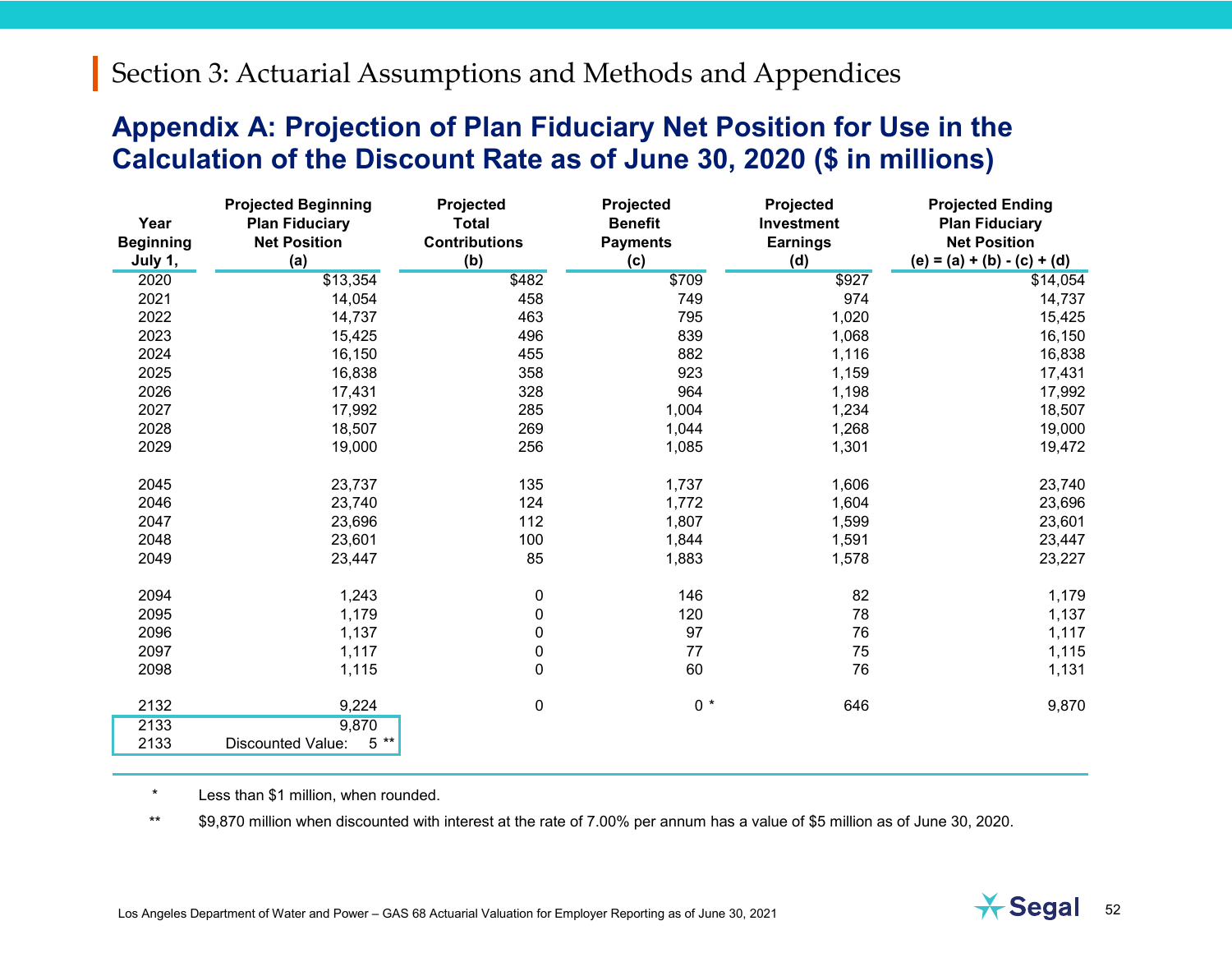#### **Notes:**

- 1. Amounts may not total exactly due to rounding.
- 2. Years 2030-2044, 2050-2093, and 2099-2131 have been omitted from this table.
- 3. Column (a): Except for the "discounted value" shown for 2133, none of the projected beginning Plan Fiduciary Net Position amounts shown have been adjusted for the time value of money.
- 4. Column (b): Projected total contributions include employee and employer Normal Cost contributions based on closed group projections (based on covered active members as of June 30, 2020), plus employer contributions to the Unfunded Actuarial Accrued Liability. Contributions are assumed to occur halfway through the year, on average.
- 5. Column (c): Projected benefit payments have been determined in accordance with paragraph 39 of GASB Statement No. 67, and are based on the closed group of active, inactive vested, retired members, and beneficiaries as of June 30, 2020. The projected benefit payments reflect the cost of living increase assumptions used in the June 30, 2020 valuation report. The projected benefit payments are assumed to occur halfway through the year, on average.
- 6. Column (d): Projected investment earnings are based on the assumed investment rate of return of 7.00% per annum.
- 7. Throughout the projection, administrative expenses are not shown as they are expected to be offset by additional employer contributions above those shown in this projection.
- 8. As illustrated in this Appendix, the Plan Fiduciary Net Position was projected to be available to make all projected future benefit payments for current Plan members. In other words, there is no projected "cross-over date" when projected benefits are not covered by projected assets. Therefore, the long-term expected rate of return on Plan investments of 7.00% per annum was applied to all periods of projected benefit payments to determine the Total Pension Liability as of June 30, 2020 shown earlier in this report, pursuant to paragraph 44 of GASB Statement No. 67.
- 9. This projection is based on a model developed by our Actuarial Technology and Systems unit, comprised of both actuaries and programmers. The model allows the client team, under the supervision of the responsible actuary, control over the entry of future expected contribution income, benefit payments and administrative expenses. The projection of fiduciary net position and the discounting of benefits is part of the model.

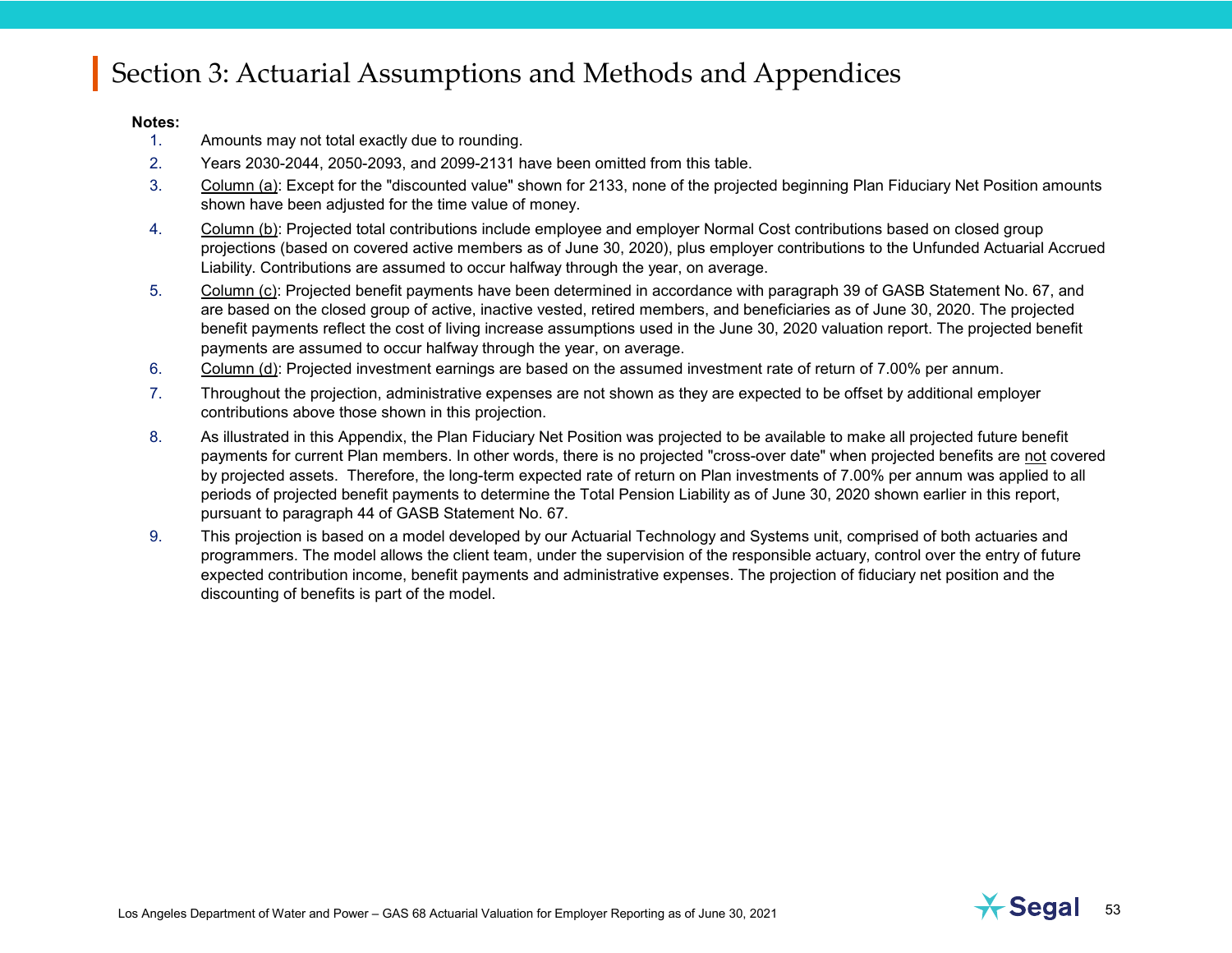#### <span id="page-53-0"></span>**Appendix B: Projection of Plan Fiduciary Net Position for Use in the Calculation of the Discount Rate as of June 30, 2019 (\$ in millions)**

| Year<br><b>Beginning</b><br>July 1, | <b>Projected Beginning</b><br><b>Plan Fiduciary</b><br><b>Net Position</b><br>(a) | Projected<br><b>Total</b><br><b>Contributions</b><br>(b) | Projected<br><b>Benefit</b><br><b>Payments</b><br>(c) | Projected<br>Investment<br><b>Earnings</b><br>(d) | <b>Projected Ending</b><br><b>Plan Fiduciary</b><br><b>Net Position</b><br>$(e) = (a) + (b) - (c) + (d)$ |
|-------------------------------------|-----------------------------------------------------------------------------------|----------------------------------------------------------|-------------------------------------------------------|---------------------------------------------------|----------------------------------------------------------------------------------------------------------|
| 2019                                | \$12,987                                                                          | \$502                                                    | \$664                                                 | \$903                                             | \$13,729                                                                                                 |
| 2020                                | 13,729                                                                            | 470                                                      | 701                                                   | 953                                               | 14,451                                                                                                   |
| 2021                                | 14,451                                                                            | 433                                                      | 746                                                   | 1,001                                             | 15,139                                                                                                   |
| 2022                                | 15,139                                                                            | 426                                                      | 791                                                   | 1,047                                             | 15,821                                                                                                   |
| 2023                                | 15,821                                                                            | 448                                                      | 834                                                   | 1,094                                             | 16,528                                                                                                   |
| 2024                                | 16,528                                                                            | 395                                                      | 877                                                   | 1,140                                             | 17,186                                                                                                   |
| 2025                                | 17,186                                                                            | 297                                                      | 919                                                   | 1,181                                             | 17,745                                                                                                   |
| 2026                                | 17,745                                                                            | 266                                                      | 960                                                   | 1,218                                             | 18,270                                                                                                   |
| 2027                                | 18,270                                                                            | 223                                                      | 999                                                   | 1,252                                             | 18,745                                                                                                   |
| 2028                                | 18,745                                                                            | 206                                                      | 1,038                                                 | 1,283                                             | 19,195                                                                                                   |
| 2044                                | 23,107                                                                            | 117                                                      | 1,680                                                 | 1,563                                             | 23,106                                                                                                   |
| 2045                                | 23,106                                                                            | 107                                                      | 1,711                                                 | 1,561                                             | 23,064                                                                                                   |
| 2046                                | 23,064                                                                            | 97                                                       | 1,742                                                 | 1,557                                             | 22,976                                                                                                   |
| 2047                                | 22,976                                                                            | 86                                                       | 1,772                                                 | 1,549                                             | 22,839                                                                                                   |
| 2048                                | 22,839                                                                            | 73                                                       | 1,804                                                 | 1,538                                             | 22,646                                                                                                   |
| 2093                                | 19,089                                                                            | 0                                                        | 126                                                   | 1,332                                             | 20,295                                                                                                   |
| 2094                                | 20,295                                                                            | 0                                                        | 103                                                   | 1,417                                             | 21,610                                                                                                   |
| 2095                                | 21,610                                                                            | 0                                                        | 83                                                    | 1,510                                             | 23,037                                                                                                   |
| 2096                                | 23,037                                                                            | $\pmb{0}$                                                | 66                                                    | 1,610                                             | 24,581                                                                                                   |
| 2097                                | 24,581                                                                            | $\mathbf 0$                                              | 52                                                    | 1,719                                             | 26,249                                                                                                   |
| 2131                                | 243,638                                                                           | $\pmb{0}$                                                | $0 *$                                                 | 17,055                                            | 260,692                                                                                                  |
| 2132                                | 260,692<br>2132 Discounted Value:<br>125 **                                       |                                                          |                                                       |                                                   |                                                                                                          |

\* Less than \$1 million, when rounded.

\*\* \$260,692 million when discounted with interest at the rate of 7.00% per annum has a value of \$125 million as of June 30, 2019.

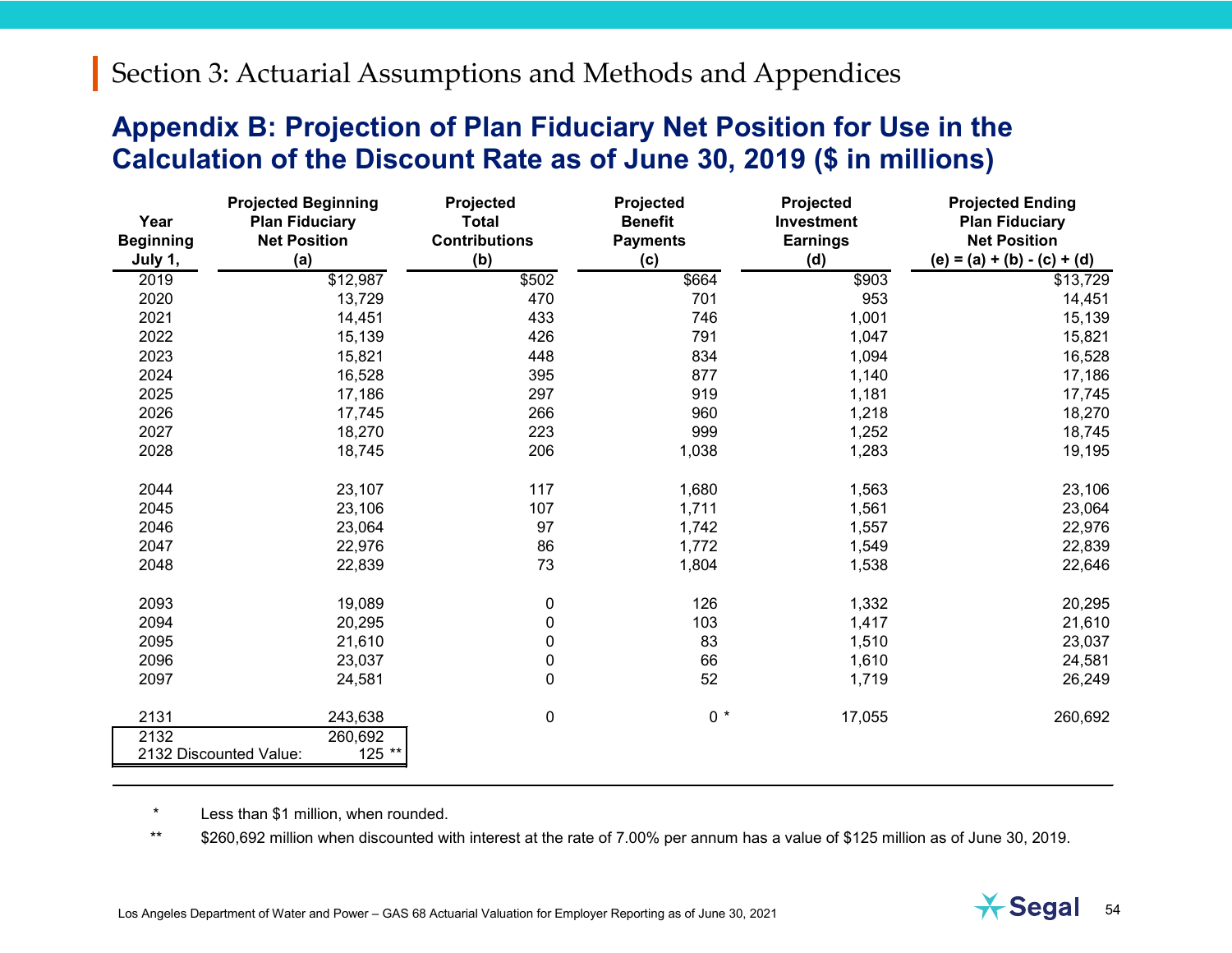#### Notes:

- (1) Amounts may not total exactly due to rounding.
- (2) Years 2029-2043, 2049-2092, and 2098-2130 have been omitted from this table.
- (3) Column (a): Except for the "discounted value" shown for 2132, none of the projected beginning Plan Fiduciary Net Position amounts shown have been adjusted for the time value of money.
- (4) Column (b): Projected total contributions include employee and employer normal cost contributions based on closed group projections (based on covered active members as of June 30, 2019), plus employer contributions to the unfunded actuarial accrued liability. Contributions are assumed to occur halfway through the year, on average.
- (5) Column (c): Projected benefit payments have been determined in accordance with Paragraph 39 of GASB Statement No. 67, and are based on the closed group of active, inactive vested, retired members, and beneficiaries as of June 30, 2019. The projected benefit payments reflect the cost of living increase assumptions used in the July 1, 2019 valuation report. The projected benefit payments are assumed to occur halfway through the year, on average.
- (6) Column (d): Projected investment earnings are based on the assumed investment rate of return of 7.00% per annum.
- (7) Throughout the projection, administrative expenses are not shown as they are expected to be offset by additional employer contributions above those shown in this projection.
- (8) As illustrated in this Appendix, the Plan Fiduciary Net Position was projected to be available to make all projected future benefit payments for current Plan members. In other words, there is no projected "cross-over date" when projected benefits are not covered by projected assets. Therefore, the long-term expected rate of return on Plan investments of 7.00% per annum was applied to all periods of projected benefit payments to determine the Total Pension Liability as of June 30, 2019 shown earlier in this report, pursuant to Paragraph 44 of GASB Statement No. 67.

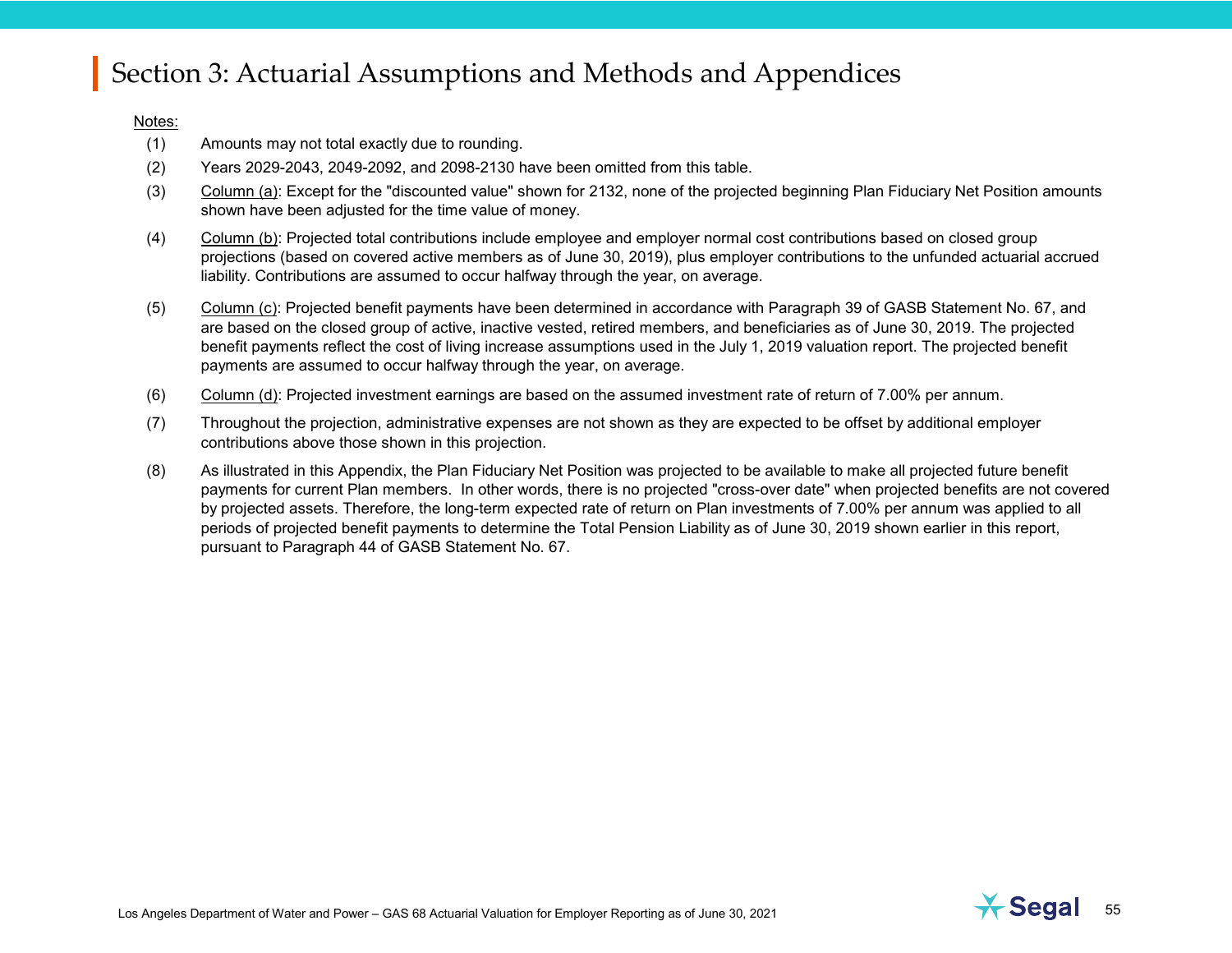#### <span id="page-55-0"></span>**Appendix C: Definition of Terms**

Definitions of certain terms as they are used in Statement 68. The terms may have different meanings in other contexts.

| <b>Active Employees:</b>                                                                    | Individuals employed at the end of the reporting or measurement period, as applicable.                                                                                                                                                                                                                                                                          |
|---------------------------------------------------------------------------------------------|-----------------------------------------------------------------------------------------------------------------------------------------------------------------------------------------------------------------------------------------------------------------------------------------------------------------------------------------------------------------|
| <b>Actual Contributions:</b>                                                                | Cash contributions recognized as additions to a pension Plan Fiduciary Net Position.                                                                                                                                                                                                                                                                            |
| <b>Actuarial Present Value of Projected Benefit</b><br><b>Payments:</b>                     | Projected benefit payments discounted to reflect the expected effects of the time value<br>(present value) of money and the probabilities of payment.                                                                                                                                                                                                           |
| <b>Actuarial Valuation:</b>                                                                 | The determination, as of a point in time (the actuarial valuation date), of the service cost,<br>Total Pension Liability, and related actuarial present value of projected benefit payments for<br>pensions performed in conformity with Actuarial Standards of Practice unless otherwise<br>specified by the GASB.                                             |
| <b>Actuarial Valuation Date:</b>                                                            | The date as of which an actuarial valuation is performed.                                                                                                                                                                                                                                                                                                       |
| <b>Actuarially Determined Contribution:</b>                                                 | A target or recommended contribution to a defined benefit pension plan for the reporting<br>period, determined in conformity with Actuarial Standards of Practice based on the most<br>recent measurement available when the contribution for the reporting period was adopted.                                                                                 |
| Ad Hoc Cost-of-Living Adjustments (Ad Hoc<br><b>COLAs):</b>                                 | Cost-of-living adjustments that require a decision to grant by the authority responsible for<br>making such decisions.                                                                                                                                                                                                                                          |
| Ad Hoc Postemployment Benefit Changes:                                                      | Postemployment benefit changes that require a decision to grant by the authority responsible<br>for making such decisions.                                                                                                                                                                                                                                      |
| <b>Agent Employer:</b>                                                                      | An employer whose employees are provided with pensions through an agent multiple-<br>employer defined benefit pension plan.                                                                                                                                                                                                                                     |
| <b>Agent Multiple-Employer Defined Benefit</b><br><b>Pension Plan (Agent Pension Plan):</b> | A multiple-employer defined benefit pension plan in which pension plan assets are pooled for<br>investment purposes but separate accounts are maintained for each individual employer so<br>that each employer's share of the pooled assets is legally available to pay the benefits of only<br>its employees.                                                  |
| <b>Automatic Cost-of-Living Adjustments</b><br>(Automatic COLAs):                           | Cost-of-living adjustments that occur without a requirement for a decision to grant by a<br>responsible authority, including those for which the amounts are determined by reference to a<br>specified experience factor (such as the earnings experience of the pension plan) or to<br>another variable (such as an increase in the consumer price index).     |
| <b>Automatic Postemployment Benefit Changes:</b>                                            | Postemployment benefit changes that occur without a requirement for a decision to grant by<br>a responsible authority, including those for which the amounts are determined by reference to<br>a specified experience factor (such as the earnings experience of the pension plan) or to<br>another variable (such as an increase in the consumer price index). |

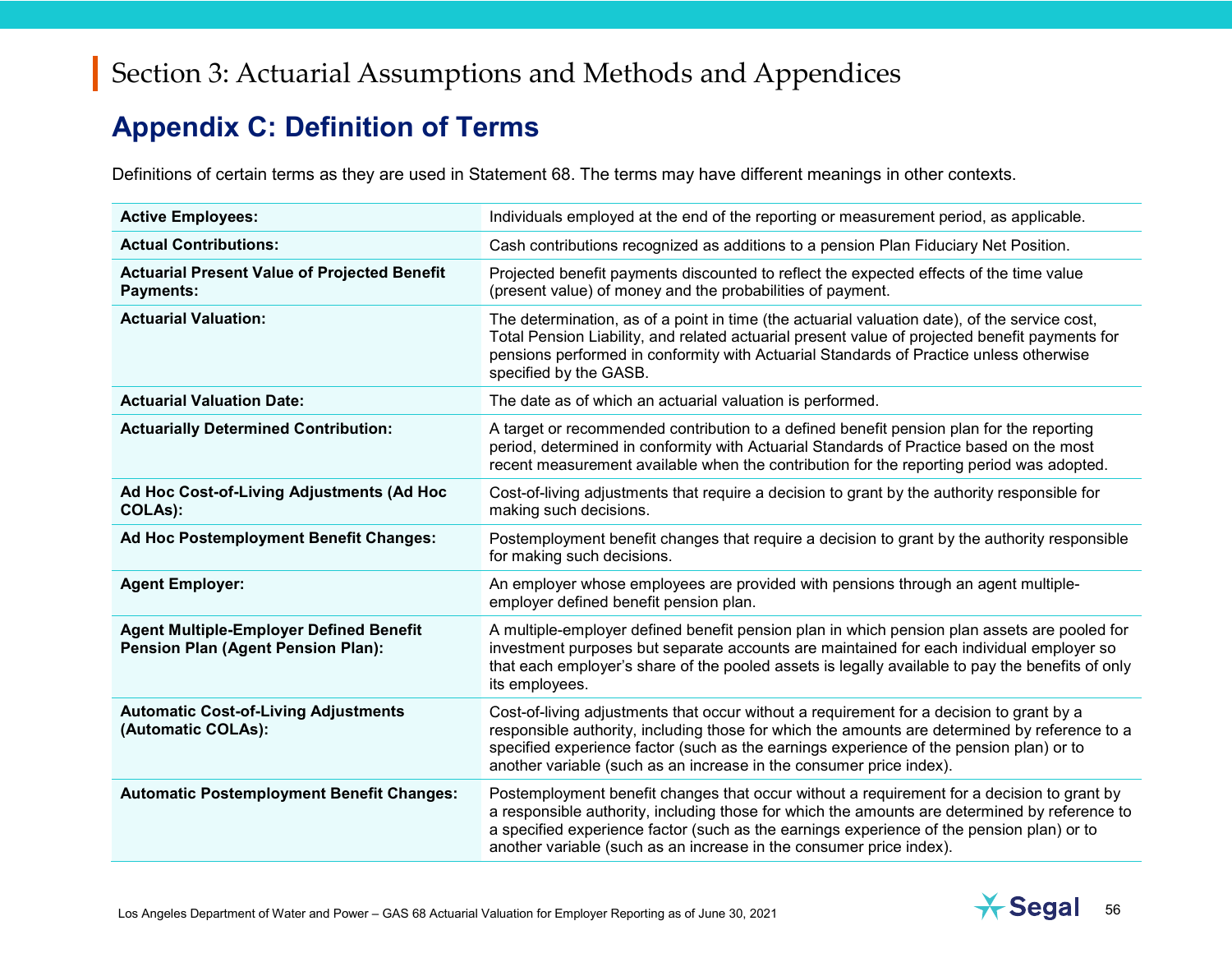| <b>Closed Period:</b>                                                                                                | A specific number of years that is counted from one date and declines to zero with the<br>passage of time. For example, if the recognition period initially is five years on a closed basis,<br>four years remain after the first year, three years after the second year, and so forth.                                                                                                                                                                                                               |
|----------------------------------------------------------------------------------------------------------------------|--------------------------------------------------------------------------------------------------------------------------------------------------------------------------------------------------------------------------------------------------------------------------------------------------------------------------------------------------------------------------------------------------------------------------------------------------------------------------------------------------------|
| <b>Collective Deferred Outflows of Resources and</b><br>Deferred Inflows of Resources Related to<br><b>Pensions:</b> | Deferred outflows of resources and deferred inflows of resources related to pensions arising<br>from certain changes in the collective Net Pension Liability.                                                                                                                                                                                                                                                                                                                                          |
| <b>Collective Net Pension Liability:</b>                                                                             | The Net Pension Liability for benefits provided through (1) a cost-sharing pension plan or (2)<br>a single-employer or agent pension plan in circumstances in which there is a special funding<br>situation.                                                                                                                                                                                                                                                                                           |
| <b>Collective Pension Expense:</b>                                                                                   | Pension expense arising from certain changes in the collective Net Pension Liability.                                                                                                                                                                                                                                                                                                                                                                                                                  |
| <b>Contributions:</b>                                                                                                | Additions to a pension Plan Fiduciary Net Position for amounts from employers, non-<br>employer contributing entities (for example, state government contributions to a local<br>government pension plan), or employees. Contributions can result from cash receipts by the<br>pension plan or from recognition by the pension plan of a receivable from one of these<br>sources.                                                                                                                      |
| <b>Cost-of-Living Adjustments:</b>                                                                                   | Postemployment benefit changes intended to adjust benefit payments for the effects of<br>inflation.                                                                                                                                                                                                                                                                                                                                                                                                    |
| <b>Cost-Sharing Employer:</b>                                                                                        | An employer whose employees are provided with pensions through a cost-sharing multiple-<br>employer defined benefit pension plan.                                                                                                                                                                                                                                                                                                                                                                      |
| <b>Cost-Sharing Multiple-Employer Defined</b><br><b>Benefit Pension Plan (Cost-Sharing Pension</b><br>Plan):         | A multiple-employer defined benefit pension plan in which the pension obligations to the<br>employees of more than one employer are pooled and pension plan assets can be used to<br>pay the benefits of the employees of any employer that provides pensions through the<br>pension plan.                                                                                                                                                                                                             |
| <b>Covered Payroll:</b>                                                                                              | Payroll on which contributions to the pension plan are based.                                                                                                                                                                                                                                                                                                                                                                                                                                          |
| <b>Defined Benefit Pension Plans:</b>                                                                                | Pension plans that are used to provide defined benefit pensions.                                                                                                                                                                                                                                                                                                                                                                                                                                       |
| <b>Defined Benefit Pensions:</b>                                                                                     | Pensions for which the income or other benefits that the employee will receive at or after<br>separation from employment are defined by the benefit terms. The pensions may be stated<br>as a specified dollar amount or as an amount that is calculated based on one or more factors<br>such as age, years of service, and compensation. (A pension that does not meet the criteria<br>of a defined contribution pension is classified as a defined benefit pension for purposes of<br>Statement 68.) |
| <b>Defined Contribution Pension Plans:</b>                                                                           | Pension plans that are used to provide defined contribution pensions.                                                                                                                                                                                                                                                                                                                                                                                                                                  |

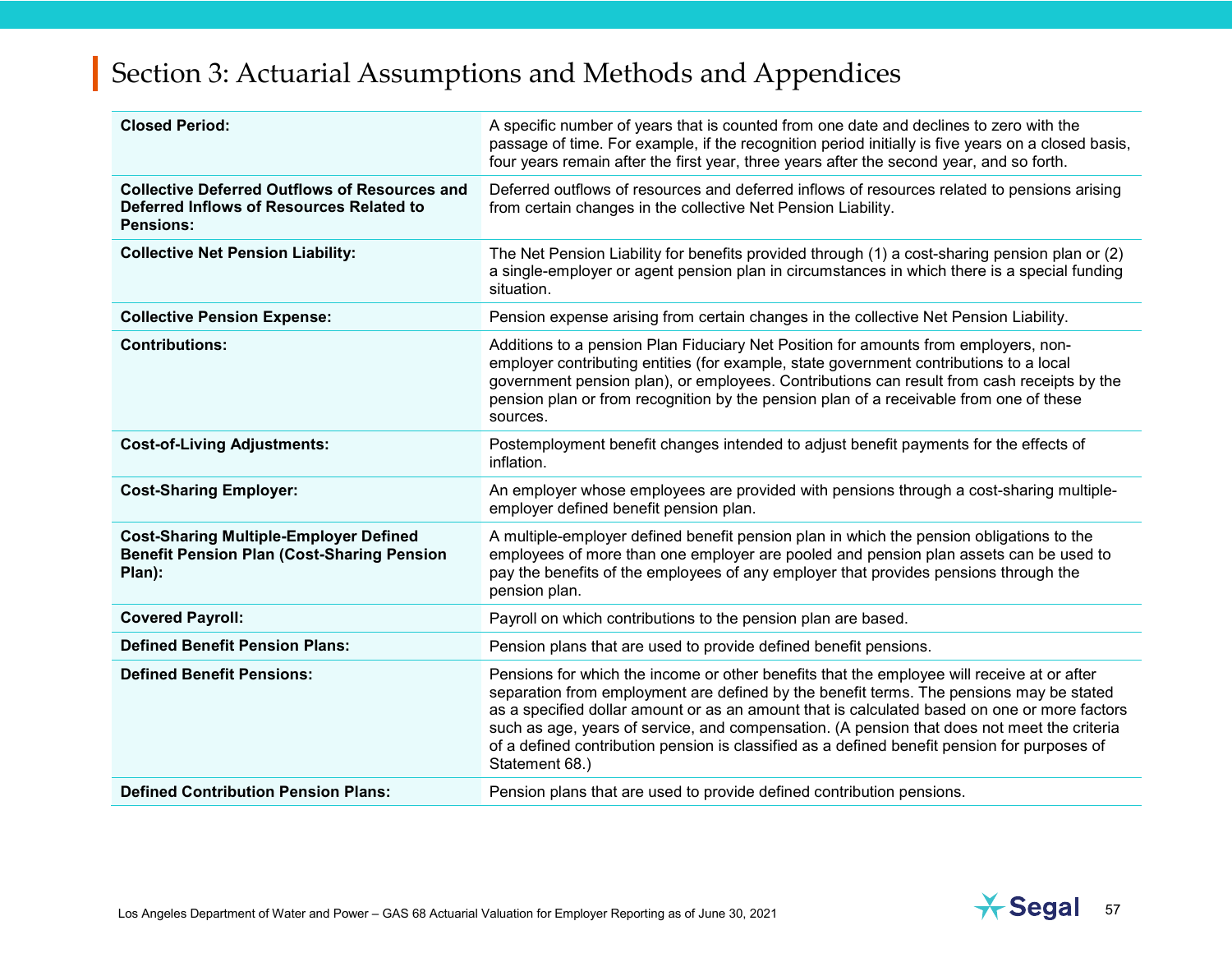| <b>Defined Contribution Pensions:</b>                     | Pensions having terms that (1) provide an individual account for each employee; (2) define<br>the contributions that an employer is required to make (or the credits that it is required to<br>provide) to an active employee's account for periods in which that employee renders service;<br>and (3) provide that the pensions an employee will receive will depend only on the<br>contributions (or credits) to the employee's account, actual earnings on investments of those<br>contributions (or credits), and the effects of forfeitures of contributions (or credits) made for<br>other employees, as well as pension plan administrative costs, that are allocated to the<br>employee's account. |
|-----------------------------------------------------------|------------------------------------------------------------------------------------------------------------------------------------------------------------------------------------------------------------------------------------------------------------------------------------------------------------------------------------------------------------------------------------------------------------------------------------------------------------------------------------------------------------------------------------------------------------------------------------------------------------------------------------------------------------------------------------------------------------|
| <b>Discount Rate:</b>                                     | The single rate of return that, when applied to all projected benefit payments, results in an<br>actuarial present value of projected benefit payments equal to the total of the following:                                                                                                                                                                                                                                                                                                                                                                                                                                                                                                                |
|                                                           | 1. The actuarial present value of benefit payments projected to be made in future periods in<br>which (a) the amount of the pension Plan Fiduciary Net Position is projected (under the<br>requirements of Statement 68) to be greater than the benefit payments that are projected to<br>be made in that period and (b) pension plan assets up to that point are expected to be<br>invested using a strategy to achieve the long-term expected rate of return, calculated using<br>the long-term expected rate of return on pension plan investments.                                                                                                                                                     |
|                                                           | 2. The actuarial present value of projected benefit payments not included in (1), calculated<br>using the municipal bond rate.                                                                                                                                                                                                                                                                                                                                                                                                                                                                                                                                                                             |
| <b>Entry Age Actuarial Cost Method:</b>                   | A method under which the actuarial present value of the projected benefits of each individual<br>included in an actuarial valuation is allocated on a level basis over the earnings or service of<br>the individual between entry age and assumed exit age(s). The portion of this actuarial<br>present value allocated to a valuation year is called the normal cost. The portion of this<br>actuarial present value not provided for at a valuation date by the actuarial present value of<br>future normal costs is called the actuarial accrued liability.                                                                                                                                             |
| <b>Inactive Employees:</b>                                | Terminated individuals that have accumulated benefits but are not yet receiving them, and<br>retirees or their beneficiaries currently receiving benefits.                                                                                                                                                                                                                                                                                                                                                                                                                                                                                                                                                 |
| <b>Measurement Period:</b>                                | The period between the prior and the current measurement dates.                                                                                                                                                                                                                                                                                                                                                                                                                                                                                                                                                                                                                                            |
| <b>Multiple-Employer Defined Benefit Pension</b><br>Plan: | A defined benefit pension plan that is used to provide pensions to the employees of more<br>than one employer.                                                                                                                                                                                                                                                                                                                                                                                                                                                                                                                                                                                             |
| <b>Net Pension Liability (NPL):</b>                       | The liability of employers and non-employer contributing entities to employees for benefits<br>provided through a defined benefit pension plan.                                                                                                                                                                                                                                                                                                                                                                                                                                                                                                                                                            |
| <b>Non-Employer Contributing Entities:</b>                | Entities that make contributions to a pension plan that is used to provide pensions to the<br>employees of other entities. For purposes of Statement 68, employees are not considered<br>non-employer contributing entities.                                                                                                                                                                                                                                                                                                                                                                                                                                                                               |

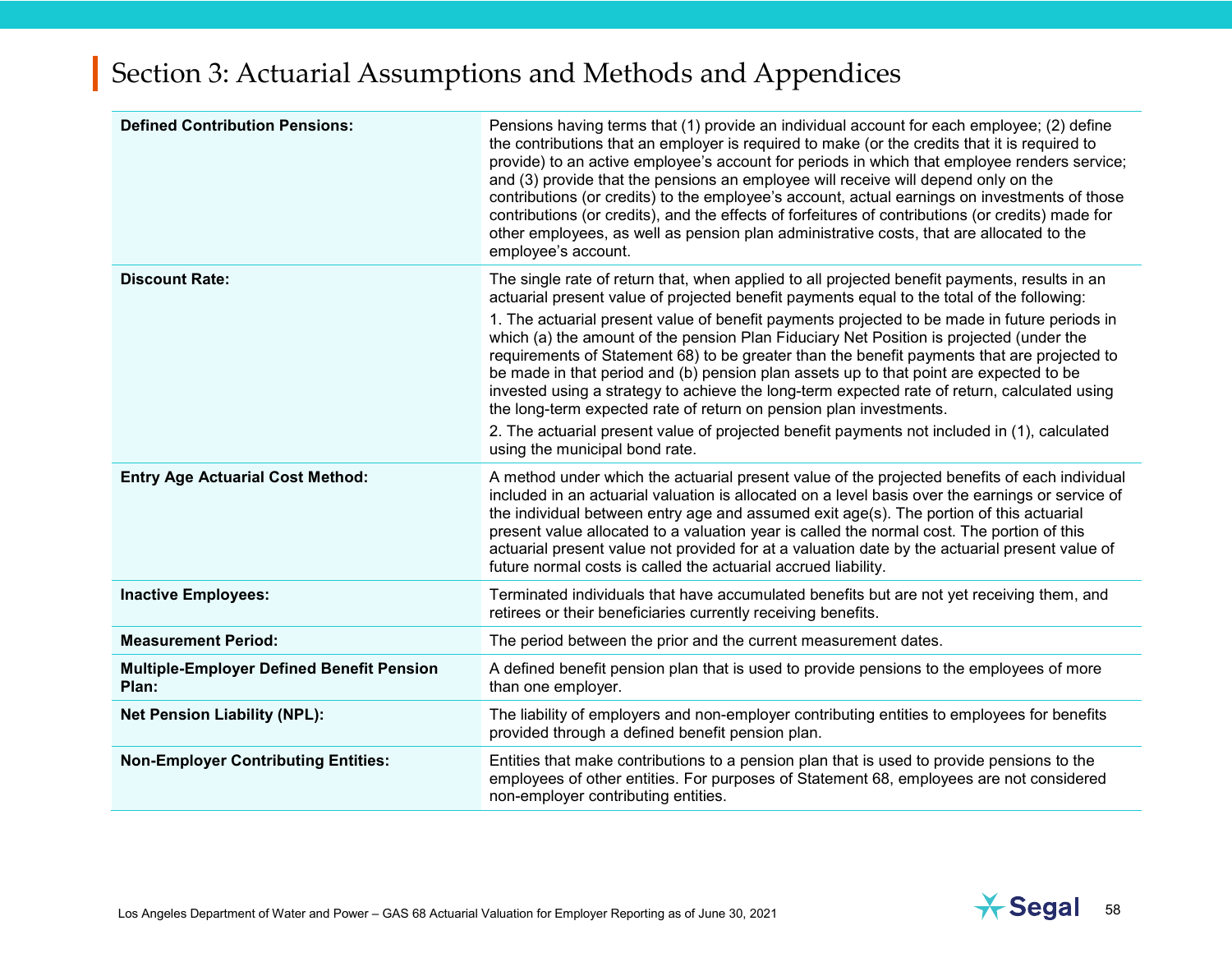| <b>Other Postemployment Benefits:</b>                                           | All postemployment benefits other than retirement income (such as death benefits, life<br>insurance, disability, and long-term care) that are provided separately from a pension plan, as<br>well as postemployment healthcare benefits, regardless of the manner in which they are<br>provided. Other postemployment benefits do not include termination benefits. |
|---------------------------------------------------------------------------------|---------------------------------------------------------------------------------------------------------------------------------------------------------------------------------------------------------------------------------------------------------------------------------------------------------------------------------------------------------------------|
| <b>Pension Plans:</b>                                                           | Arrangements through which pensions are determined, assets dedicated for pensions are<br>accumulated and managed and benefits are paid as they come due.                                                                                                                                                                                                            |
| <b>Pensions:</b>                                                                | Retirement income and, if provided through a pension plan, postemployment benefits other<br>than retirement income (such as death benefits, life insurance, and disability benefits).<br>Pensions do not include postemployment healthcare benefits and termination benefits.                                                                                       |
| <b>Plan Members:</b>                                                            | Individuals that are covered under the terms of a pension plan. Plan members generally<br>include (1) employees in active service (active plan members) and (2) terminated employees<br>who have accumulated benefits but are not yet receiving them and retirees or their<br>beneficiaries currently receiving benefits (inactive plan members).                   |
| <b>Postemployment:</b>                                                          | The period after employment.                                                                                                                                                                                                                                                                                                                                        |
| <b>Postemployment Benefit Changes:</b>                                          | Adjustments to the pension of an inactive employee.                                                                                                                                                                                                                                                                                                                 |
| <b>Postemployment Healthcare Benefits:</b>                                      | Medical, dental, vision, and other health-related benefits paid subsequent to the termination<br>of employment.                                                                                                                                                                                                                                                     |
| <b>Projected Benefit Payments:</b>                                              | All benefits estimated to be payable through the pension plan to current active and inactive<br>employees as a result of their past service and their expected future service.                                                                                                                                                                                      |
| <b>Public Employee Retirement System:</b>                                       | A special-purpose government that administers one or more pension plans; also may<br>administer other types of employee benefit plans, including postemployment healthcare plans<br>and deferred compensation plans.                                                                                                                                                |
| <b>Real Rate of Return:</b>                                                     | The rate of return on an investment after adjustment to eliminate inflation.                                                                                                                                                                                                                                                                                        |
| <b>Service Costs:</b>                                                           | The portions of the actuarial present value of projected benefit payments that are attributed to<br>valuation years.                                                                                                                                                                                                                                                |
| <b>Single Employer:</b>                                                         | An employer whose employees are provided with pensions through a single-employer<br>defined benefit pension plan.                                                                                                                                                                                                                                                   |
| Single-Employer Defined Benefit Pension Plan<br>(Single-Employer Pension Plan): | A defined benefit pension plan that is used to provide pensions to employees of only one<br>employer.                                                                                                                                                                                                                                                               |